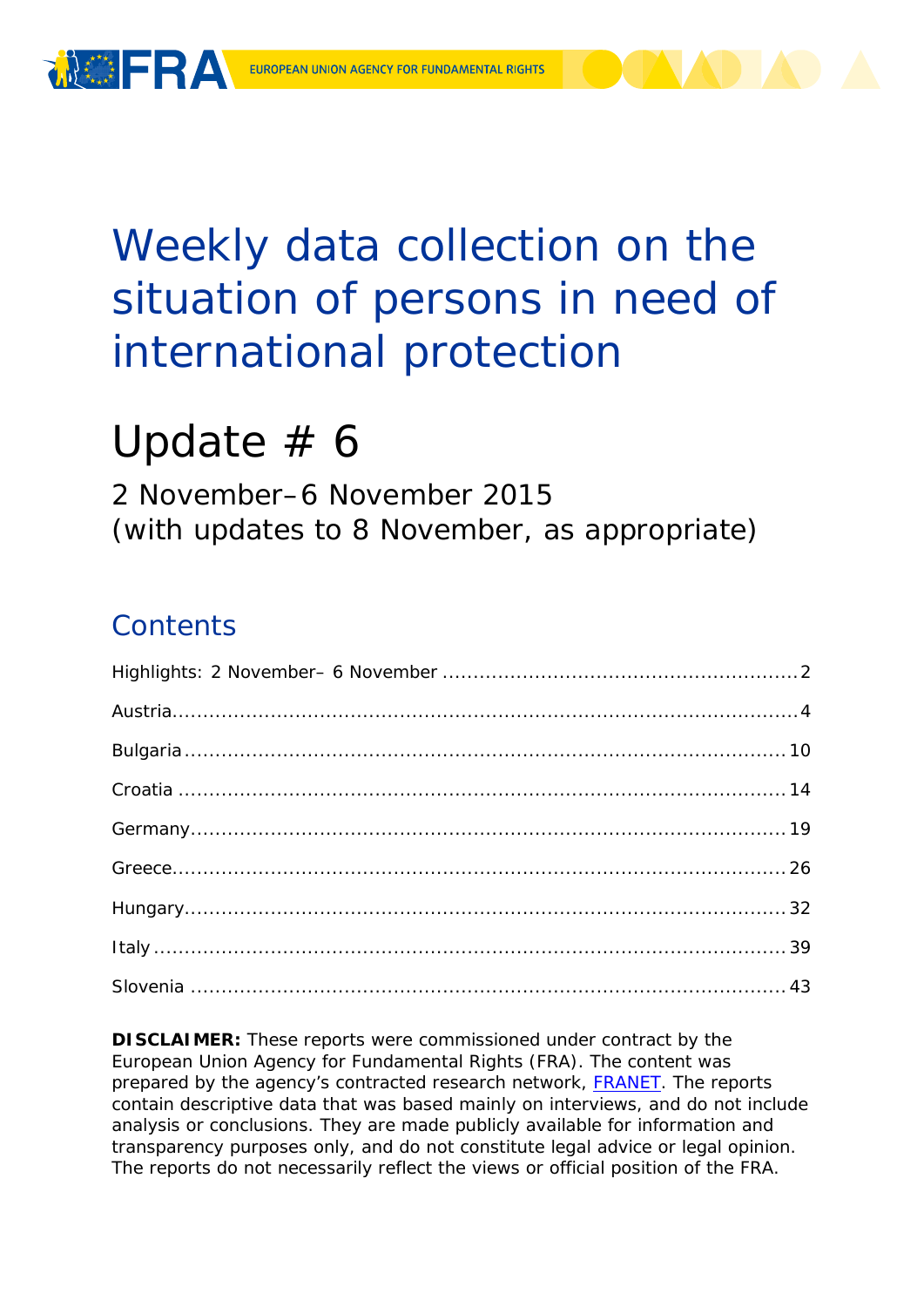## <span id="page-1-0"></span>Highlights: 2 November–6 November

## New arrivals

- A four-day strike by the Panhellenic Seamen's Organization in Greece leaves thousands of new arrivals stranded on the Greek islands, some of them having to sleep outside.
- Better organised transit through Austria, Croatia and Slovenia reduces hardships and protection risks, including family separations. In Croatia, family separations drop significantly.
- People, including women and children, remain stranded at the Slovenian-Austrian border; waiting outside to enter Austria for long hours without food, water, healthcare, blankets or warm clothes.
- Austria reports an increasing number of families.

## Reception conditions

- Food supplies are insufficient in reception centres in Bulgaria, Greece and Slovenia.
- There is a shortage of interpreters in many reception facilities in Bulgaria, Croatia, Germany, and Slovenia. In Bulgaria, interpreters claim long overdue payment.
- A new transit camp becomes operational in Croatia, which is better equipped with heated tents and containers for vulnerable people. However, the identification of vulnerable people is delayed and a risk of exploitation and abuse in the crowded tents emerged.
- Sanitary facilities at train stations used for transit in Slovenia are poor and there are difficulties with hot water to prepare baby food.
- Many asylum seekers in Austria are homeless or stay at emergency shelters that are only equipped for stays of less than five days.

## Child protection

- Provision of adequate shelter to unaccompanied children remains a challenge in several Member States.
- In Greece, unaccompanied children are kept in police custody before being transferred to open reception facilities on the mainland.
- Many unaccompanied children in Austria stay in initial reception centres due to delays by the provinces in accepting them.

## Legal, social and policy response

• Some ten demonstrations against asylum seekers take place in Germany with violent clashes between demonstrators and counter-demonstrators in Berlin.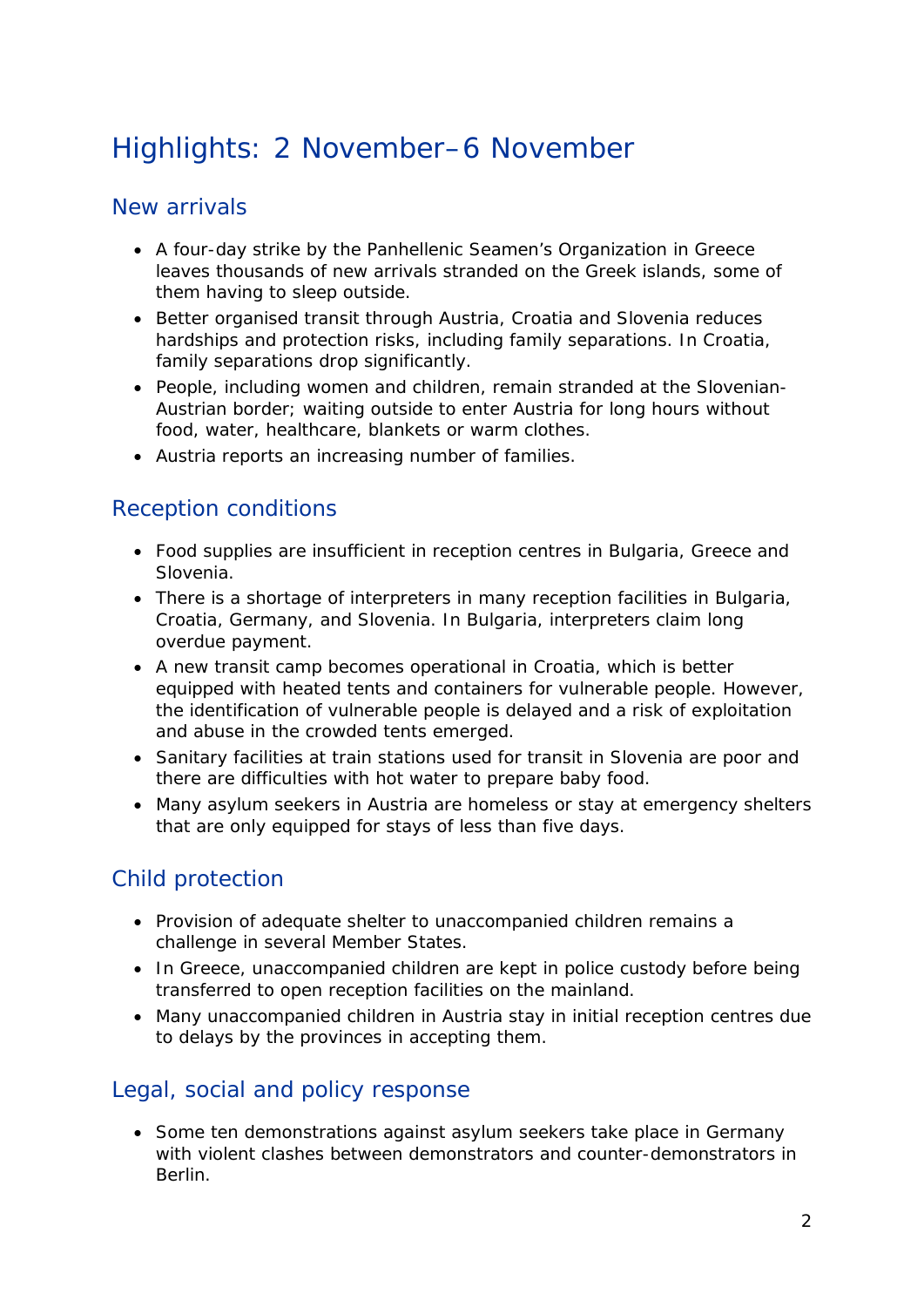- In Hungary, the governing party Fidesz announces a proposal for challenging the EU relocation quota scheme.
- Germany plans five special "accommodation centres" for asylum applicants whose claims are manifestly unfounded.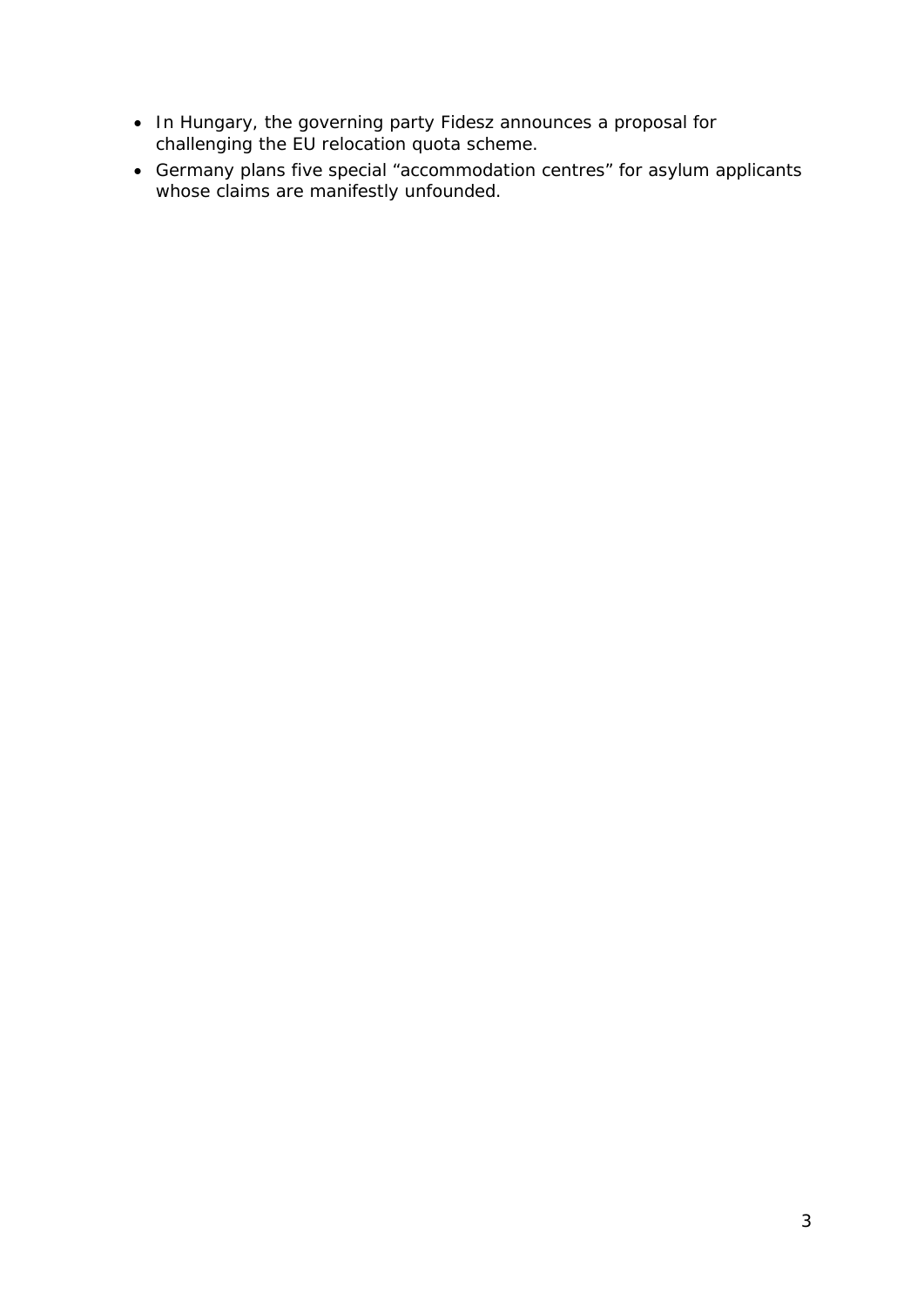## <span id="page-3-0"></span>Austria

## Stakeholders contacted

The interviews were conducted by phone and email with the following stakeholders:

- Provincial Police Department Styria *(Landespolizeidirektion Steiermark)*;
- Mayor of the city of Graz *(Bürgermeister der Stadt Graz)*;
- Federal Agency for State Protection and Counter Terrorism *(Bundesamt für Verfassungsschutz und Terrorismusbekämpfung, BVT)*;
- Provincial Police Department Styria *(Landespolizeidirektion Steiermark)*;
- Caritas Austria *(Caritas Österreich)*;
- Red Cross Austria *(Rotes Kreuz Österreich)*;
- Caritas Styria *(Caritas Steiermark)*;
- Worker's Samaritian Federation *(Arbeiter-Samariterbund)*;
- Anti-Discrimination Bureau Styria (*Antidiskriminierungsstelle Steiermark)*;
- Federal Ministry of the Interior, Department III/9 *(Bundesministerium für Inneres, Abteilung III/9 Grundversorgung und Bundesbetreuung)*.

## Overview of the situation in terms of size and patterns of new arrivals

#### **Numbers and patterns of new arrivals**

Up to 7,000 persons passed the Austrian border to Styria daily during the reporting period.<sup>[1](#page-3-1)</sup> People are coming mainly from Afghanistan and Syria,<sup>[2](#page-3-2)</sup> but also from Iraq and Iran. $3$  On 7 November, the number of people arriving decreased significantly, as a result of a ferry strike in Greece.<sup>[4](#page-3-4)</sup> Most people arrive at the border crossing points Spielfeld in Styria, Rosenbach in Carinthia and Bad Radkersburg in Styria.<sup>[5](#page-3-5)</sup>

There are no disaggregated data available on the gender or further characteristics of these new arrivals.<sup>[6](#page-3-6)</sup> Yet, it has been observed that there are many children and families among the new arrivals.<sup>[7](#page-3-7)</sup> Moreover, the proportion of Afghan men is increasing, which has an impact on the climate among the refugees and helpers.<sup>[8](#page-3-8)</sup> There are indications that the proportion of persons in need of international protection may be decreasing.<sup>[9](#page-3-9)</sup> From the perspective of the Styrian police,

<sup>1</sup> Caritas Styria; Provincial Police Department Styria.<br>2 Caritas Styria j.

<span id="page-3-2"></span><span id="page-3-1"></span><sup>&</sup>lt;sup>2</sup> Caritas Styria.

<span id="page-3-3"></span><sup>3</sup> Provincial Police Department Styria*.*

<span id="page-3-5"></span><span id="page-3-4"></span><sup>&</sup>lt;sup>5</sup> Red Cross Austria; Provincial Police Department Styria.<br><sup>6</sup> Provincial Police Department Styria

<span id="page-3-6"></span><sup>6</sup> Provincial Police Department Styria*.*

<span id="page-3-8"></span><span id="page-3-7"></span><sup>&</sup>lt;sup>7</sup> Caritas Styria.<br>
<sup>8</sup> Provincial Police Department Styria.<br>
<sup>9</sup> Provincial Police Department Styria.

<span id="page-3-9"></span><sup>9</sup> Provincial Police Department Styria.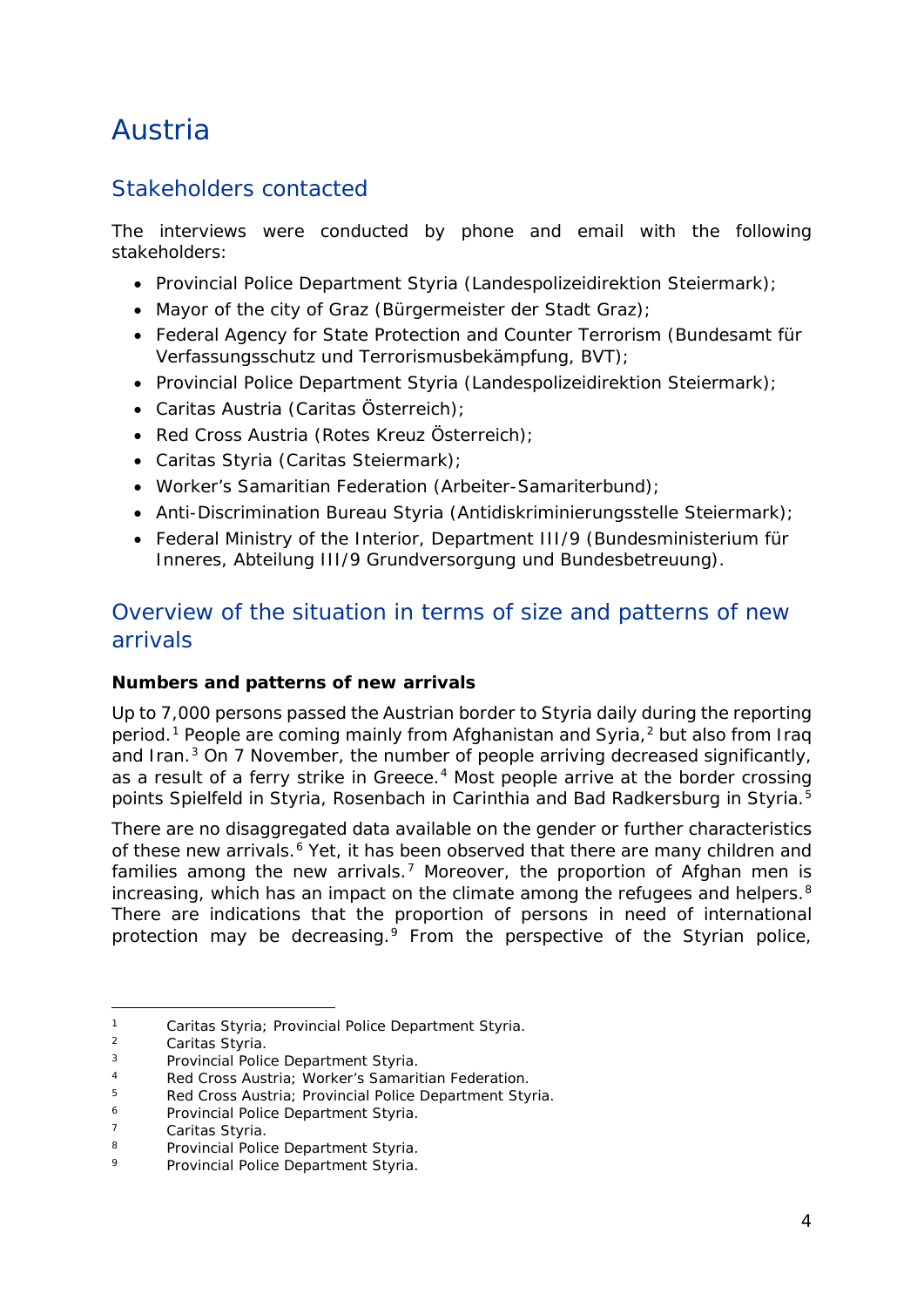<span id="page-4-3"></span>guaranteeing security has the highest priority at the moment, particularly due to the increasing number of children.<sup>[10](#page-4-0)</sup>

The UNHCR Update #9 Europe's Refugee Emergency Response, referring to the period from 30 October to 5 November 2015, reported that "*[in] Austria, some 56,431 refugees and migrants arrived, with fewer bottlenecks as last week due to improved coordination between Austrian and Slovenian authorities*".[11](#page-4-1)

#### **Asylum applications and registration**

Although the majority of people arriving want to travel onwards (about 90 %, according to Worker's Samaritian Federation), the number of asylum applications in Austria is increasing, particularly at the transit quarter in Graz, Webling.<sup>[12](#page-4-2)</sup> The UNHCR Update #9 Europe's Refugee Emergency Response, referring to the period from 30 October to 5 November 2015, reported that "*[on] average, 440 asylum claims were lodged per day over the week and more than 10,600 in total during October*".[13](#page-4-3)

During the past weeks, an increasing number of families arrived and applied for asylum.[14](#page-4-4)

#### **Criminal proceedings against irregular border crossing**

So far, no administrative criminal proceeding have been filed.<sup>[15](#page-4-5)</sup>

## Fundamental rights issue concerning initial registration and fingerprinting for Eurodac

In Styria, there have been no fundamental rights issues in the course of initial registration or fingerprinting.[16](#page-4-6)

## Challenges and developments concerning reception conditions of new arrivals, also in relation to provision of healthcare

#### **Reception conditions and capacity**

Providing shelter preventing people from freezing continues to be the main challenge in Styria. Heated tents are available for 500 persons in Spielfeld. Yet, there are not enough lavatories available and the danger of diseases is

j.

<span id="page-4-1"></span><span id="page-4-0"></span><sup>10</sup> Provincial Police Department Styria.<br><sup>11</sup> UNHCR *Update #9 Europe's Refugee Emergency Response*, referring to the period from 30 October to 5 November 2015.

<span id="page-4-2"></span> $12$  Caritas Styria.<br> $13$  LINHCP Undate

<sup>13</sup> UNHCR *Update #9 Europe's Refugee Emergency Response*, referring to the period from 30 October to 5 November 2015.

<span id="page-4-4"></span><sup>14</sup> Federal Ministry of the Interior, Department III/9*.*

<span id="page-4-6"></span><span id="page-4-5"></span><sup>&</sup>lt;sup>15</sup> Provincial Police Department Styria.<br><sup>16</sup> Provincial Police Department Styria.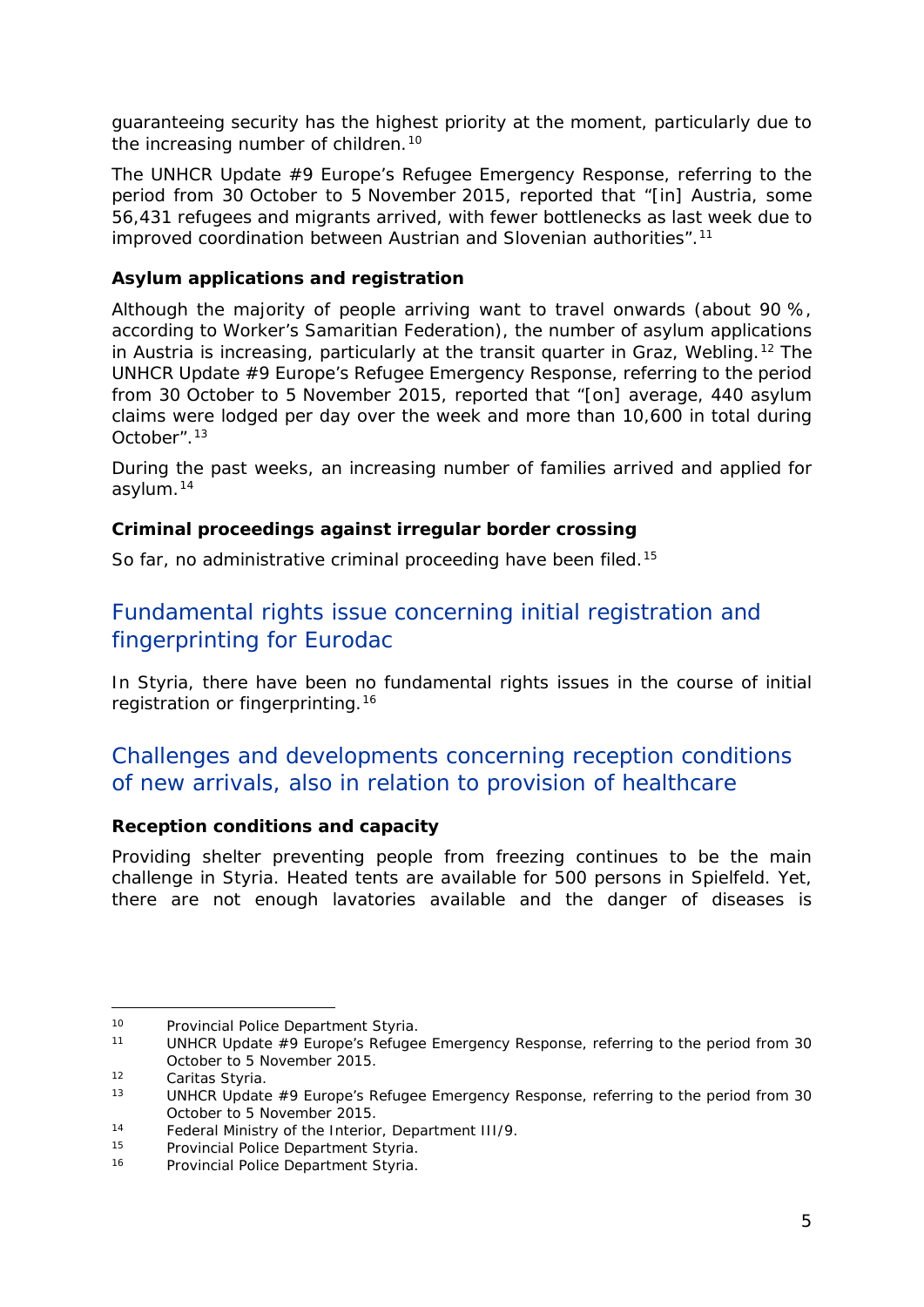<span id="page-5-3"></span>increasing.[17](#page-5-0) UNHCR reported that "*Austria's capacity of up to 20,000 emergency shelter places is becoming increasingly overstretched*."[18](#page-5-1)

Some 4,000 persons who are already in the asylum procedure continue residing in the transit centres, which limits the capacities available for new arrivals.<sup>[19](#page-5-2)</sup> People who have applied for asylum are brought to the transit centres by the police, so that they are not homeless. They stay for two to three weeks in these transit centres and block places and resources necessary for people in transit.<sup>[20](#page-5-3)</sup> These transit centres are not suitable for long-term stays.[21](#page-5-3) The responsibility for this situation is shifted back and forth between the Federal Ministry of the Interior and the provinces.<sup>[22](#page-5-3)</sup> The distribution of asylum seekers to the provinces remains under discussion between the federal state and the provinces, as financial issues are still open.

The situation is unbearable for asylum seekers. The issue of homelessness of asylum seekers is not solved, $^{23}$  $^{23}$  $^{23}$  as illustrated by the situation in the city of Graz: The city of Graz, together with the Red Cross and Caritas, maintains two transit centres for 2,300 persons. There is no capacity for another centre due to the limited availability of human resources. Furthermore, the transit centres are only available until the end of March 2016. An increasing number of persons file an asylum application in Austria. Those people, who already applied for asylum are not supposed to stay in the centres as these centres are designed for a stay of a maximum of five days. However, long-term accommodation is very difficult to provide. Only about half of the asylum seekers have been provided with adequate accommodation. The respective capacities are increasing but still do not suffice. Officials of the city of Graz negotiate with the regional authorities to eliminate bureaucratic hurdles in order to make it easier for private owners to provide accommodation. Besides housing, also places in kindergartens, and particularly in schools are lacking. These capacities cannot be increased within a short period of time.<sup>[24](#page-5-3)</sup> However, the mayor of the city of Graz has no doubts that the overall number of refugees can be integrated, provided that there will be a good integration management.<sup>[25](#page-5-3)</sup> The mayor of the city of Graz strongly calls for increased solidarity between municipalities and regions, as some of the regions accommodate more than 80 % of all refugees. Those mayors who successfully deny the reception of refugees are regarded as heroes in the public opinion. On a more general level, the mayor criticises the lack of cooperation between different governance levels and departments in Austria. He mentioned the assistance by the army as a negative example for the difficult cooperation between the different levels and departments of government in Austria.[26](#page-5-3)

-

<span id="page-5-1"></span><span id="page-5-0"></span><sup>17</sup> Provincial Police Department Styria.<br><sup>18</sup> UNHCR *Update #9 Europe's Refugee Emergency Response*, referring to the period from 30 October to 5 November 2015.

<span id="page-5-2"></span><sup>19</sup> Red Cross Austria*,* Caritas Austria.

 $20$  Caritas Styria.<br>  $21$  Caritas Styria

<sup>&</sup>lt;sup>21</sup> Caritas Styria.<br><sup>22</sup> Caritas Austria

 $22$  Caritas Austria.<br> $23$  Caritas Styri

<span id="page-5-4"></span> $23$  Caritas Styria.<br> $24$  Mayor of the c

<sup>&</sup>lt;sup>24</sup> Mayor of the city of Graz.<br> $\frac{25}{25}$  Mayor of the city of Graz.

 $^{25}$  Mayor of the city of Graz.<br> $^{26}$  Mayor of the city of Graz.

Mayor of the city of Graz.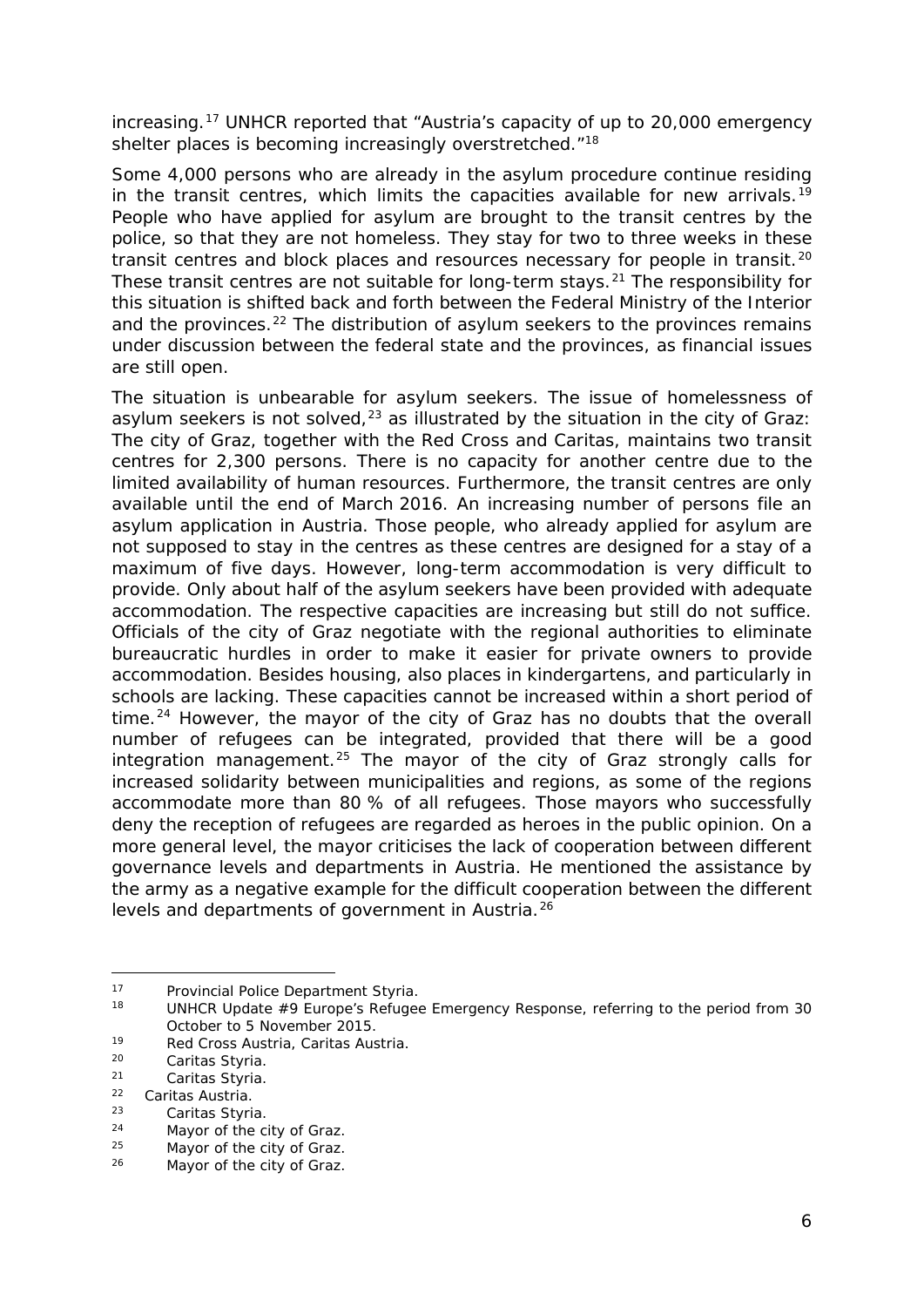<span id="page-6-1"></span>People do not want to miss onward transportation.<sup>[27](#page-6-0)</sup> Many are restless and want to continue their journey on their own. Therefore it is challenging to convince them not to leave the shelter facilities.[28](#page-6-1)

#### **Child protection**

Due to the delays in accepting unaccompanied children in the establishments of the provinces, there is still a significant number of unaccompanied children hosted in initial reception centres run by the Federal State, including approximately 2,900 unaccompanied minor refugees.<sup>[29](#page-6-2)</sup> An example is the centre in Traiskirchen, where approximately 1,500 (out of the 1,820 persons this centre is officially permitted for) are unaccompanied children.<sup>[30](#page-6-1)</sup>

#### **Healthcare**

Common colds still are an issue due to the weather conditions. $31$  The organisation Doctors Without Borders is present in Spielfeld, providing health care during nights.<sup>[32](#page-6-1)</sup>

The provision of healthcare in the no man's land between Styria (Austria) and Slovenia near the border crossing point in Spielfeld is problematic, as large numbers of people have to wait there and are not provided with food or healthcare.<sup>[33](#page-6-4)</sup>

Many people arrive in a better condition than during previous reporting periods. Some assume that this is because the journey through the Balkans has become less dangerous and also shorter.<sup>[34](#page-6-5)</sup>

#### **Other**

The Red Cross increasingly gets requests for its Tracing and Message Service as families are separated during their transport in Austria. In most cases, searches are successful within a short period of time.<sup>[35](#page-6-6)</sup>

## Social response to the situation – including rallies, voluntary work (such as humanitarian assistance, private persons hosting asylum seekers) and similar actions

#### **Rallies and incidents**

The internet is the main media for agitations against refugees and asylum seekers.[36](#page-6-7) The *Identitäre Bewegung Österreichs (IPÖ)* continued its anti-asylum agitation, amongst others via its website.<sup>[37](#page-6-1)</sup>

<sup>&</sup>lt;sup>27</sup> Caritas Styria.<br><sup>28</sup> Provincial Polic -

<span id="page-6-0"></span><sup>&</sup>lt;sup>28</sup> Provincial Police Department Styria.<br>29 Eederal Ministry of the Interior, Dep

<span id="page-6-2"></span><sup>29</sup> Federal Ministry of the Interior, Department III/9*.*

<sup>30</sup> Federal Ministry of the Interior, Department III/9*.*

<span id="page-6-3"></span> $31$  Red Cross Austria.<br> $32$  Caritas Sturia

 $32$  Caritas Styria.<br> $33$  Caritas Austria

<span id="page-6-4"></span><sup>&</sup>lt;sup>33</sup> Caritas Austria.<br><sup>34</sup> Merker's Samer

<span id="page-6-5"></span><sup>&</sup>lt;sup>34</sup> Worker's Samaritian Federation.<br><sup>35</sup> Bod Cross Austria

<span id="page-6-6"></span> $^{35}$  Red Cross Austria.<br> $^{36}$  Eederal Agency for

<span id="page-6-7"></span><sup>&</sup>lt;sup>36</sup> Federal Agency for State Protection and Counter Terrorism.<br><sup>37</sup> Eaderal Agency for State Protection and Counter Terrorism.

Federal Agency for State Protection and Counter Terrorism.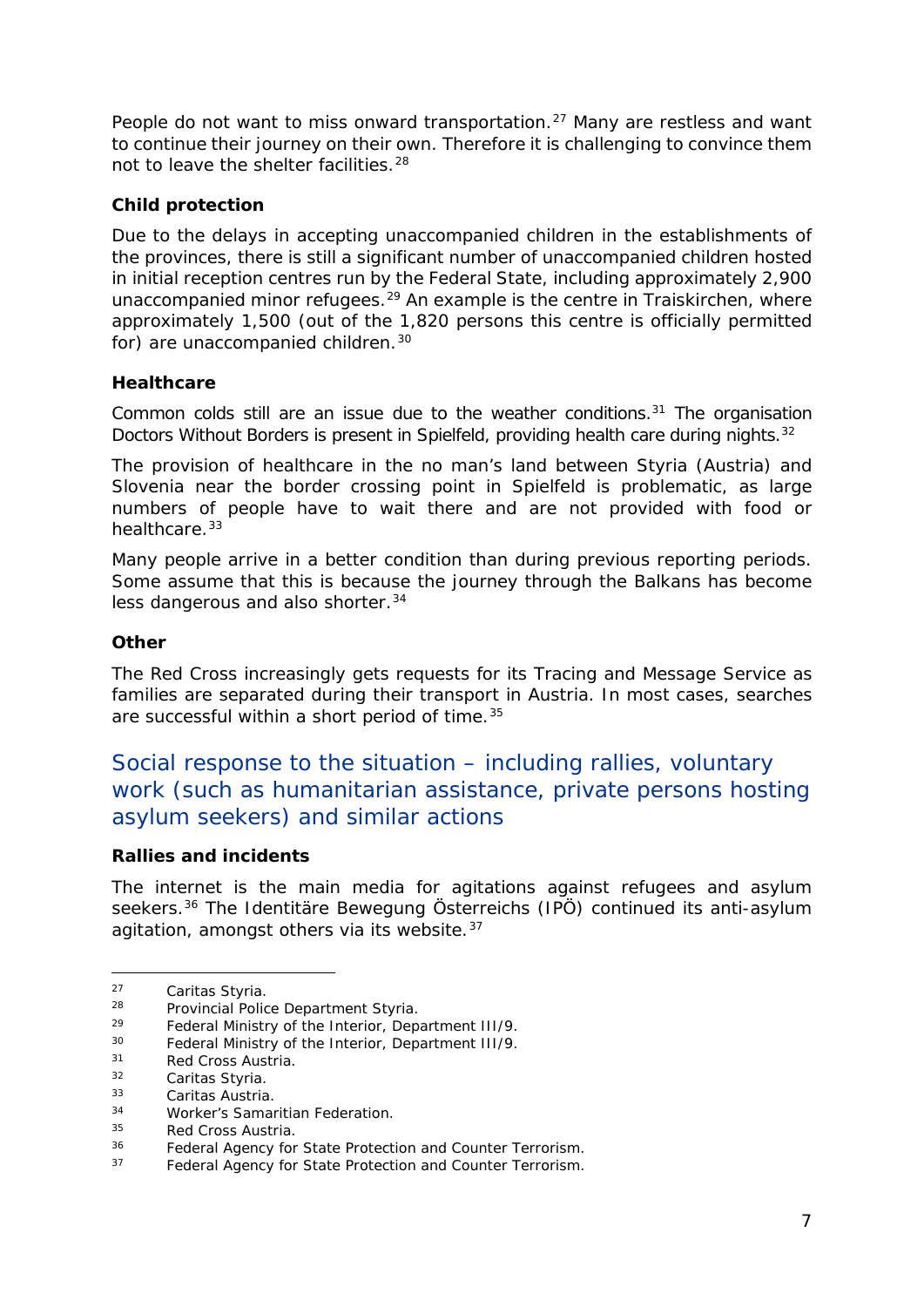<span id="page-7-8"></span>On 5 November, graffiti saying "Tyrol is being islamicised" *("Tirol wird islamisiert")* have been painted on a private house in Kufstein (Tyrol).<sup>[38](#page-7-0)</sup>

On 6 November, a drunk person drove into the entry area of a transit quarter by car in Wieselburg (Lower Austria) and loudly expressed his opinion against the "Islamisation of Austria" waving an Austrian banner.[39](#page-7-1)

On 7 November, the *Identitäre Bewegung Österreichs (IPÖ)* organised a minor rally in Wiener Neustadt (Lower Austria). More detailed information on this rally is not available.[40](#page-7-2)

On 7 November, unknown perpetrators destroyed a window of a potential quarter for refugees in St. Peter (Carinthia).<sup>[41](#page-7-3)</sup>

The citizens in Spielfeld feel insecure due to the discussion about a border-fence and the media attention they receive. They are not in favour of such a fence as they assume that people will just walk around the fence.  $42$ 

Caritas Styria received negative postings on its Facebook site, as well as negative emails and phone calls.<sup>[43](#page-7-5)</sup>

In Spielfeld, there are sometimes incidents between people from Afghanistan and Syria or Iraq. Yet, the number of incidents is rather low in relation to the number of people arriving. People from Afghanistan sometimes feel disadvantaged due to the media coverage focusing on people from Syria.<sup>[44](#page-7-6)</sup>

#### **NGO humanitarian activities**

NGOs conducting humanitarian activities are stretched beyond their limits.<sup>[45](#page-7-7)</sup> Professional and voluntary helpers have reached their limits.<sup>[46](#page-7-8)</sup> Volunteers still want to help, but are unable to provide as much help as during the previous months.<sup>[47](#page-7-8)</sup>

#### **Voluntary initiatives**

The helpfulness of volunteers is still high. Volunteers provide interpretation services and distribute clothes and donations in kind.<sup>[48](#page-7-9)</sup>

Many private persons continue to offer private places of accommodation to the Federal Ministry of the Interior.<sup>[49](#page-7-10)</sup> However, stakeholders in the Federal Ministry of the Interior also regularly receive messages from individual persons expressing their discomfort with the work of the Ministry.<sup>[50](#page-7-8)</sup>

<sup>&</sup>lt;sup>38</sup> Federal Agency for State Protection and Counter Terrorism.<br><sup>39</sup> Eaderal Agency for State Protection and Counter Terrorism. j.

<span id="page-7-1"></span><span id="page-7-0"></span><sup>&</sup>lt;sup>39</sup> Federal Agency for State Protection and Counter Terrorism.<br><sup>40</sup> Eoderal Agency for State Protection and Counter Terrorism.

<span id="page-7-2"></span><sup>40</sup> Federal Agency for State Protection and Counter Terrorism.<br>41 Eoderal Agency for State Protection and Counter Terrorism.

<span id="page-7-3"></span><sup>41</sup> Federal Agency for State Protection and Counter Terrorism.<br>42 Red Cress Austria

<span id="page-7-4"></span> $42$  Red Cross Austria.<br> $43$  Caritas Styria

Caritas Styria.

<span id="page-7-6"></span><span id="page-7-5"></span><sup>&</sup>lt;sup>44</sup> Caritas Styria.<br><sup>45</sup> Ped Cress

<span id="page-7-7"></span> $^{45}$  Red Cross Austria.<br> $^{46}$  Provincial Police De

<sup>46</sup> Provincial Police Department Styria.<br>47 Merker's Samaritian Eccleration

<sup>47</sup> Worker's Samaritian Federation*.*

<span id="page-7-9"></span><sup>48</sup> Caritas Styria*.*

<span id="page-7-10"></span><sup>49</sup> Federal Ministry of the Interior, Department III/9*.*

<sup>50</sup> Federal Ministry of the Interior, Department III/9*.*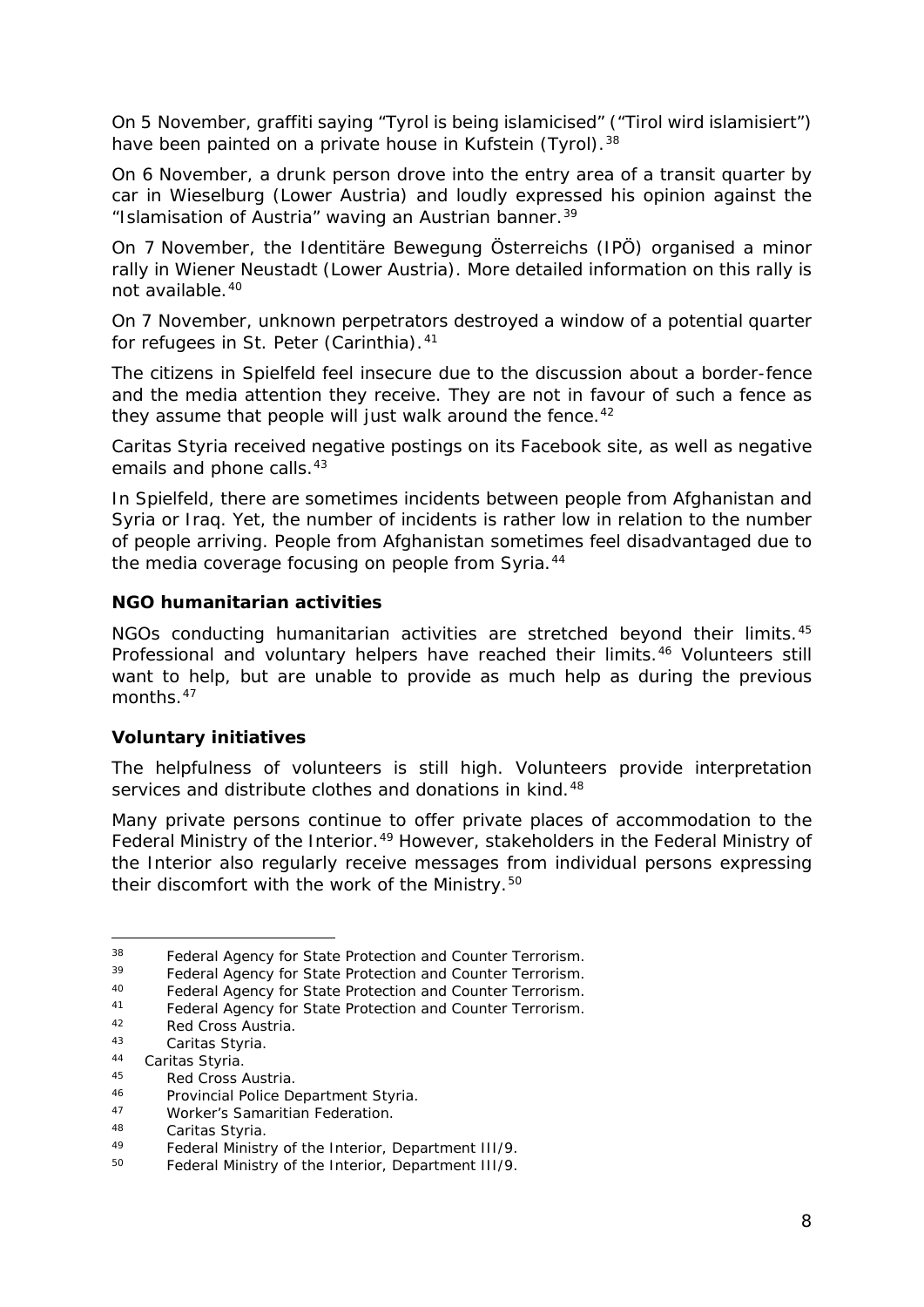## Legal and policy responses, including any changes to the law

The proposal for the amendment of the Asylum Act 2005 has been published. It includes provisions on granting limited asylum for a certain amount of time only, as well as restrictions regarding family reunification.<sup>[51](#page-8-0)</sup>

UNHCR reported that "Austria and Germany agreed on new entry procedures at specific border crossing points, including fast track procedures of direct transports from Schärding (Austria) to Neuhaus am Inn (Germany)."[52](#page-8-1)

<span id="page-8-1"></span><span id="page-8-0"></span><sup>51</sup> Caritas Austria*;* Red Cross Austria; Worker's Samaritian Federation.  $51$ 

<sup>52</sup> UNHCR *Update #9 Europe's Refugee Emergency Response*, referring to the period from 30 October to 5 November 2015.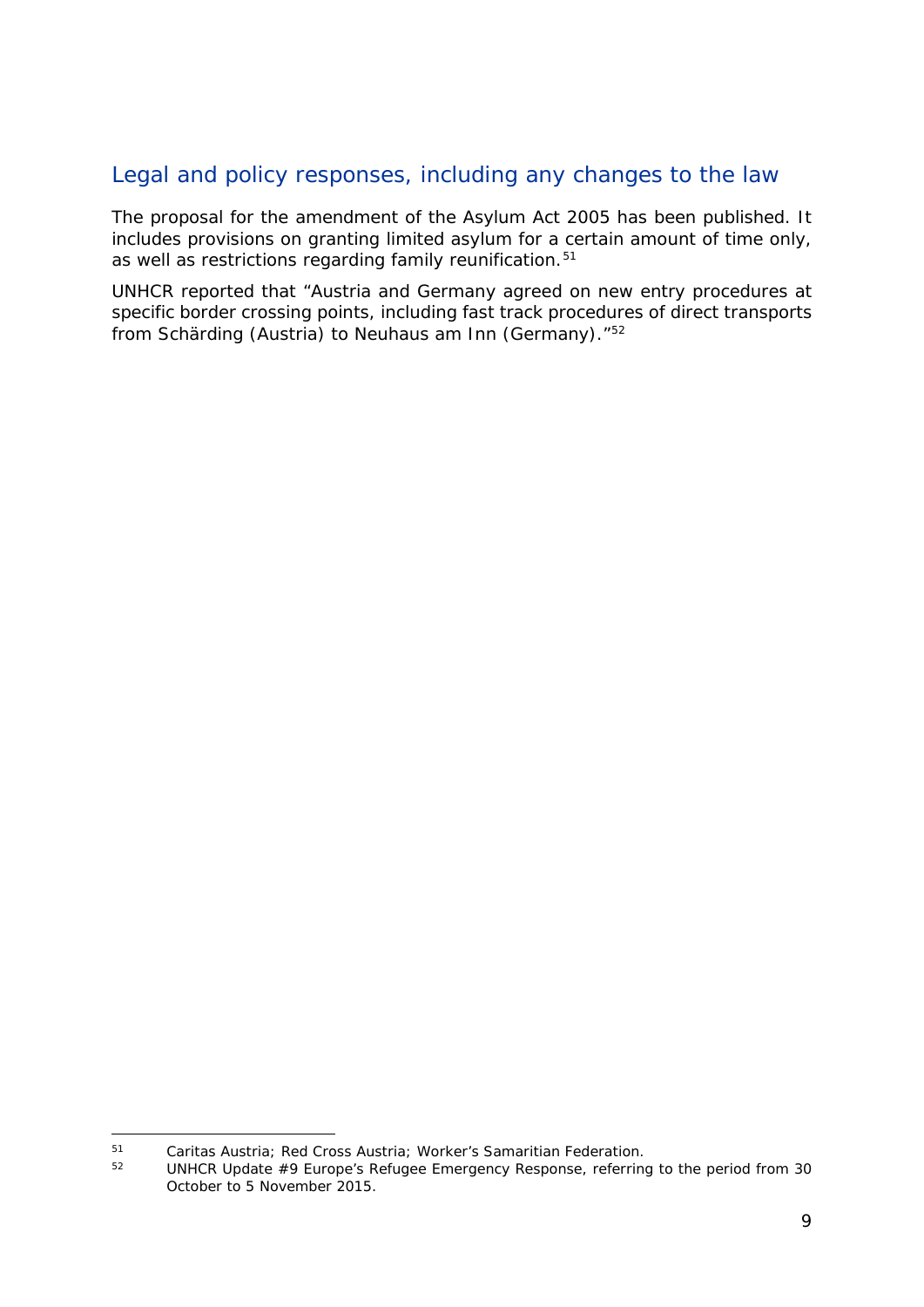## <span id="page-9-0"></span>Bulgaria

## Stakeholders contacted

The interviews were conducted by phone and email with the following stakeholders:

- Ministry of the Interior, Directorate General Border Police (MoI DGBP) (*Министерство на вътрешните работи, Главна дирекция "Гранична полиция"*, МВР – ГДГП);
- Ministry of the Interior, Directorate General Criminal Police (MoI DGCP) (*Министерство на вътрешните работи, Главна дирекция "Криминална полиция"*, МВР – ГДКП);
- Special Home for Temporary Placement of Foreigners Lyubimets (SHTPF Lyubimets) (*Специален дом за временно настаняване на чужденци – Любимец*, СДВНЧ – Любимец);
- State Agency for Refugees (SAR) (*Държавна агенция за бежанците*, ДАБ);
- Bulgarian Red Cross (BRC) (*Български червен кръст*, БЧК);
- Refugee Support Group (RSG);
- Caritas Bulgaria (*Каритас България*);
- Bulgarian Lawyers for Human Rights (BLHR) (*Български адвокати за правата на човека*, БАПЧ).

## Overview of the situation in terms of size and patterns of new arrivals

#### **Numbers and patterns of new arrivals**

During the reporting week, the number of new arrivals showed a slight decrease. Some 250 people, among them 70 children, were apprehended, mainly at the border with Turkey. The majority was from Syria, Iraq and Afghanistan.<sup>[53](#page-9-1)</sup>

#### **Asylum applications and registration**

The number of asylum applicants slightly decreased during the reporting week to some 675 people (including about 140 children). Most of them were from Afghanistan and Iraq.[54](#page-9-2)

There are still problems in relation to asylum seekers leaving the reception centres of the State Agency for Refugees (SAR) (*Държавна агенция за бежанците*, ДАБ) before registration. During the reporting week, 200 persons left the reception centre in Ovcha Kupel before being registered.[55](#page-9-3)

<span id="page-9-1"></span><sup>53</sup> Ministry of the Interior, Directorate General Border Police.<br>54 State Agency for Pofusces 53

<span id="page-9-3"></span><span id="page-9-2"></span><sup>&</sup>lt;sup>54</sup> State Agency for Refugees.<br><sup>55</sup> State Agency for Refugees.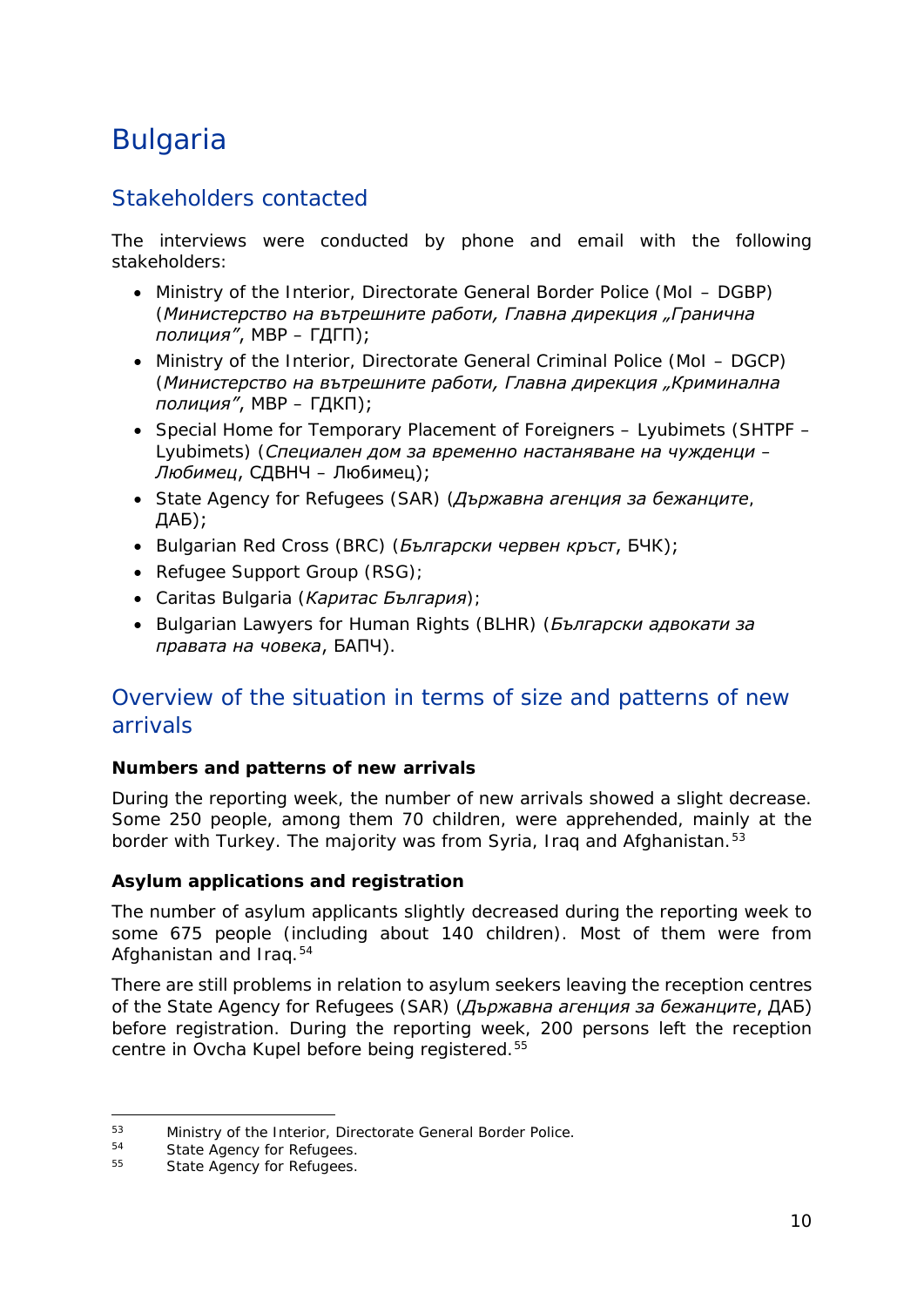#### <span id="page-10-1"></span>**Criminal proceedings against irregular border crossing**

In the reporting week, the prosecutor's offices throughout the country continued taking action against people smugglers. There were two cases of taxi drivers found transporting persons of Afghan origin in their cars around Stara Zagora. Both were put into custody and charged with facilitating of irregular entry.<sup>[56](#page-10-0)</sup> The Specialised Prosecutor's Office *(Специализирана прокуратура)* pressed charges against nine individuals participating in a criminal organisation. The group smuggled migrants into the country.[57](#page-10-1) Five of them were detained on 3 November 2015, while the remaining four had already been sentenced for other crimes.

## Fundamental rights issue concerning initial registration and fingerprinting for Eurodac

Nothing new to report.

## Challenges and developments concerning reception conditions of new arrivals, also in relation to provision of healthcare.

#### **Reception conditions and capacity**

Overcrowding continues to be a major problem for the accommodation of new arrivals in the special homes for temporary accommodation of foreigners. During the reporting week, in the Special Home for Temporary Placement of Foreigners in Lyubimets, 151 new people were accommodated, whilst 126 people were released. Overcrowding was 20 % above the occupancy rate.<sup>58</sup>

The overall occupancy rate in the State Agency for Refugees (SAR) (*Държавна агенция за бежанците*, ДАБ) centres is still low – about 30 % of their capacity. The Voenna Rampa facility hosts some 90 asylum seekers, and Vrazhdebna continues to be empty expecting the relocation of some 200 people from Greece and Italy. The Harmanli centre hosts some 500 people.<sup>[59](#page-10-3)</sup>

<span id="page-10-0"></span>Prosecutor's Office of the Republic of Bulgaria, 'Upon request of the Regional Prosecutor's Office in Stara Zagora the court detained in custody a taxi driver aiding illegally passing foreigners' (*По искане на РП-Стара Загора съдът взе марка за неотклонение "задържане под стража" спрямо водач на таксиметров автомобил за подпомагане на незаконно преминаващи чужденци*), Press release, 3 November 2015, [www.prb.bg/bg/news/aktualno/po-iskane-na-rp-stara-zagora-sdt-vze-marka-za-neot/;](http://www.prb.bg/bg/news/aktualno/po-iskane-na-rp-stara-zagora-sdt-vze-marka-za-neot/) Prosecutor's Office of the Republic of Bulgaria, 'Upon request of the Regional Prosecutor's Office in Stara Zagora the court detained in custody a man aiding illegally passing foreigners' (*По искане на Районна прокуратура-Стара Загора съдът взе мярка "задържане под стража" срещу мъж за подпомагане на незаконно преминаващи чужденци*), Press release, 9 November 2015, available at: [www.prb.bg/bg/news/aktualno/po-iskane-na-rajonna-prokuratura-stara-zagora-sd-1/.](http://www.prb.bg/bg/news/aktualno/po-iskane-na-rajonna-prokuratura-stara-zagora-sd-1/) 56

<sup>57</sup> Prosecutor's Office of the Republic of Bulgaria, 'Specialised Prosecutor's Office detained immigrant smugglers, having taken out of the country also prison fugitives' (*Специализираната прокуратура задържа каналджии на имигранти, извели от страната и бегълци от затвора*), Press release, 4 November 2015, available at: [www.prb.bg/bg/news/aktualno/specializiranata-prokuratura-zadrzha-kanaldzhii-na/.](http://www.prb.bg/bg/news/aktualno/specializiranata-prokuratura-zadrzha-kanaldzhii-na/)

<span id="page-10-2"></span><sup>58</sup> Special Home for Temporary Placement of Foreigners – Lyubimets.<br>59 Bulgarian Red Cross.

<span id="page-10-3"></span>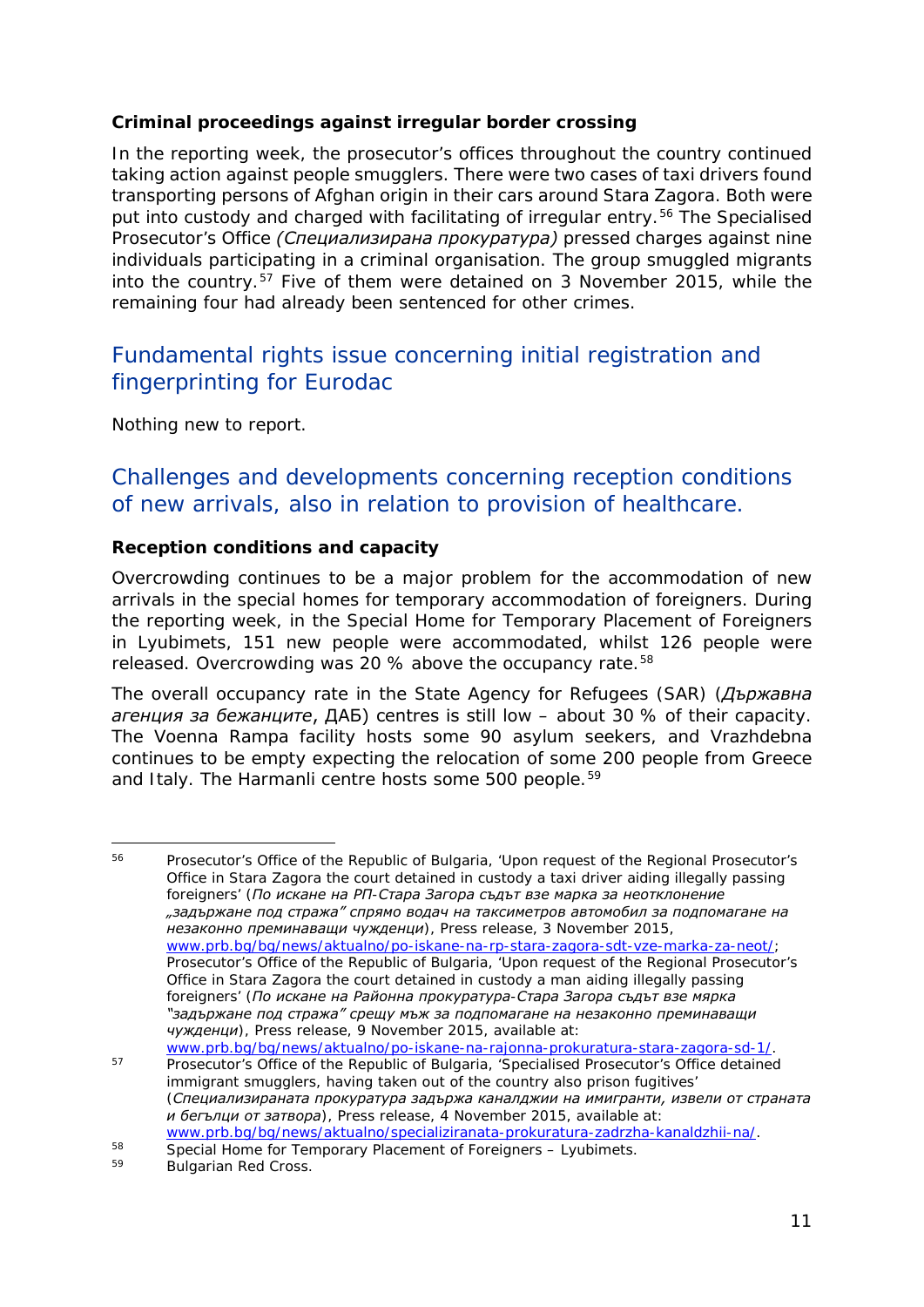<span id="page-11-5"></span>There is no new information about the previously reported intention of the State Agency for Refugees (SAR) (*Държавна агенция за бежанците*, ДАБ) to outsource the reception centres' food supply to an external catering company. The decision is put on hold at least until the end of 2015.<sup>[60](#page-11-0)</sup>

Despite a shortage of interpreters and the call by the State Agency for Refugees (SAR) (*Държавна агенция за бежанците*, ДАБ) for recruiting new ones, those currently working claimed long overdue payment. They claim that the agency owed them around BGN 200,000 (approximately € 100,000) for interpretation in 2014.[61](#page-11-1)

#### **Child protection**

The number of children at the reception centres operated by the State Agency for Refugees (SAR) (*Държавна агенция за бежанците*, ДАБ) is decreasing. Many new child arrivals leave the country almost on the same day as they arrive. During the reporting week, a total of 11 children resided in the Ovcha Kupel centre in Sofia and 21 in Voenna Rampa. Only one child residing in the Ovcha Kupel centre attends school.

Children seeking protection who stay in external homes – rented by their families while awaiting for the outcome of their asylum procedure – are attending school on a regular basis as their families are seen as better integrated. There is no information about the number of these children.<sup>[62](#page-11-2)</sup>

Caritas Bulgaria (*Каритас България*), volunteers from Cooperation for Volunteer Service (CVS) Bulgaria and the Harmanli Refugee Camp Play School continue to hold art and language classes in Sofia and Harmanli. However, the number of children who attend is very low.<sup>[63](#page-11-3)</sup>

#### **Healthcare**

The lack of medical supply was solved during the reporting week, following a corporate donation. However, the Bulgarian Red Cross kept providing support in this respect. At the same time, emergency funds from the Asylum, Migration and Integration Fund (AMIF) have been also used to increase the supply.<sup>[64](#page-11-4)</sup> As a result, no shortage was reported during the reporting week.<sup>[65](#page-11-5)</sup>

Asylum seekers suffer most commonly from skin infections such as scabies, as well as parasites such as lice and fleas. Parasites are spread in all centres except in Banya.<sup>[66](#page-11-6)</sup>

<span id="page-11-0"></span><sup>&</sup>lt;sup>60</sup> State Agency for Refugees.<br><sup>61</sup> Medianool Opline 'Rebellion  $60$ 

<span id="page-11-1"></span><sup>61</sup> Mediapool Online, 'Rebellion of translators at the SAR over unpaid wages' (*Бунт на преводачи в ДАБ заради неизплатени заплати*), 5 November 2015, available at: [www.mediapool.bg/bunt-na-prevodachi-v-dab-zaradi-neizplateni-zaplati](http://www.mediapool.bg/bunt-na-prevodachi-v-dab-zaradi-neizplateni-zaplati-news241414.html)[news241414.html.](http://www.mediapool.bg/bunt-na-prevodachi-v-dab-zaradi-neizplateni-zaplati-news241414.html)

<span id="page-11-2"></span><sup>&</sup>lt;sup>62</sup> Bulgarian Red Cross.<br><sup>63</sup> Bulgarian Red Cross.

<span id="page-11-3"></span><sup>&</sup>lt;sup>63</sup> Bulgarian Red Cross and Caritas Bulgaria.<br><sup>64</sup> State Agency for Befugees

<span id="page-11-4"></span><sup>&</sup>lt;sup>64</sup> State Agency for Refugees.<br><sup>65</sup> Bulgarian Red Crees.

<sup>&</sup>lt;sup>65</sup> Bulgarian Red Cross.<br><sup>66</sup> Bulgarian Bod Cross.

<span id="page-11-6"></span>Bulgarian Red Cross.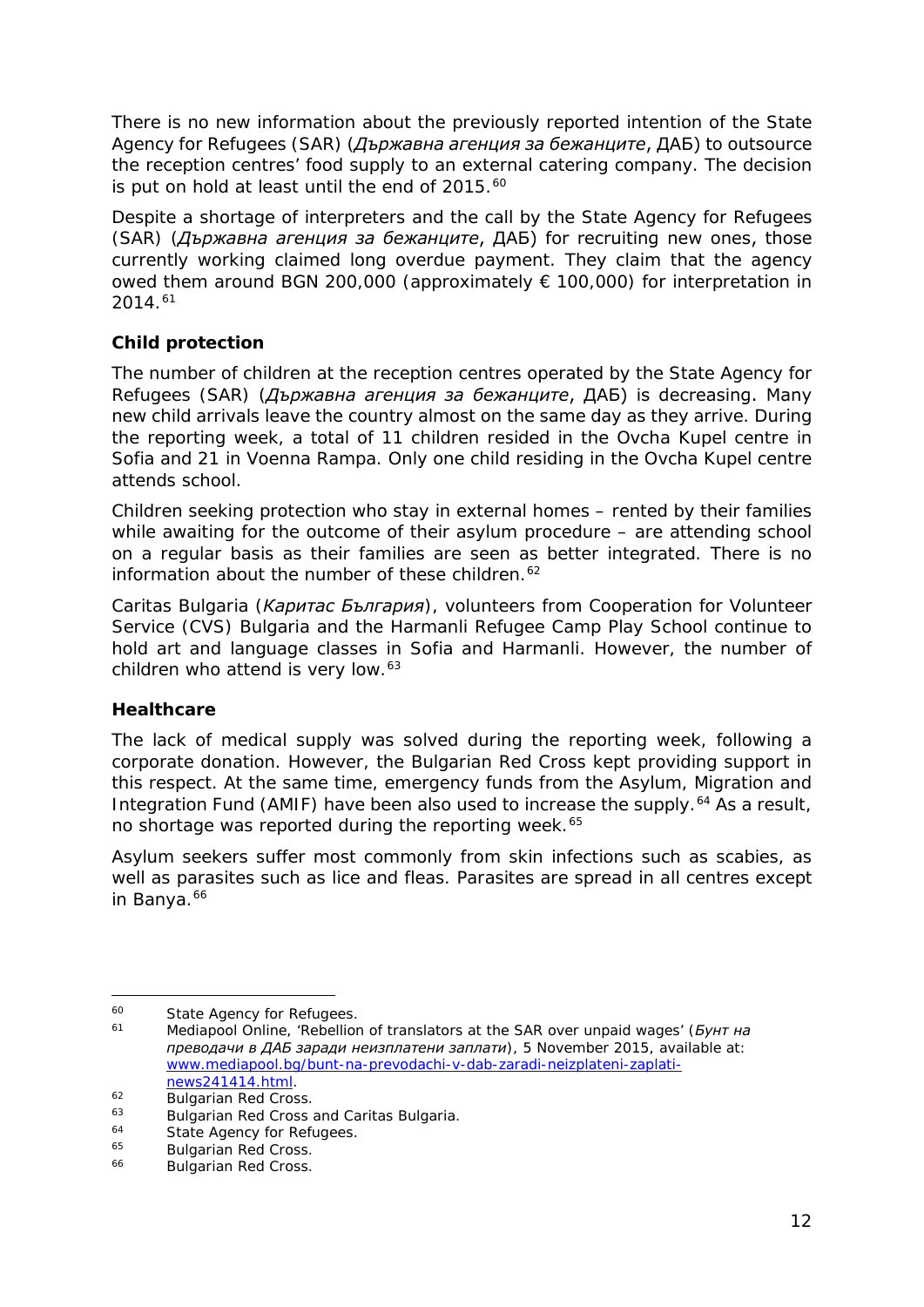## <span id="page-12-3"></span>Social response to the situation – including rallies, voluntary work (such as humanitarian assistance, private persons hosting asylum seekers) and similar actions

#### **NGO humanitarian activities**

The Mission Salvation Foundation (*Фондация 'Мисия спасение'*) has launched a donation campaign to equip the temporary accommodation currently housing refugees in Busmantsi (Sofia City Province) with 16 TV sets to improve the recreational facilities there.<sup>67</sup>

Maleeva Tennis Club (*Тенис клуб Малееви*) collected clothes and accessories for children. The donation is given to the Bulgarian Red Cross, which distributes it among asylum seekers at the external homes.<sup>[68](#page-12-1)</sup>

## Legal and policy responses, including any changes to the law

On 10 November, the President of the Republic of Bulgaria convened a meeting of the Consultative Council for National Security (CCNS) (*Консултативния съвет за национална сигурност*, КСНС) to discuss the changes in the geostrategic environment due to the migration situation and their consequences for Bulgaria. One of the issues on the agenda was the refugee inflow and capacity of the country to handle it.<sup>[69](#page-12-2)</sup> The Council is chaired by the President and includes as members the Chair of the Parliament, the Prime Minister, the Ministers of the Interior, of Defence, of Foreign Affairs and of Finance, the Chair of the State Agency for National Security (SANS) (*Държавна агенция "Национална сигурност"*, ДАНС), the Chair of State Intelligence Agency (SIA) (*Държавна агенция "Разузнаване"*, ДАР) and representatives of all parliamentary groups.<sup>[70](#page-12-3)</sup> In a public statement following the meeting, the President pointed out that the most immediate risk for Bulgaria resulting from the new geopolitical environment was the increase of the migration flow. The President also called on the government to strengthen the capacity of the security forces and come up with an action plan on how to proceed in case of increased inflow of refugees. $71$ 

<span id="page-12-0"></span> $^{67}$  Refugee Support Group.<br> $^{68}$  Bulgarian Red Cross.  $67$ 

<span id="page-12-1"></span><sup>&</sup>lt;sup>68</sup> Bulgarian Red Cross.<br><sup>69</sup> Medianool Opline

<span id="page-12-2"></span><sup>69</sup> Mediapool Online, 'CCNS discusses the changes in the geopolitical environment' (*КСНС заседава заради промените в геостратегическата среда*), 10 November 2015, available at: [www.mediapool.bg/ksns-zasedava-zaradi-promenite-v-geostrategicheskata-sreda](http://www.mediapool.bg/ksns-zasedava-zaradi-promenite-v-geostrategicheskata-sreda-news241608.html)[news241608.html.](http://www.mediapool.bg/ksns-zasedava-zaradi-promenite-v-geostrategicheskata-sreda-news241608.html)

<sup>70</sup> Consultative Council for National Security Act (*Закон за Консултативния съвет за национална сигурност*), 11 February 1994, Art. 2, available at: [www.lex.bg/bg/laws/ldoc/2133334529.](http://www.lex.bg/bg/laws/ldoc/2133334529)

<sup>&</sup>lt;sup>71</sup> Bulgaria, Mediapool Online (2015), 'The government will prepare a plan to meet the refugee wave' (*Правителството ще готви план за посрещане на бежанска вълна*), 10 November 2015, available at: [www.mediapool.bg/pravitelstvoto-shte-gotvi-plan-za](http://www.mediapool.bg/pravitelstvoto-shte-gotvi-plan-za-posreshtane-na-bezhanska-valna-news241608.html)[posreshtane-na-bezhanska-valna-news241608.html.](http://www.mediapool.bg/pravitelstvoto-shte-gotvi-plan-za-posreshtane-na-bezhanska-valna-news241608.html)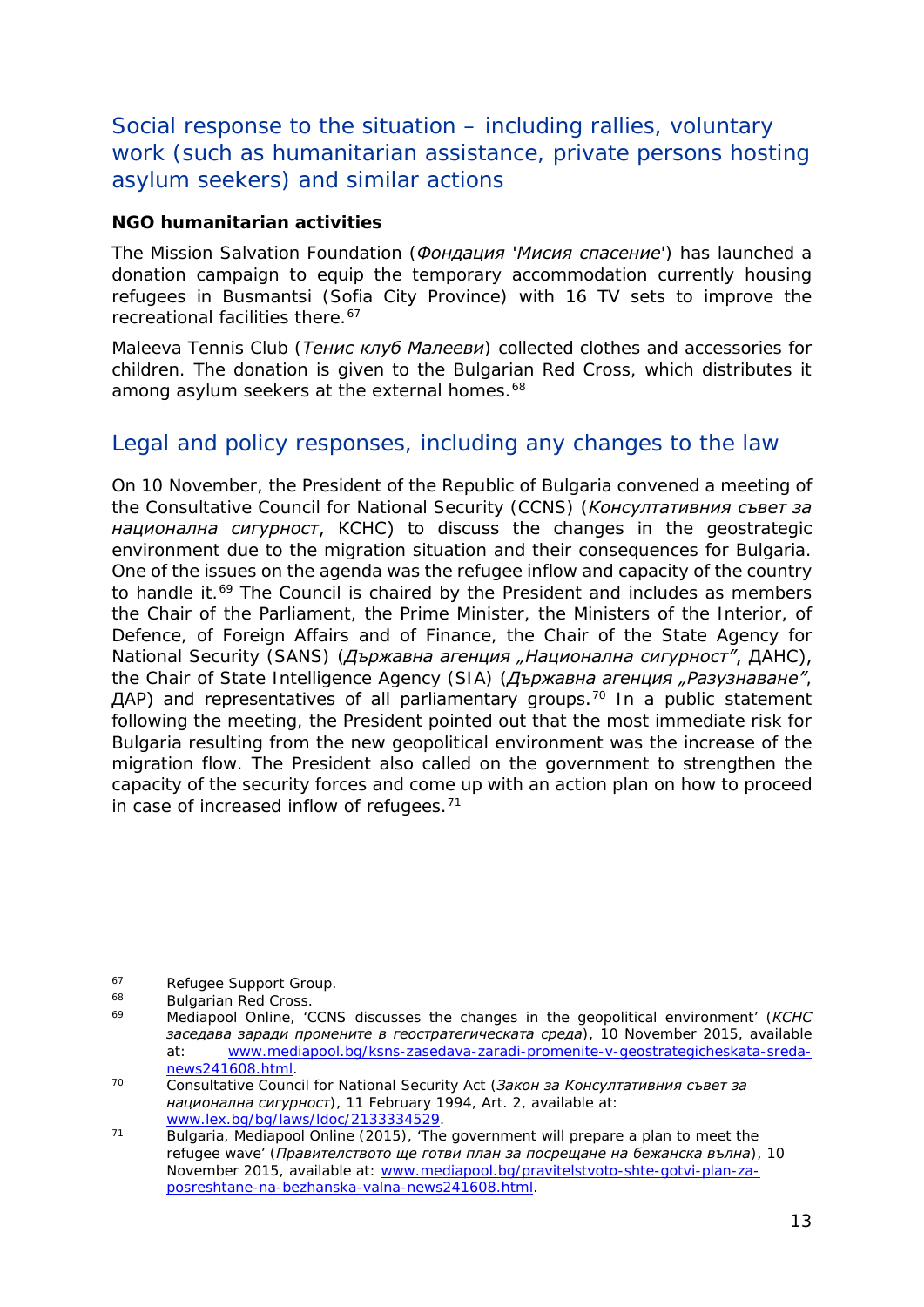## <span id="page-13-0"></span>**Croatia**

## Stakeholders contacted

The interviews were conducted by phone and email with the following stakeholders:

- United Nations International Children's Emergency Fund Country office (UNICEF) Croatia, based in Zagreb;
- Ministry of Interior, Department for illegal migration (*Ministarstvo unutarnjih poslova, Služba za nezakonite migracije*, *MUP*);
- Ministry of Social Policy and Youth, Minister's cabinet (*Ministarstvo socijalne politike i mladih, Kabinet ministrice, MSPM*);
- Ombudsman's Office, National Preventive Mechanism (*Ured Pučke pravobraniteljice, Nacionalni preventivni mehanizam*);
- Croatian Law Centre *(Hrvatski pravni centar);*
- Welcome Initiative (*Inicijativa Dobrodošli*).

## Overview of the situation in terms of size and patterns of new arrivals

#### **Numbers and patterns of new arrivals**

The overall number of new arrivals decreased in the reporting week as a consequence of the strike by the ferries in Greece and possibly due to Juncker's plan to establish migrant processing centres in South Eastern Europe and Slovenia announcing its intention to build fences along Slovenian borders.<sup>[72](#page-13-1)</sup>

Some 33,500 people entered Croatia from 16 September until 8 November, over 33,000 during the reporting period.<sup>[73](#page-13-2)</sup> People entered the country from the Serbian side on a daily basis. The average number of new arrivals amounted to almost 4,800 per day. The number of new arrivals significantly dropped on 6 and 7 November.<sup>[74](#page-13-3)</sup> The majority of new arrivals are Syrian nationals, followed by Afghans, Iraqis and Pakistani nationals.<sup>[75](#page-13-4)</sup> Children constituted around 24 % of the new arrivals.<sup>[76](#page-13-5)</sup> The border sector most affected was Tovarnik.<sup>[77](#page-13-6)</sup>

#### **Asylum applications and registration**

As in the past weeks, all new arrivals were registered, but very few apply for asylum.[78](#page-13-7)

<sup>-</sup>

<span id="page-13-1"></span> $72$  Welcome Initiative.<br> $73$  Ministry of the Interior, Department for Illegal Migration.

<span id="page-13-3"></span><span id="page-13-2"></span> $74$  Calculated by authors of the report, based on the Ministry of Interior, daily reports on migration crisis, available at: www.mup.hr

<span id="page-13-4"></span><sup>&</sup>lt;sup>75</sup> Ministry of the Interior, Department for Illegal Migration.<br><sup>76</sup> Ministry of the Interior, Department for Illegal Migration.

<span id="page-13-5"></span><sup>&</sup>lt;sup>76</sup> Ministry of the Interior, Department for Illegal Migration.<br>
<sup>77</sup> Melsome Initiative

<span id="page-13-7"></span><span id="page-13-6"></span> $77$  Welcome Initiative.

Ministry of the Interior, Department for Illegal Migration.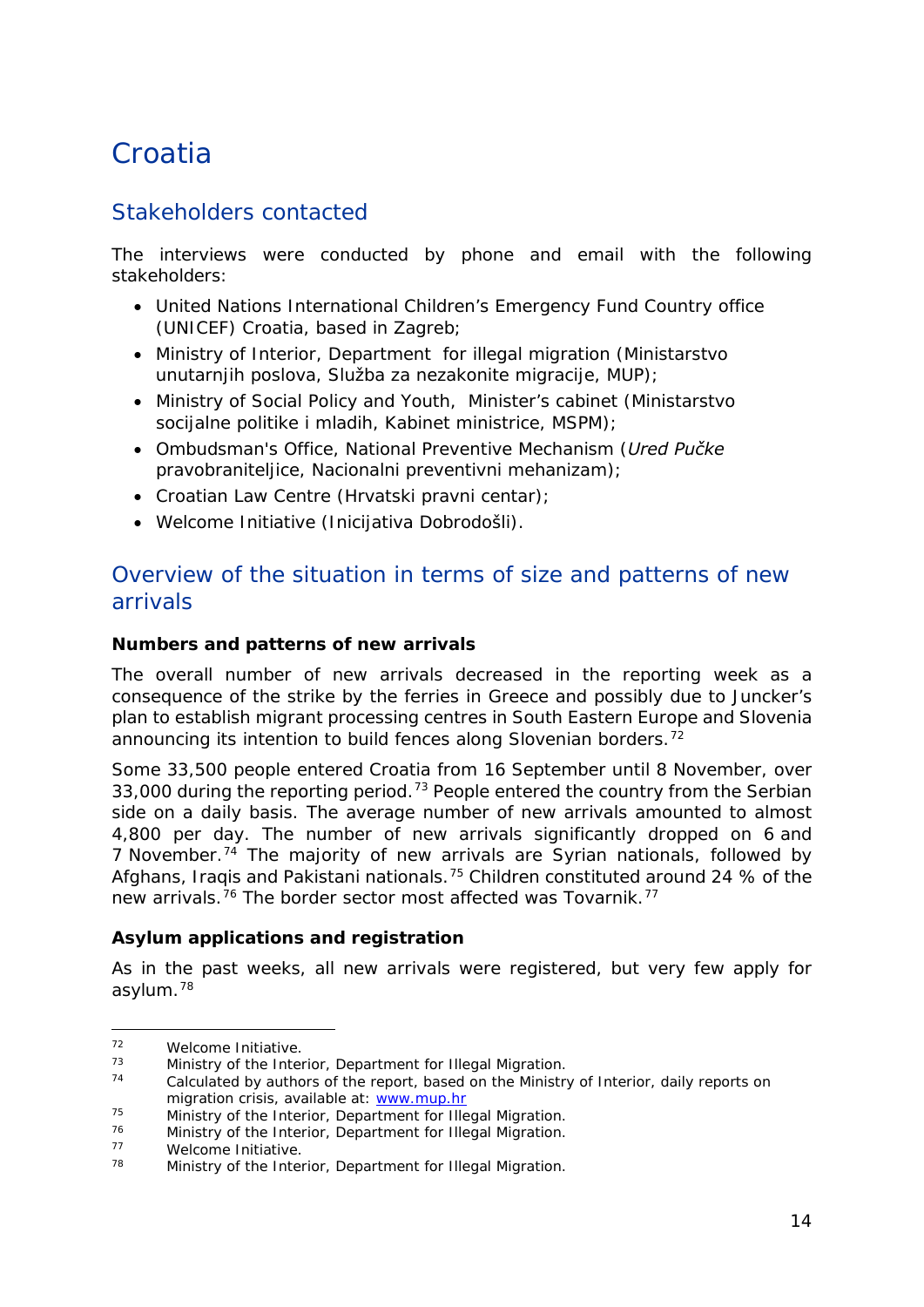#### <span id="page-14-1"></span>**Criminal proceedings against irregular border crossing**

No criminal proceedings for irregular border crossing were reported.

#### **Returns**

There were no returns based on the third safe country rule.<sup>[79](#page-14-0)</sup> At the Slavonski Brod camp, on 3 November 2015, volunteers reported that the police decided to return a Syrian national (who was part of a group of ten refugees from Syria) in line with Article 112 of the Foreigners Act (Official Gazette 130/11, 74/13). The Syrian national allegedly got no explanation why he was singled out. This was the first time volunteers detected a decision on the return not from the territory of EEA (as stipulated in Article 112), but only from the territory of Croatia. When volunteers asked a Croatian Army official present in the camp for an explanation, they were warned that they should not deal with "police matters". [80](#page-14-1)

## Fundamental rights issue concerning initial registration and fingerprinting for Eurodac

The fingerprinting practice changed after the Opatovac camp had been transferred to Slavonski Brod on 2 November. Police took fingerprints from all new arrivals, except from those who explicitly opposed it. However, even those who first opposed being fingerprinted eventually provided fingerprints; only a very small percentage of people did not provide fingerprints at all.<sup>[81](#page-14-2)</sup>

## Challenges and developments concerning reception conditions of new arrivals, also in relation to provision of healthcare

#### **Reception conditions and capacity**

The new camp in Slavonski Brod opened for new arrivals on 2 November, the first day being considered a camp testing day. The first groups of people entered the camp in the early morning, being transported from the Bapska border crossing. The Opatovac camp was dismantled on 3 November and the camp in Slavonski Brod became fully operational.<sup>[82](#page-14-3)</sup> Allegedly, the Opatovac camp can become functional again within 24 hours, should the capacities in the Slavonski Brod camp become insufficient to accommodate all the people. In that case, people accommodated in the Opatovac camp would not be registered until being transferred to the camp in Slavonski Brod.<sup>[83](#page-14-1)</sup>

As of 3 November, refugees have been directly transported from the Serbian side of the border (Šid) to the Slavonski Brod camp by train and then directly to the Slovenian border (Dobova), also by train. The temporary border crossing Bapska was closed at the beginning of the reporting week. People who were still arriving

<span id="page-14-0"></span><sup>79</sup> Ministry of the Interior, Department for Illegal Migration.<br> $\frac{80}{2}$  Melearne Initiative 79

<sup>&</sup>lt;sup>80</sup> Welcome Initiative.<br><sup>81</sup> Melcome Initiati

<span id="page-14-2"></span><sup>&</sup>lt;sup>81</sup> Welcome Initiative.<br><sup>82</sup> Melcome Initiative

<span id="page-14-3"></span><sup>&</sup>lt;sup>82</sup> Welcome Initiative.<br><sup>83</sup> Melcome Initiative

Welcome Initiative.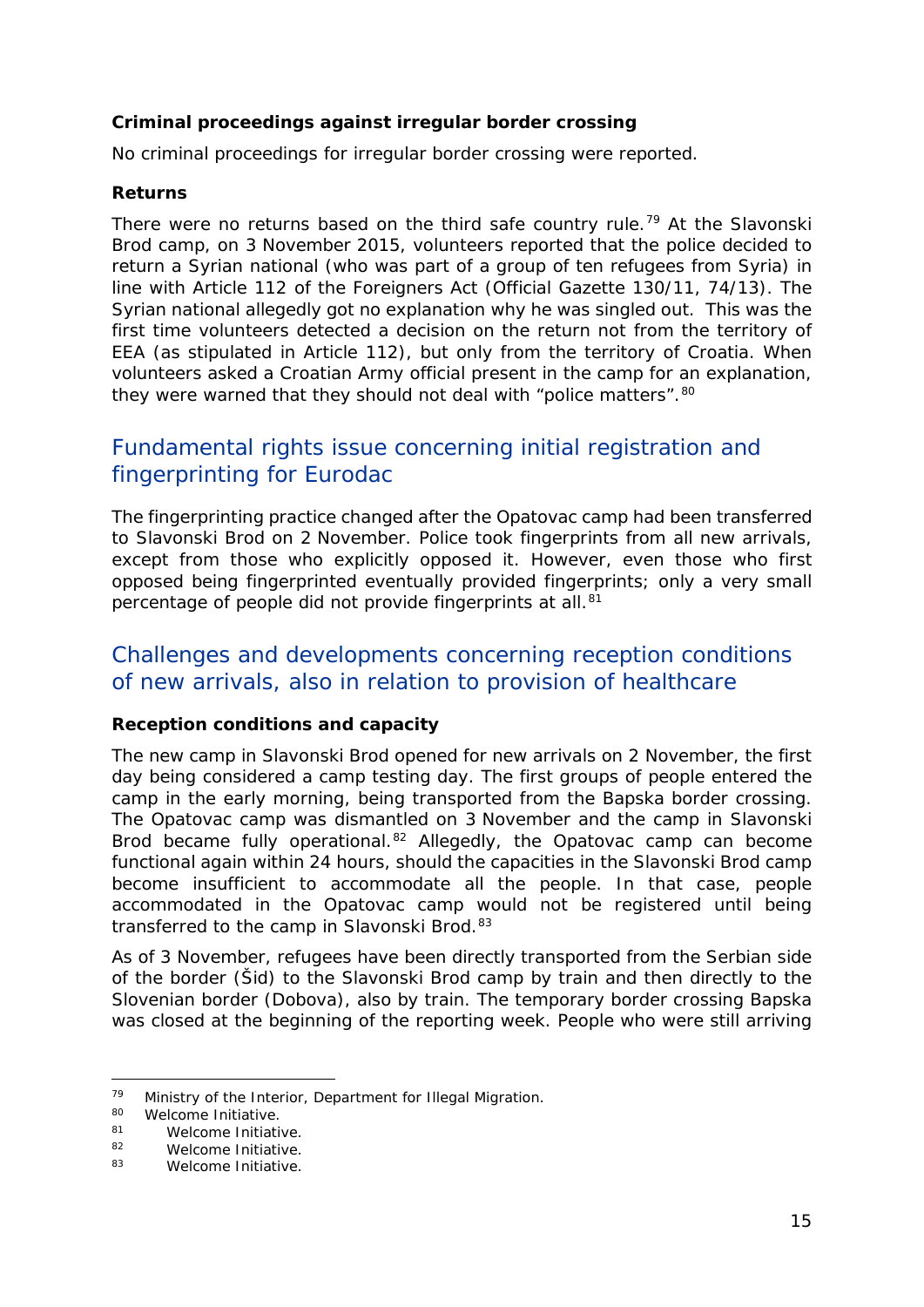<span id="page-15-4"></span>to Berkasovo (Serbian side of the Bapska border) were transported to Šid.<sup>[84](#page-15-0)</sup> The cooperation between Croatian and Serbian police in relation to the transport of people and the functioning of the new train route was successful; however the Croatian police officers present on site did not know the timing of the trains' arrivals.<sup>[85](#page-15-1)</sup> The transportation of people from the Slavonski Brod camp to Slovenia (Dobova border crossing) was organised every few hours. From 3 November, some five trains left the camp each day, boarding 1,000-1,200 people per train.<sup>[86](#page-15-2)</sup>

The Slavonski Brod camp has a greater reception capacity than the Opatovac camp. It is equipped to receive 5,000 people, and, in case of larger influxes, its reception capacities can stretch to receive 10,000-15,000 people.<sup>[87](#page-15-3)</sup> Furthermore, it is better organised: there is a video wall at the entrance with information relevant to new arrivals in Arabic, Farsi and English. The Ministry of Interior, in cooperation with the Welcome Initiative, was distributing leaflets with information about the camp – its accommodation facilities, aid provided in each sector, the fact that it is a transit camp, the registration process, and the information on the right to seek asylum in Croatia.<sup>[88](#page-15-4)</sup> A railway station is located in the centre of the camp. It divides the camp into the registration site and the accommodation site. The accommodation site is divided into three functional sectors, each with heated tents, heated containers for vulnerable groups, tents with food and drinks, tents with clothes, and medical assistance containers. Each sector has a tracing service run by the Croatian Red Cross. There are 18 containers for vulnerable groups in each sector and 20 new containers are expected to be placed in the fourth sector, which was under construction. Separate parts of the camp where families and unaccompanied children may be accommodated were also under construction.<sup>[89](#page-15-4)</sup> There is a heated container for families whose members have been hospitalised in Croatia, so they can wait for their family members in the camp. As the number of daily new arrivals dropped in comparison to the previous weeks, coordination, registration and reception conditions somewhat improved.<sup>[90](#page-15-4)</sup>

The main issue concerned vulnerable people as they did not receive prioritised treatment, i.e. vulnerable persons were not detected as such, treated first and sent to the tents designed for vulnerable groups. NGOs did not have access to the registration facilities, preventing early identification, as the Ministry of Interior found NGOs presence during registration too chaotic. The NGOs only had access to people once they were in the sectors, which has complicated procedure of detection of vulnerable groups once they were already in the tents and their redirecting into containers designated for vulnerable groups. As a result, vulnerable groups were not easily detectable inside the crowded sectors. Also, beds were placed one next to another. Although there are tents designed for children and mothers, not all children got to arrive there, so some children were placed in big tents together with unrelated adults. Monitoring risks of exploitation and abuse was difficult in the overcrowded tents. Police officers entered sectors rarely. Also, the sanitary

<span id="page-15-0"></span><sup>84</sup> Welcome Initiative.  $84$ 

<span id="page-15-1"></span><sup>&</sup>lt;sup>85</sup> Welcome Initiative.<br><sup>86</sup> Melesma Initiative.

<span id="page-15-2"></span><sup>86</sup> Welcome Initiative.<br>87 Melcome Initiative

<span id="page-15-3"></span><sup>87</sup> Welcome Initiative.<br>88 Melcome Initiative

<sup>88</sup> Welcome Initiative.<br>89 Melcome Initiative

<sup>89</sup> Welcome Initiative.<br>90 Melcome Initiative

Welcome Initiative.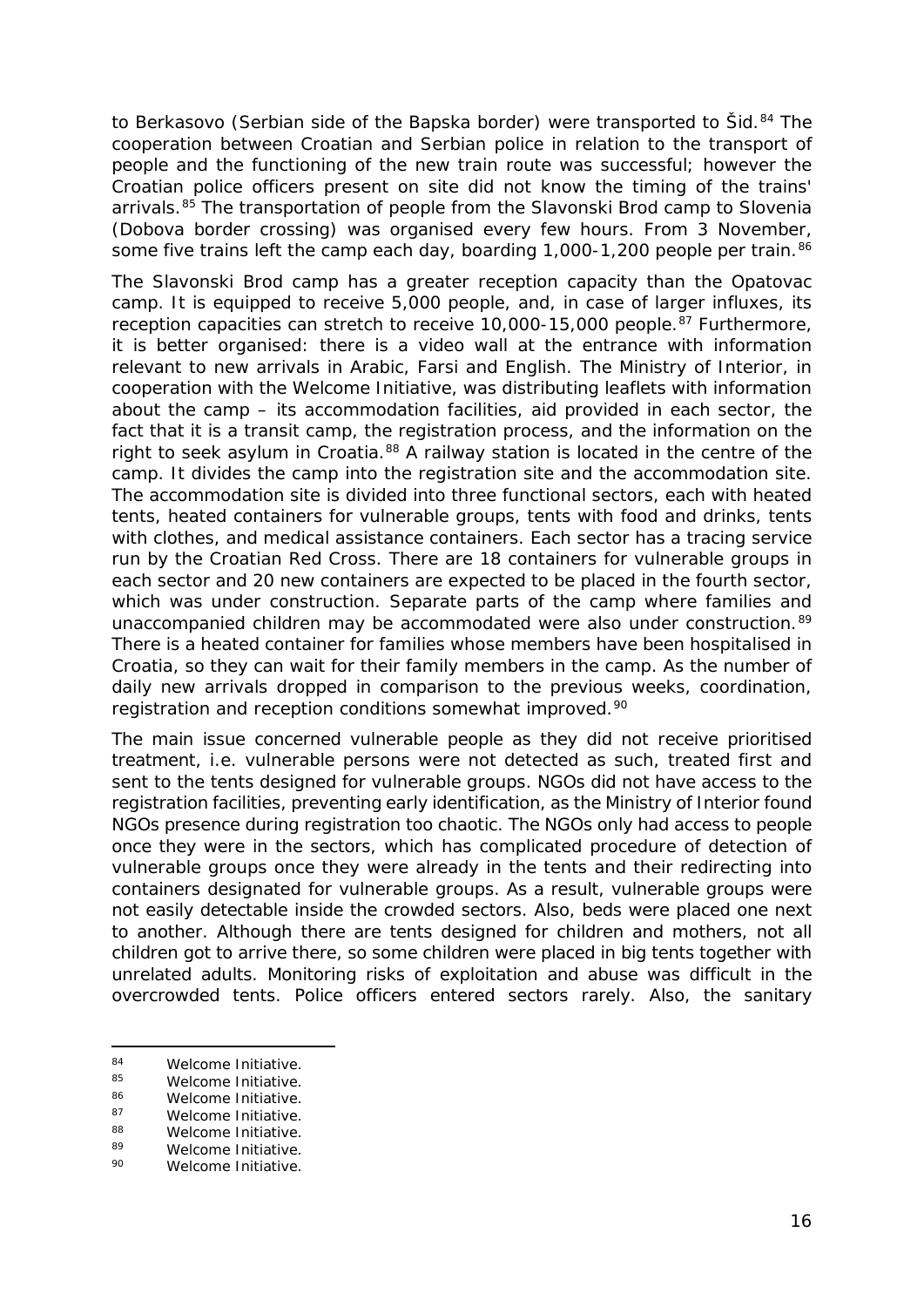<span id="page-16-4"></span>conditions were poor. There were only four showers for men and four for women. There was not enough fresh air inside the tents.

The Croatian Law Centre provided legal aid in the Slavonski Brod camp on 4 and 5 November. Only one family sought advice on the asylum system in Croatia in that period. The CLC staff spoke with the father who knew some English, and left their phone numbers in case the family opted for asylum in Croatia. Eventually, the family decided to leave Croatia.<sup>[91](#page-16-0)</sup>

As it was the case in the Opatovac camp, the Slavonski Brod camp also lacks available interpreters.<sup>[92](#page-16-1)</sup>

Volunteers of the Welcome Initiative detected several incidents of aggressive verbal behaviour and excessive police force against new arrivals. The Welcome Initiative reported these incidents to the Ministry of Interior. The deputy Minister encouraged all volunteers to report such incidents through the Ministry's official channels.<sup>[93](#page-16-2)</sup>

#### **Child protection**

During the reporting week, the Ministry of Social Policy and Youth dealt with several cases of children temporarily separated from their parents, applying the Protocol on the treatment of children separated from their parents - foreign nationals. The Ministry of Social Policy and Youth reported that cases of family separation drastically dropped. The risk of separation has been reduced since 3 November, as people are now transported by trains capable of receiving more people than buses.<sup>94</sup> Information on childcare is not provided any more to NGOs and international organisations.[95](#page-16-4)

#### **Healthcare**

The healthcare service was not sufficiently functional to provide all the necessary medical assistance to people in need. Doctors barely entered the sectors. Sometimes the only accessible medical staff was the NGO MAGNA's paediatricians and nurses (one of each per shift) who attended people in need, including adults (100 to 200 people per day). NGOs were not allowed to escort people to doctors, unless it was an emergency. According to the procedure set by the Ministry of Interior, persons were to be brought to a police officer on duty who then ascertained whether the person was in an imminent need. If so, the person would either be taken to a clinic, or a doctor would attend the person inside the sector.

According to the Migrants' Health Protection report from 6 November (6 am) until 9 November (6 am) published by the Ministry of Health,  $96$  there were 31 emergency medical interventions, with one person referred to further treatment. One emergency medical team was present on site on a daily basis. There were 537 family medical teams' interventions in total, nine people being referred to

<span id="page-16-0"></span> $^{91}$  Croatian Law Centre.<br> $^{92}$  Croatian Law Centre. 91

<span id="page-16-1"></span> $\frac{92}{93}$  Croatian Law Centre.

<span id="page-16-2"></span> $^{93}$  Welcome Initiative.

<span id="page-16-3"></span><sup>94</sup> Ministry of Social Policy and Youth, Minister's cabinet.

<span id="page-16-5"></span> $\frac{95}{96}$  Welcome Initiative.

Please note the Ministry of Health daily reports stretch from 6AM until 6AM the following day. At this point, it is impossible to officially subtract numbers from midnight until 6AM to obtain statistics that would present 0-24h timelines. Only information for the period from 6 November to 9 November were available.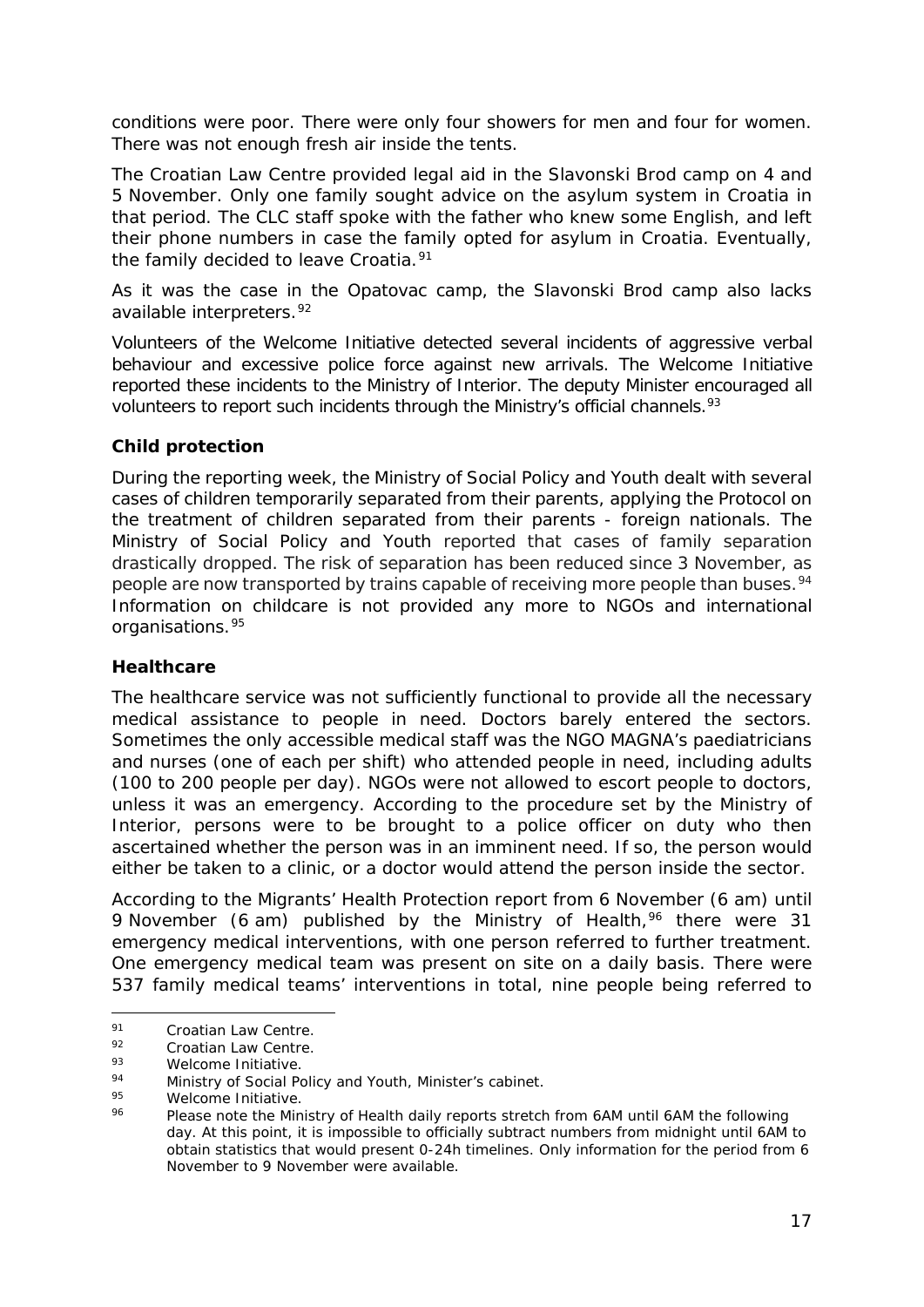further treatment. 14 people were treated in hospitals and nobody was hospitalised. Three people were released after immediate treatment. The Ministry of Health provided a total of 16,633 interventions from 16 September until 9 November, at 6 am. [97](#page-17-0)

## Social response to the situation – including rallies, voluntary work (such as humanitarian assistance, private persons hosting asylum seekers) and similar actions

#### **Rallies and incidents**

A regional right wing party "*Hrvatski demokratski savez Slavonije i Baranje (HDSSB)*" and their leader Branimir Glavaš have been inciting the local population in Slavonia against the camp in Slavonski Brod and against refugees in general, saying that "*Slavonia will not become a landfill for refugees*".<sup>[98](#page-17-1)</sup>

#### **NGO humanitarian activities**

NGOs coordination meetings continued. Since the establishment of the new camp in Slavonski Brod, these meetings have been coordinated by the Ministry of Interior, rather than the Croatian Red Cross that was coordinating them in the Opatovac camp. The Ministry of Interior decided that NGOs would no longer receive information on the number of registered people, on the number of people transported from the camp, or the information on family reunification and medical interventions, stating that all the necessary information was available on their official web pages.<sup>[99](#page-17-2)</sup>

The Welcome Initiative initiated meetings with local human rights NGOs and volunteers' organisations in Slavonski Brod in order to implement a local awareness raising campaign on the rights of migrants, causes of migration and the situation in migrants' countries.<sup>[100](#page-17-3)</sup>

#### **Voluntary initiatives**

The "Volunteer Centre Slavonski Brod" organised volunteers for assistance in the camp. The NGO "Information Legal Center" based in Slavonski Brod was providing legal information to refugees in the camp. 300 people were employed through a public works programme established by the Croatian Employment Service to assist refugees, the Ministry of the Interior and the NGOs in distribution of aid and maintenance of the camp.<sup>[101](#page-17-4)</sup>

## Legal and policy responses, including any changes to the law

Nothing new to report.

<span id="page-17-0"></span><sup>97</sup> Ministry of Health, Number of available medical services (*Broj pruženih zdravstvenih usluga)*, 5 November 2015, available at: [www.zdravlje.hr/novosti/migrantska\\_kriza/broj\\_pruzenih\\_zdravstvenih\\_usluga](http://www.zdravlje.hr/novosti/migrantska_kriza/broj_pruzenih_zdravstvenih_usluga) 97

<span id="page-17-1"></span><sup>98</sup> Welcome Initiative.

<span id="page-17-2"></span> $^{99}$  Welcome Initiative.<br> $^{100}$  Melcome Initiative

<span id="page-17-4"></span><span id="page-17-3"></span><sup>100</sup> Welcome Initiative.<br>101 Melesme Initiative

Welcome Initiative.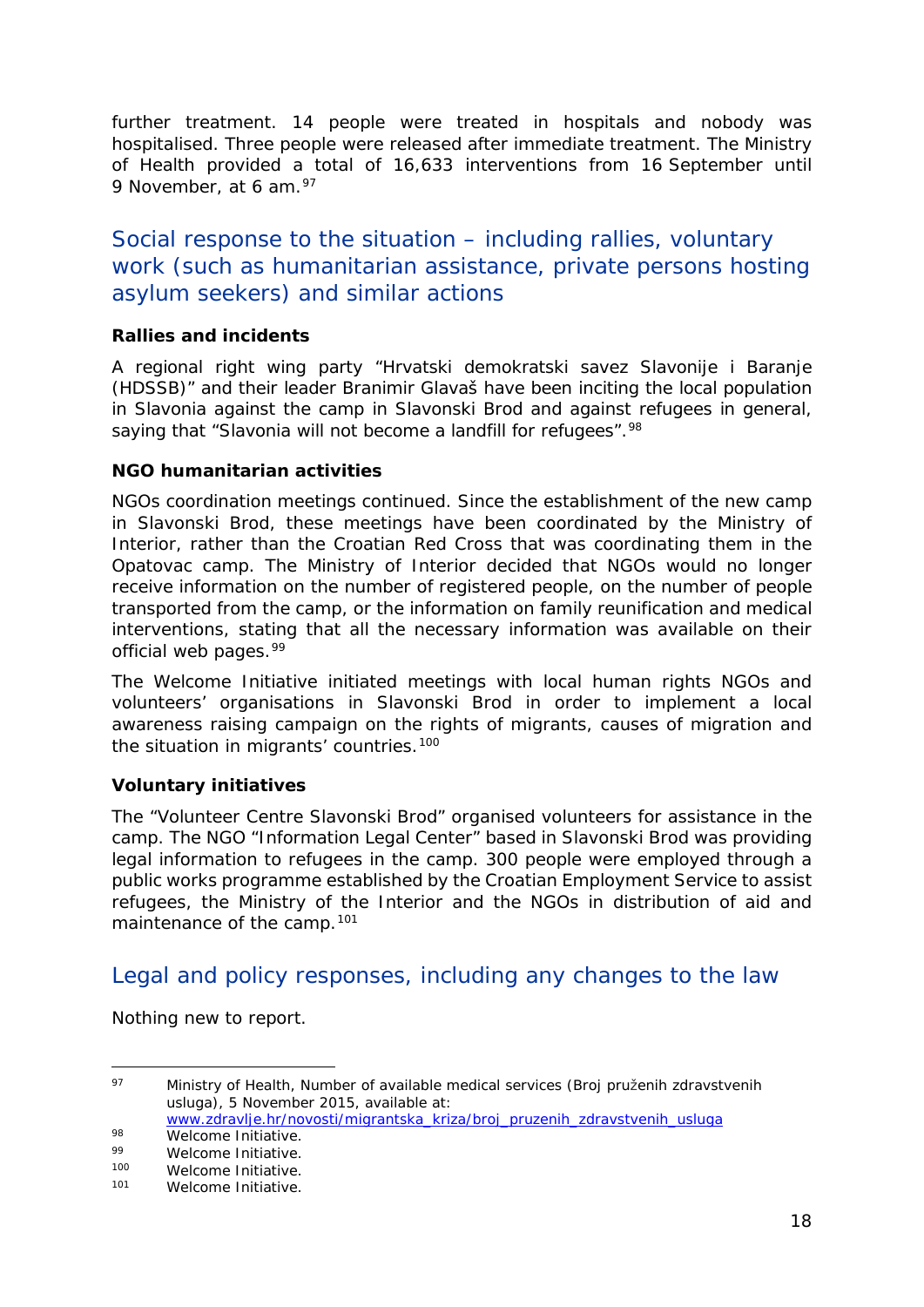## <span id="page-18-0"></span>Germany

## Stakeholders contacted

The interviews were conducted by phone and email with the following stakeholders:[102](#page-18-1)

- Refugee Council Bavaria (*Flüchtlingsrat Bayern*);
- Refugee Council Schleswig Holstein (*Flüchtlingsrat Schleswig Holstein*);
- Refugee Council Saxony (*Flüchtlingsrat Schleswig Holstein*);
- Federal Agency for Technical Relief (*Bundesanstalt Technisches Hilfswerk*);
- Saxony Counseling Services for Victims of Hate Crimes (*RAA Sachsen Opferberatung*);
- Jesuit Refugee Service (*Jesuiten Flüchtlingsdienst*);
- Moabit hilft e. V.

In addition, media reports and a press release of the Ministry of the Interior were used to fill in gaps caused by the fact that authorities could not be interviewed.

## Overview of the situation in terms of size and patterns of new arrivals

#### **Numbers and patterns of new arrivals**

The situation at the Bavarian border has improved slightly since the week preceding the reporting week. However, thousands of persons in need of international protection have crossed the Bavarian border every day. The most affected border sectors were in the regions of Passau and Freilassing. According to the newspaper "Welt" with reference to a speaker of the Federal Border Police, about 13,000 persons in need of international protection arrived at the Bavarian border with Austria on the weekend of 7 and 8 November 2015.<sup>[103](#page-18-2)</sup>

#### **Asylum applications and registration**

In October 2015, some 55,000 people lodged an application for asylum in Germany.[104](#page-18-3)

About 181,000 persons expressing an intention to apply for international protection were registered in October. From January until the end of October, in total some 758,000 persons in need of international protection were registered. These numbers concerning the registration do not, however, represent the total

<span id="page-18-1"></span><sup>102</sup> The following text does not make reference to individual interviews.<br>103 Die Welt 12.000 Elijshtlinge am Weshenande an bauerischer Cronze -

<span id="page-18-2"></span><sup>103</sup> Die Welt, *13,000 Flüchtlinge am Wochenende an bayerischer Grenze*, 9 November, available at: www.welt.de/regionales/bayern/article148606066/13-000-Fluechtlinge-am-<br>Wochenende-an-bayerischer-Grenze.html

<span id="page-18-3"></span> $\frac{104}{\text{104}}$  Ministry of the Interior, press release 5 November 2015, available at: [www.bmi.bund.de/SharedDocs/Pressemitteilungen/DE/2015/11/asylantraege-oktober-](http://www.bmi.bund.de/SharedDocs/Pressemitteilungen/DE/2015/11/asylantraege-oktober-2015.html?nn=3315850)[2015.html?nn=3315850](http://www.bmi.bund.de/SharedDocs/Pressemitteilungen/DE/2015/11/asylantraege-oktober-2015.html?nn=3315850)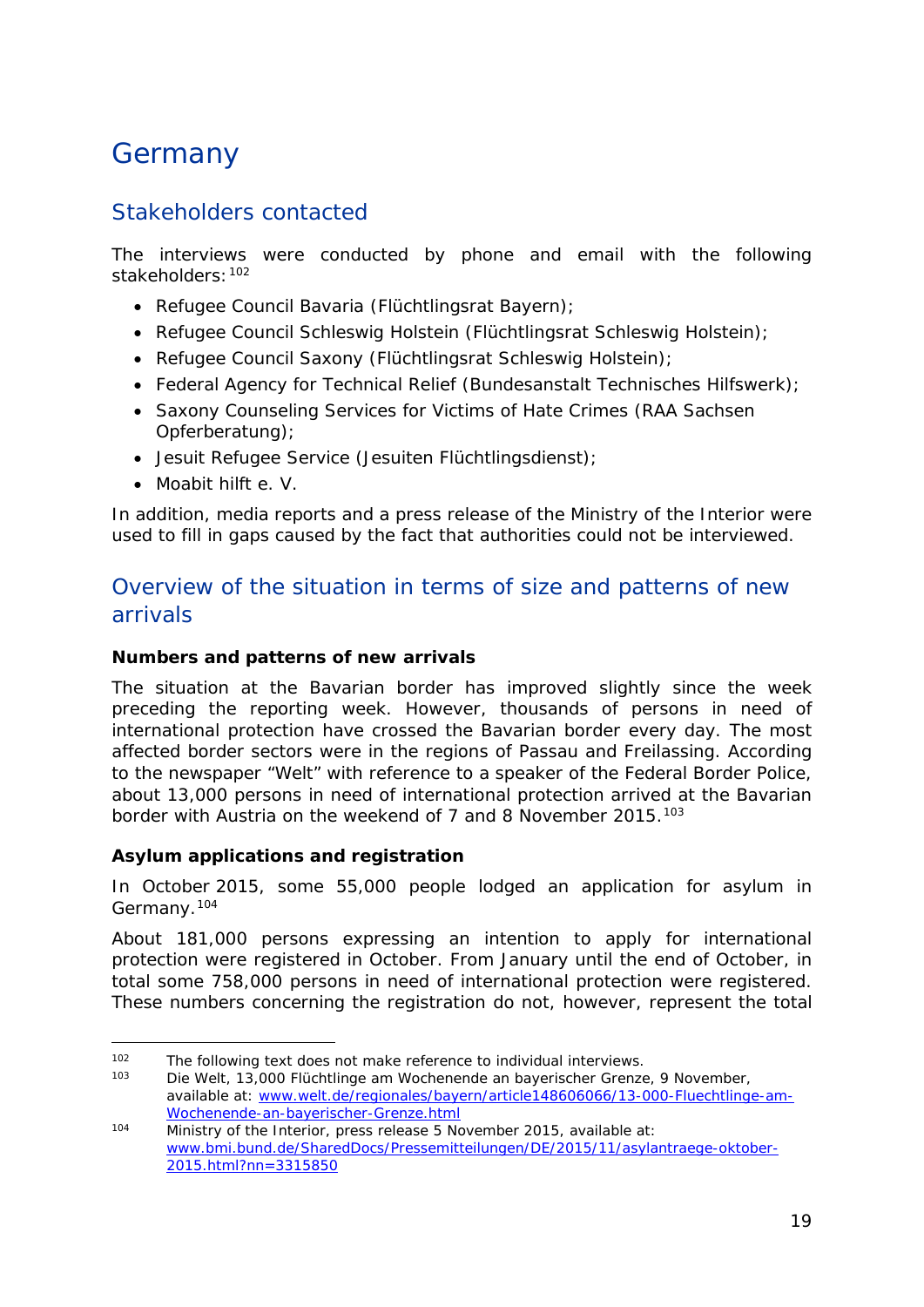amount of new arrivals due to the still existing waiting period until the registration procedure can take place. Moreover, an unknown quantity of double and incorrect registrations may also be included in the registration numbers.[105](#page-19-0)

In October, registrations mainly concerned persons indicating Syria, Afghanistan and Iraq as countries of origin. From January until October 2015, countries of origin included primarily Syria, Albania, Afghanistan, Iraq and Kosovo.

In October, asylum applications were lodged mainly by persons indicating Syria, Albania, Iraq and Afghanistan as countries of origin. From January until October 2015, the main countries of origins of asylum applicants were Syria, Kosovo, Serbia, Iraq and Afghanistan.

**Figure 1: Number of registrations in October 2015, by countries of origin**



**Figure 2: Number of asylum applications in October 2015, by countries of origin**



*Source: Germany, Ministry of the Interior*

<span id="page-19-0"></span>Ministry of the Interior, press release 5 November 2015, available at: [www.bmi.bund.de/SharedDocs/Pressemitteilungen/DE/2015/11/asylantraege-oktober-](http://www.bmi.bund.de/SharedDocs/Pressemitteilungen/DE/2015/11/asylantraege-oktober-2015.html?nn=3315850)[2015.html?nn=3315850](http://www.bmi.bund.de/SharedDocs/Pressemitteilungen/DE/2015/11/asylantraege-oktober-2015.html?nn=3315850)  $105$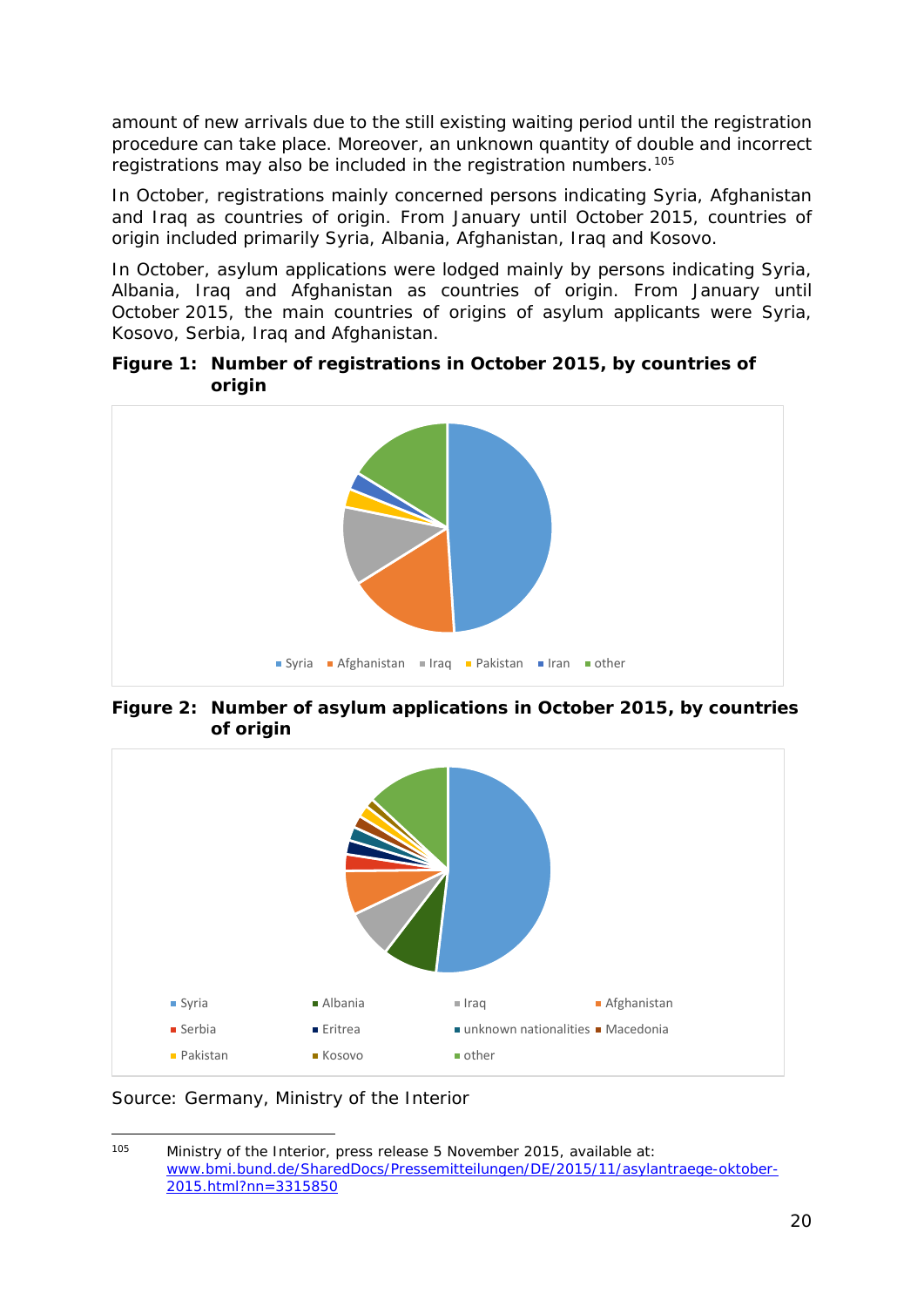## Fundamental rights issue concerning initial registration and fingerprinting for Eurodac

Nothing new to report.

### Challenges and developments concerning reception conditions of new arrivals, also in relation to provision of healthcare.

#### **Reception conditions and capacity**

In Saxony, like in many other German federal states, the vast majority of new arriving persons in need of international protection is being accommodated in mass reception facilities such as accommodation containers and empty industrial buildings. Considering the over 230,000 empty dwellings, Saxony's capacity cannot be considered as exhausted. Nevertheless, it is expected that, like in 2014, it will not be able to receive the numbers of persons in need of international protection allocated to Saxony on the basis of the Germen distribution formula (known as the "Königstein" formula or *Königsteiner Schlüssel*).

#### **Child protection**

In Saxony and in Berlin, it is still not possible to provide appropriate shelter to unaccompanied children as long as they are not registered. In Berlin, many children accommodated in hostels, children are at risk, if the authorities miss the timely payments to the hostels for accommodating them. Due to the high administrative effort, a timely cash flow to hostels providing accommodation to persons in need of international protection is currently not guaranteed.

#### **Healthcare**

In Saxony, the medical care in reception centres is far from adequate. Medical care is mainly provided by volunteers who are at the limit of their capacity. Furthermore, there is a big lack of interpreters.

#### **Immigration detention**

Due to strict legal requirements (case law of the German Federal Court and the European Court of Justice in 2012) and the generally high administrative effort to detain persons concerned, the numbers of persons placed in detention pending deportations are, in general, on a low level in Germany. The high influx of persons in need of international protection does not go hand in hand with a higher number of pre-removal detention cases. During the reporting week in Bavaria for instance some 20 persons were placed in detention pending deportation. The recently established far reaching grounds for deprivation of liberty for persons to be transferred under Dublin (this includes for example people who paid money to smugglers for their irregular entry) did not alter this since Germany generally does not transfer Syrians under Dublin. It is assumed that in most deportation cases the persons concerned directly removed from accommodation facilities and brought to the airport.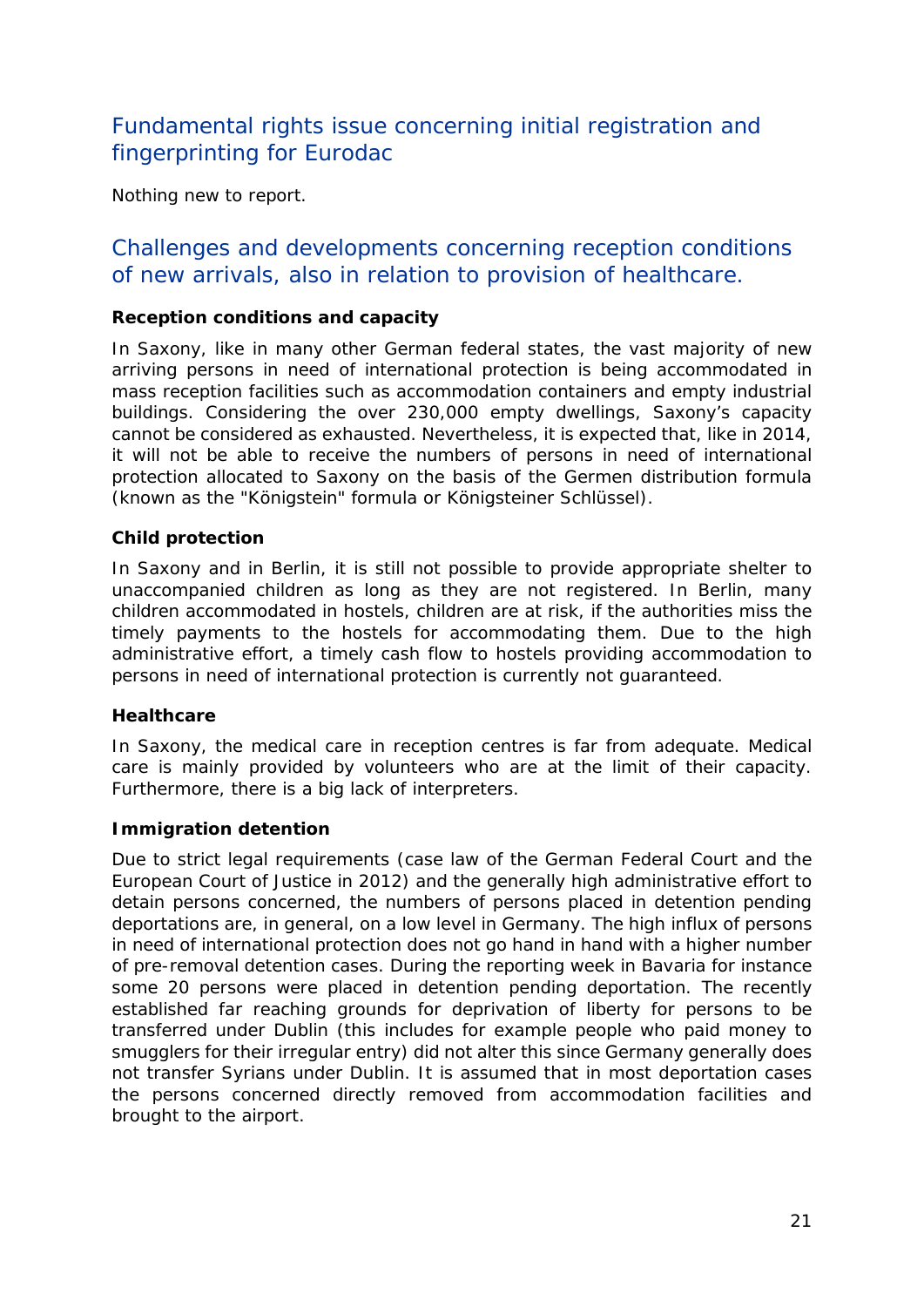#### **Other**

In Saxony, staff members of accommodation centres are frequently victims of threats and insults from right wing radicals and neo Nazis. In particular, volunteers of the Federal Agency for Technical Relief were threatened and insulted while building up new accommodation centres during the last month. After work, right wing radicals took pictures of volunteers and threatened them "We will catch you".

It seems that the right wing radical scene in Saxony is following a certain pattern: Whenever specific buildings are planned to be used as accommodation centres, right wing radicals will try to set fire on those buildings. While buildings are being prepared for the accommodation of persons in need of international protection, the staff members will be threatened and insulted as "traitors to the nation" ("*Volksverräter*"). When persons in need of international protection arrive at newly established accommodation centres, sit-in blockades will be organised in order to prevent them from entering the building. Moreover, when persons in need of international protection arrive by special busses, bottles and other things are thrown at those busses.

Mostly, sit-in blockades to prevent people from entering new accommodation centres have been organised and announced on Facebook by well-known xenophobic initiatives. Even though the police must have had the chance to react and to prevent such actions, appropriate measures have not been taken. It is assumed that in Dresden some police officers are secretly supporting the right wing PEGIDA movement. Many police officers in Dresden have allegedly a particular understanding of the "citizens' concerns" with regard to the influx of persons in need of international protection.

In Saxony, persons in need of international protection want to leave the accommodation centres as soon as possible. Since many violent attacks against asylum seekers occurred, they do not feel safe in the accommodation centres. Police patrols are missing and, moreover, some staff members of private security services working in accommodation centres are allegedly former members of right wing movements.

In Schleswig Holstein, rumours circulated, that Sweden is not able anymore to provide accommodation to new arriving persons in need of international protection. The rumours were based on the public statement of the Swedish Minister of Migration Mr. Johansson who called on asylum seekers to "stay in Germany".[106](#page-21-0) However, this did not prevent persons in need of international protection in Schleswig Holstein to continue their journey to Sweden. A number of people were still waiting in Kiel at the ferry port to obtain a ferry ticket to Sweden after the mentioned statement has been made.

<span id="page-21-0"></span><sup>106</sup> Spiegel, *Schwedischer Minister zu Flüchtlingen: "Bleibt in Deutschland"*, 5 November 2015, available at: [www.spiegel.de/politik/ausland/schweden-kann-fluechtlinge-laut-minister](http://www.spiegel.de/politik/ausland/schweden-kann-fluechtlinge-laut-minister-nicht-mehr-unterbringen-a-1061378.html)[nicht-mehr-unterbringen-a-1061378.html](http://www.spiegel.de/politik/ausland/schweden-kann-fluechtlinge-laut-minister-nicht-mehr-unterbringen-a-1061378.html)  $106$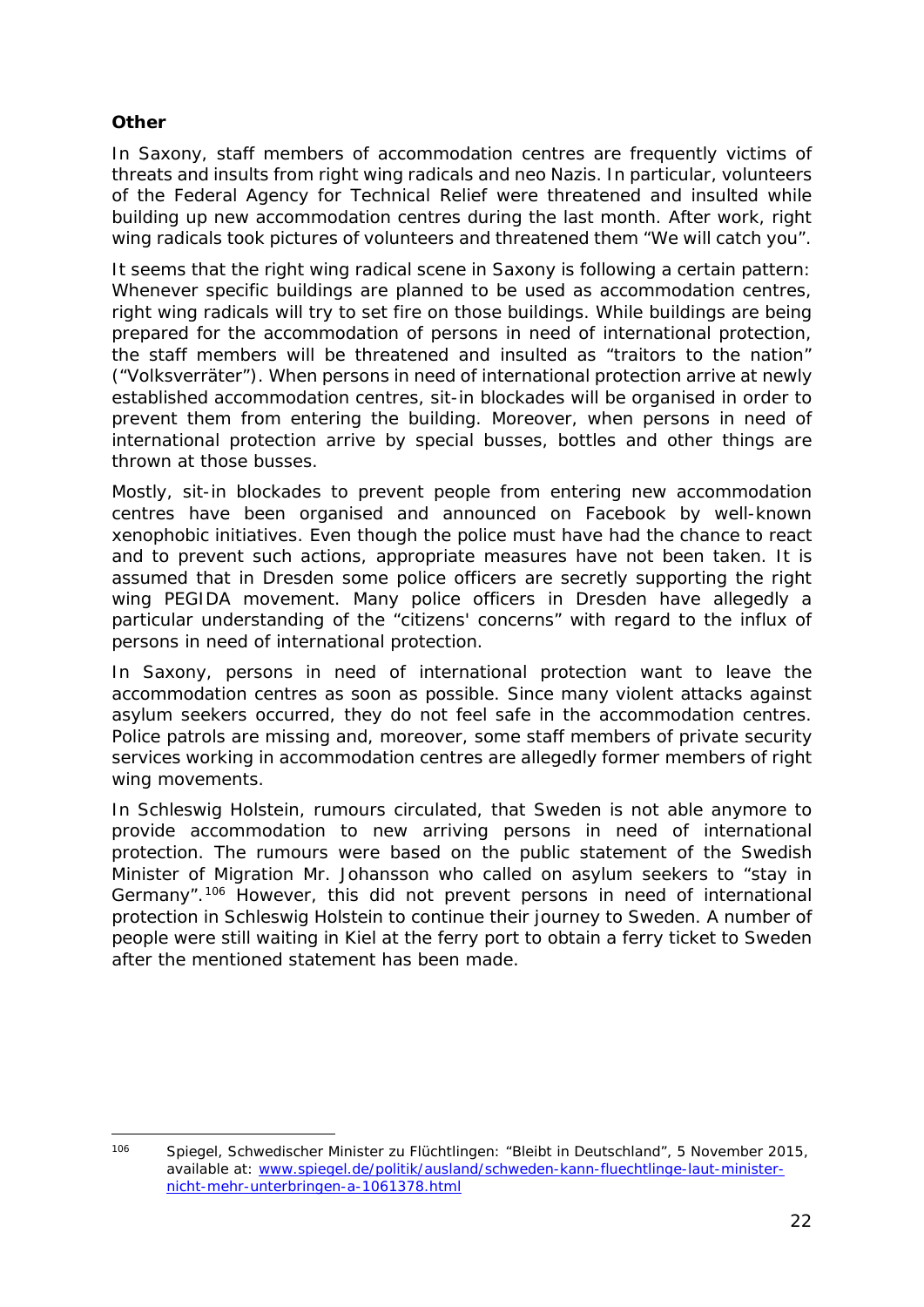<span id="page-22-1"></span>Social response to the situation – including rallies, voluntary work (such as humanitarian assistance, private persons hosting asylum seekers) and similar actions

#### **Rallies and incidents**

During the reporting week, some 10 demonstrations against refugees took place. In Berlin about 5,000 supporters of the right wing party "Alternative for Germany" (*Alternative für Deutschland, AFD*) demonstrated in the city centre. The motto of the demonstration was "Asylum needs borders – Red card for Merkel" ("*Asyl braucht Grenzen - Rote Karte für Merkel*"). About 1,100 counter demonstrators tried to prevent the demonstration through sit-in blockades. Violent clashes occurred between both groups. The police took some 40 persons into custody.<sup>[107](#page-22-0)</sup> Two further demonstrations against refugees with around 300 participants in each case took place in Saxony. In Laubegast (Dresden, Saxony), every evening (except Monday) local residents demonstrated together with right wing radicals against the establishment of a new accommodation centre in a former hotel.<sup>[108](#page-22-1)</sup>

#### **Other activities**

On 8 November, in a joint statement, the Protestant and Catholic church warned against an asylum policy of closure. In particular, both churches declared that family reunion for Syrians must be guaranteed. The common statement was a response to a current discussion in the Federal Government about the limitation of the right of family reunion for Syrian refugees.<sup>[109](#page-22-2)</sup>

## Legal and policy responses, including any changes to the law

On 5 November 2015, the leaders of governing parties CDU, CSU and SPD agreed on the implementation of five special "accommodation centres" for incoming persons whose asylum applications are "manifestly ill-founded", including persons coming from safe countries of origin. In those accommodation centres, the asylum procedure will last only one week. Further two weeks are foreseen for a possible appeal procedure, so that in total an asylum procedure can be completed in three weeks, as is the case in the so called "airport procedure". The special accommodation centres will not be detention centres, but a strict residence obligation limited to the respective district will be applied. For the persons concerned the entitlement of benefits according to the Asylum Seekers Benefits Act (*Asylbewerberleistungsgesetz*) will arise only with admission to the special accommodation centre responsible. In addition, violations of the residence

<span id="page-22-0"></span><sup>107</sup> Rundfunk Berlin Brandenburg (RBB), *Auseinandersetzungen bei Protesten gegen AfD-Demo*, 5 November 2015, available at: [www.rbb-online.de/politik/beitrag/2015/11/AfD-](http://www.rbb-online.de/politik/beitrag/2015/11/AfD-Demo-Berlin-Gegendemonstration.html)[Demo-Berlin-Gegendemonstration.html](http://www.rbb-online.de/politik/beitrag/2015/11/AfD-Demo-Berlin-Gegendemonstration.html) -

<sup>108</sup> Amadeu Antonio Stiftung and Pro Asyl, Chronik flüchtlingsfeindlicher Vorfälle 2015, available at:<http://mut-gegen-rechte-gewalt.de/service/chronik-vorfaelle>

<span id="page-22-2"></span><sup>109</sup> Tagesschau, *Kirchen warnen vor Abschottung*, 8 November 2015, available at: [www.tagesschau.de/inland/kirchen-fluechtlinge-101.html](http://www.tagesschau.de/inland/kirchen-fluechtlinge-101.html)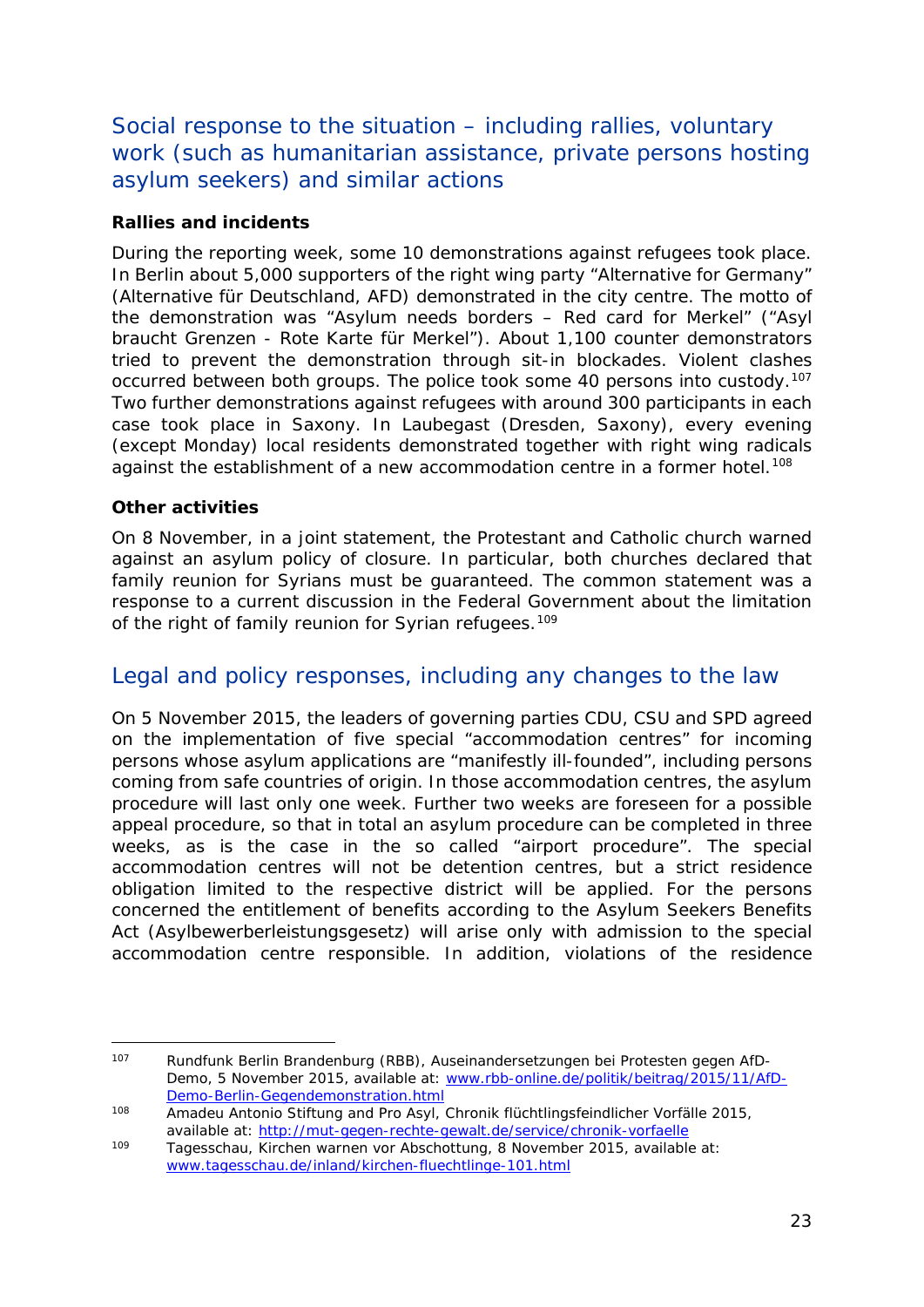obligation will result in suspending the benefits according to the Asylum Seekers Benefits Act.<sup>[110](#page-23-0)</sup>

## Incidents affecting persons in need of international protection as well as irregular migrants

#### **Racist and related incidents**

- In Borna, Saxony, on 7 November, unknown perpetrators wrote the words "Please continue your flight! No accommodation available, Refugees not welcome" on the village entry sign of Borna.<sup>[111](#page-23-1)</sup>
- In Peißen, Saxony-Anhalt, on 7 November, unknown perpetrators opened the window of a building which is planned to be used as an accommodation centre and threw three Molotov cocktails into the building. The house did not burn. The police are investigating.<sup>[112](#page-23-2)</sup>
- In Schkeuditz, Saxony, on 6 November, a building which is planned to be used as an accommodation centre was set on fire by unknown perpetrators.<sup>[113](#page-23-3)</sup>
- In Kruckow, Mecklenburg-Western Pomerania, on 6 November, unknown perpetrators threw bottles on a house which is being used as an accommodation centre. One window broke.<sup>[114](#page-23-4)</sup>
- In Freital, Saxony, on 5 November, a former construction market, which is being considered as an accommodation centre, was set on fire by unknown perpetrators. The fire was quickly extinguished.[115](#page-23-5)
- In Prenzlau, Brandenburg, on 3 November, an asylum seeker was pushed off his bike and beaten up by two or three unknown perpetrators. He suffered injuries to his face and has been treated in hospital. The police are investigating for serious bodily injury.<sup>[116](#page-23-6)</sup>
- In Waldkraiburg, Bavaria, on 3 November, two men and one woman pushed and threatened a young asylum seeker from Nigeria. One man attacked him with an iron bar. The asylum seeker escaped and left his shopping bags.<sup>[117](#page-23-7)</sup>

<span id="page-23-0"></span><sup>110</sup> Decision of the party leaders CDU, CSU and SPD (*Beschluss der Parteivorsitzenden von CDU, CSU und SPD*), 5 November 2015, available at: -

<span id="page-23-1"></span><sup>111</sup> Amadeu Antonio Stiftung and Pro Asyl, Chronik flüchtlingsfeindlicher Vorfälle 2015,

<span id="page-23-2"></span>available at:<http://mut-gegen-rechte-gewalt.de/service/chronik-vorfaelle> <sup>112</sup> Amadeu Antonio Stiftung and Pro Asyl, Chronik flüchtlingsfeindlicher Vorfälle 2015,

available at:<http://mut-gegen-rechte-gewalt.de/service/chronik-vorfaelle>

<span id="page-23-3"></span><sup>113</sup> Amadeu Antonio Stiftung and Pro Asyl, Chronik flüchtlingsfeindlicher Vorfälle 2015, available at:<http://mut-gegen-rechte-gewalt.de/service/chronik-vorfaelle>

<span id="page-23-4"></span><sup>114</sup> Amadeu Antonio Stiftung and Pro Asyl, Chronik flüchtlingsfeindlicher Vorfälle 2015, available at:<http://mut-gegen-rechte-gewalt.de/service/chronik-vorfaelle>

<span id="page-23-5"></span><sup>115</sup> Amadeu Antonio Stiftung and Pro Asyl, Chronik flüchtlingsfeindlicher Vorfälle 2015, available at:<http://mut-gegen-rechte-gewalt.de/service/chronik-vorfaelle>

<span id="page-23-6"></span><sup>116</sup> Amadeu Antonio Stiftung and Pro Asyl, Chronik flüchtlingsfeindlicher Vorfälle 2015, available at:<http://mut-gegen-rechte-gewalt.de/service/chronik-vorfaelle>

<span id="page-23-7"></span><sup>117</sup> Amadeu Antonio Stiftung and Pro Asyl, Chronik flüchtlingsfeindlicher Vorfälle 2015, available at:<http://mut-gegen-rechte-gewalt.de/service/chronik-vorfaelle>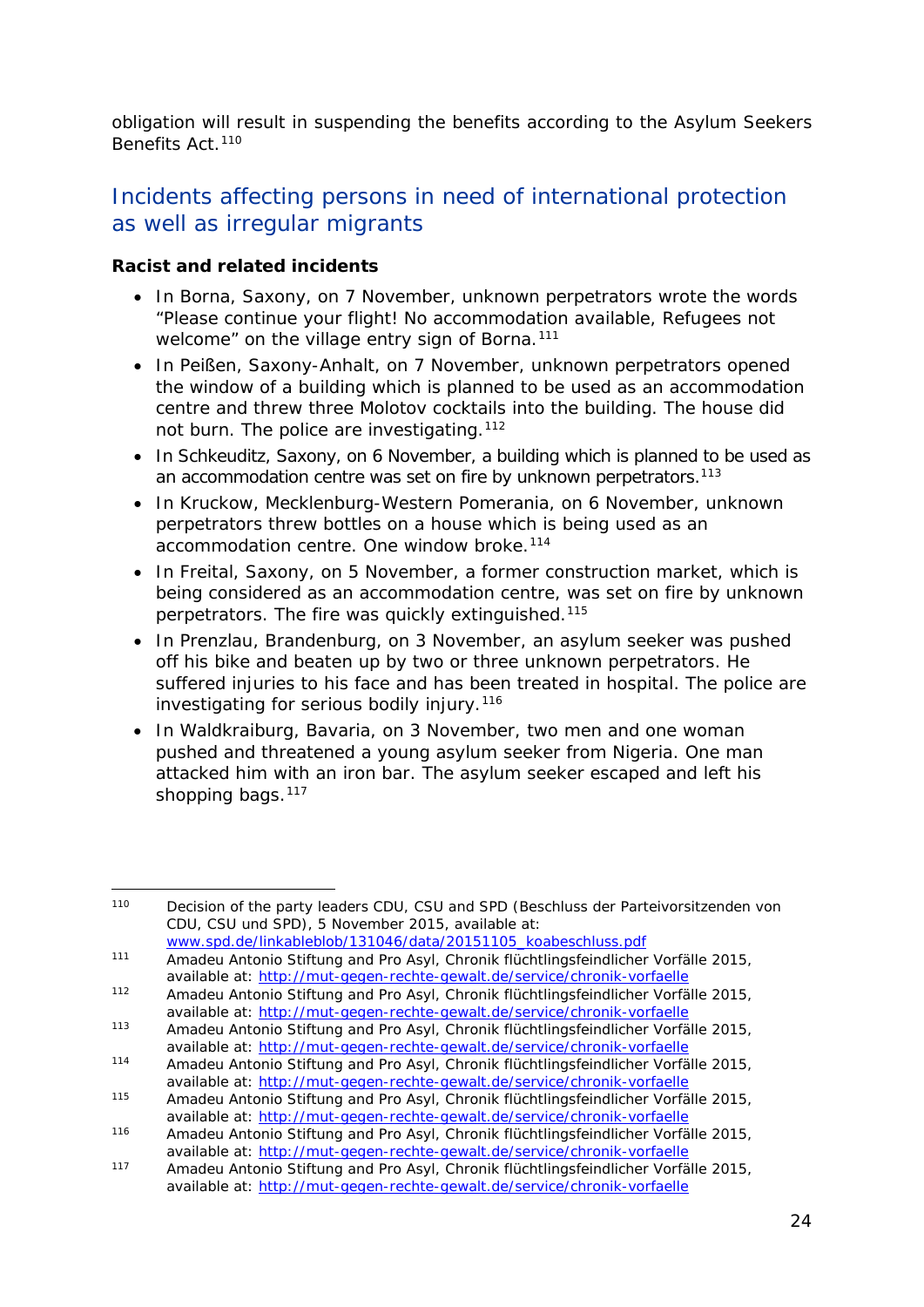• In Kiel, Schleswig Holstein, on 2 November, an asylum seeker from Iraq was pursued and attacked by six men. The perpetrators attacked him with bottles. He suffered injuries to his face and was taken to a hospital.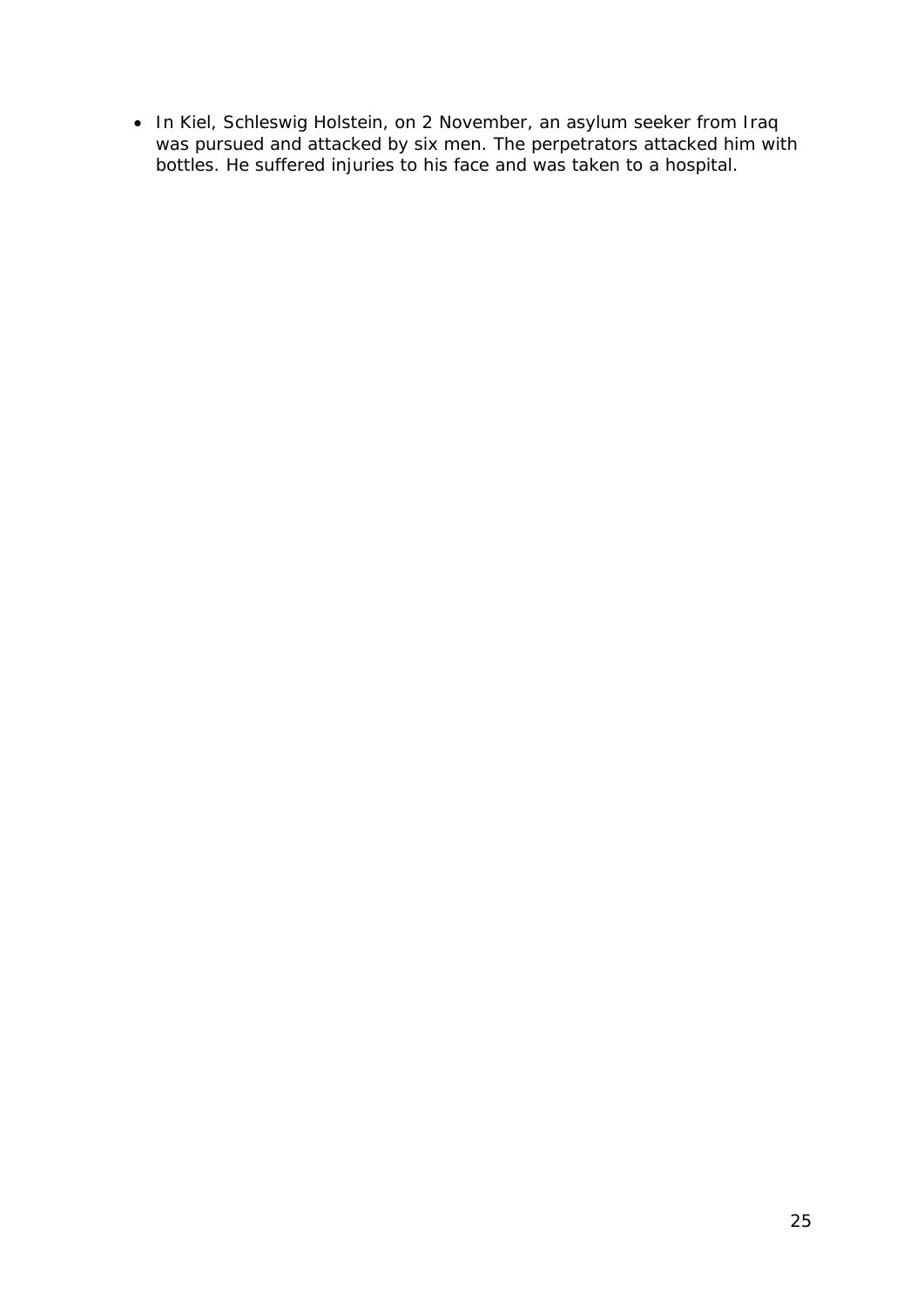## <span id="page-25-0"></span>**Greece**

## Stakeholders contacted

The interviews were conducted by phone and email with the following stakeholders:

- Ministry for Migration Policy (Υπουργείο Μεταναστευτικής Πολιτικής);
- Hellenic Police Headquarters (Αρχηγείο Ελληνικής Αστυνομίας);
- First Reception Service (Υπηρεσία Πρώτης Υποδοχής);
- Attica Aliens Directorate (Διεύθυνση Αλλοδαπών Αττικής);
- The Hellenic Coastguard (Λιμενικό Σώμα-Ελληνική Ακτοφυλακή);
- Asylum Service Greece (Υπηρεσία Ασύλου);
- United Nations High Commissioner for Refugees (UNHCR) Greece (Ύπατη Αρμοστεία του ΟΗΕ για τους Πρόσφυγες, γραφείο Ελλάδας);
- Racist Violence Recording Network (Δίκτυο Καταγραφής Περιστατικών Ρατσιστικής Βίας);
- Greek Council for Regugees (Ελληνικό Συμβούλιο για τους Πρόσφυγες);
- Doctor without Borders (Medecins Sans Frontieres) Greece-MSF Greece (Γιατροί Χωρίς Σύνορα, γραφείο Ελλάδας);
- NGO METAction (ΜΚΟ ΜΕΤΑδραση);
- NGO PRAKSIS.

## Overview of the situation in terms of size and patterns of new arrivals

#### **Numbers and patterns of new arrivals**

In the period from the 1 to 6 November 2015, some 40,000 people arrived in Greece by sea. Lesvos island continues to be the main point of entry, followed by Samos, Chios, Leros, Kos, Rhodes, Kalymnos and Symi (50). New arrivals include mostly Syrians, followed by Afghans and Iraqi nationals.<sup>[118](#page-25-1)</sup> In recent weeks, an increase of Farsi speaking people has been observed.<sup>[119](#page-25-2)</sup> In Idomeni at the border with FYROM, the number of people crossing the borders dropped, due to a four day ferry strike.<sup>[120](#page-25-3)</sup>

From 2 to 8 November, the First Reception Service registered 274 third-country nationals, including more than 200 women and children,<sup>[121](#page-25-4)</sup> out of those arriving during the same period, reflecting a further increasing registration backlog. The majority were Syrian and Afghan nationals.

<sup>&</sup>lt;sup>118</sup> Hellenic Coastguard.<br><sup>119</sup> UNHCP Creece j.

<span id="page-25-2"></span><span id="page-25-1"></span><sup>&</sup>lt;sup>119</sup> UNHCR Greece.<br><sup>120</sup> UNHCP Greece.

<span id="page-25-4"></span><span id="page-25-3"></span><sup>&</sup>lt;sup>120</sup> UNHCR Greece.<br><sup>121</sup> Eirst Peception

First Reception Service.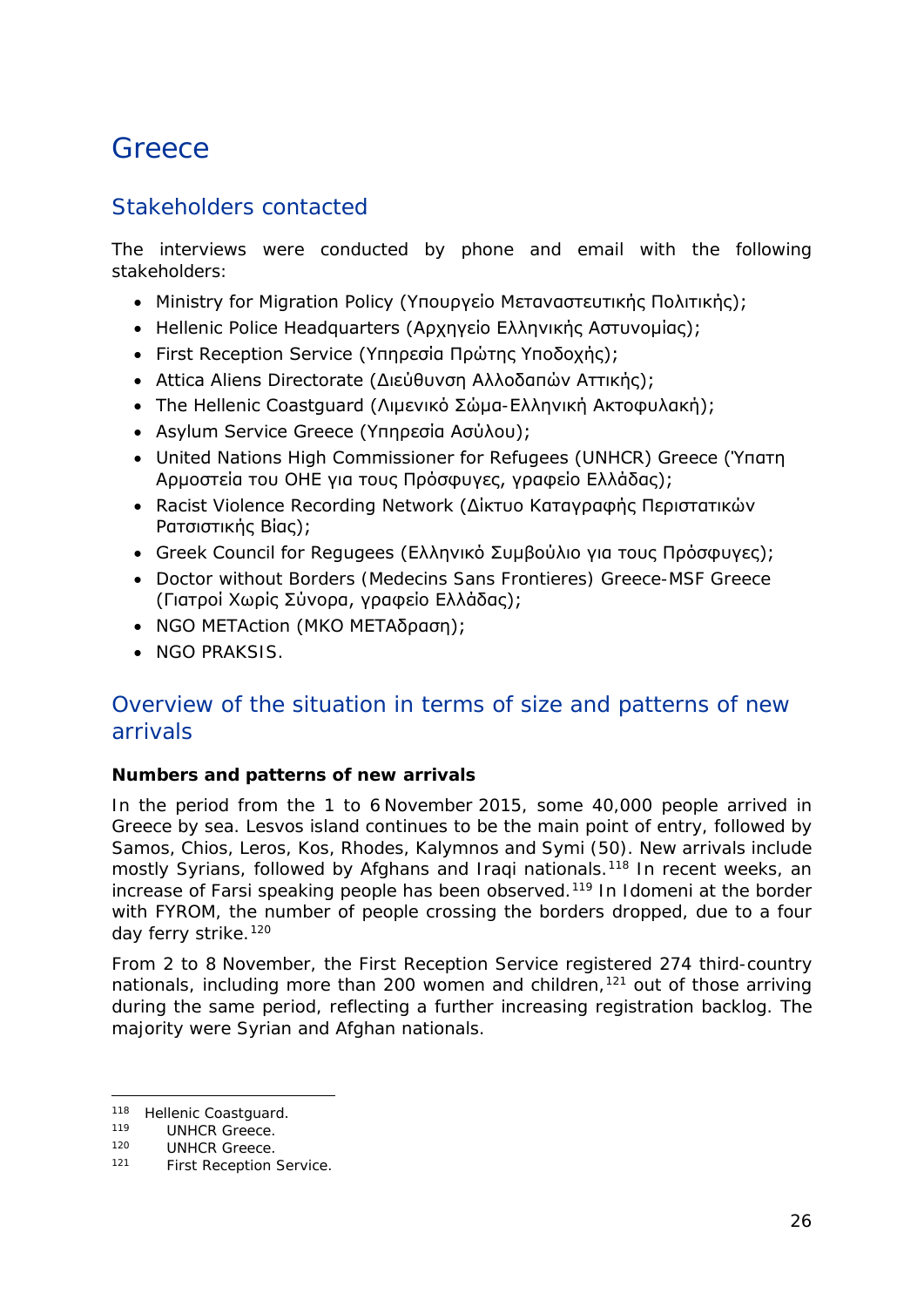#### <span id="page-26-1"></span>**Asylum applications and registration**

Some 280 people applied for asylum in the week of 2-6 November, including 12 unaccompanied children.<sup>122</sup> The main region of registration was Attica, followed by Thessaloniki, Lesvos, South and North Evros, Rhodes, Amygdaleza, and Patras.<sup>[123](#page-26-1)</sup> The majority of applicants were 18-34 years of age and originated mainly from Syria, Albania, Pakistan, Afghanistan, Iraq, Georgia, Bangladesh, and Egypt. The number of asylum applications has increased compared to the numbers of the previous week, a fact attributed to Moria's hotspot function regarding the processes of identifying and registering arrivals and the provision of information on access to international protection and relocation.

On 4 November, a first group of 30 asylum-seekers departed from Greece to Luxembourg, under the EU relocation scheme. Identification of asylum seekers to be part of the EU relocation scheme continues on Lesvos.<sup>[124](#page-26-2)</sup>

Information sessions on international protection and asylum continue to be conducted on Lesvos, Kos, Samos, Leros, Chios, Rhodes, Evros and in Eidomeni – targeting around  $8,000$  persons a day.<sup>[125](#page-26-3)</sup>

#### **Criminal proceedings against irregular border crossing**

No criminal proceedings were initiated against third-country nationals for irregular border crossing. The Greek authorities proceeded to prosecute only cases of suspects involved in smuggling.<sup>[126](#page-26-4)</sup>

#### **Returns**

The total number of forced returns for the period of 2 to 8 November was 26 (15 Albanian nationals, 7 Turkish and others from Georgia, Pakistan and Serbia).<sup>[127](#page-26-5)</sup>

#### **Unaccompanied and separated children**

From 2 to 8 November, 34 unaccompanied children were registered out of the about 120 children having arrived in this period.<sup>[128](#page-26-6)</sup> They were mostly boys under 14 years old on average. The greatest number was recorded in the First Reception Centre of Moria, Lesvos, followed by 11 children registered in the First Reception Service in Orestiada and two by the mobile unit on Samos.<sup>[129](#page-26-1)</sup>

The majority of unaccompanied children arriving in the Greek islands stated that they were adults, in order to complete the registration procedure faster and avoid referral to reception facilities.<sup>[130](#page-26-7)</sup>

-

<span id="page-26-4"></span>126 Hellenic Police Headquarters.<br>127 Attica Aliens Directorate

<span id="page-26-7"></span> $129$  First Reception Service.

<span id="page-26-0"></span><sup>122</sup> Asylum Service.

<sup>&</sup>lt;sup>123</sup> The Asylum Service did not provide information on whether the asylum service were new arrivals.

<span id="page-26-3"></span><span id="page-26-2"></span> $124$  UNHCR Greece

<sup>125</sup> UNHCR *Update #9 Europe's Refugee Emergency Response*, referring to the period from 30 October to 5 November 2015.

<span id="page-26-6"></span><span id="page-26-5"></span><sup>127</sup> Attica Aliens Directorate.<br>128 The First Peception Servi

The First Reception Service states that the provided data for unaccompanied minors may have a slight deviation from the final numbers issued at the end of each month.

NGO PRAKSIS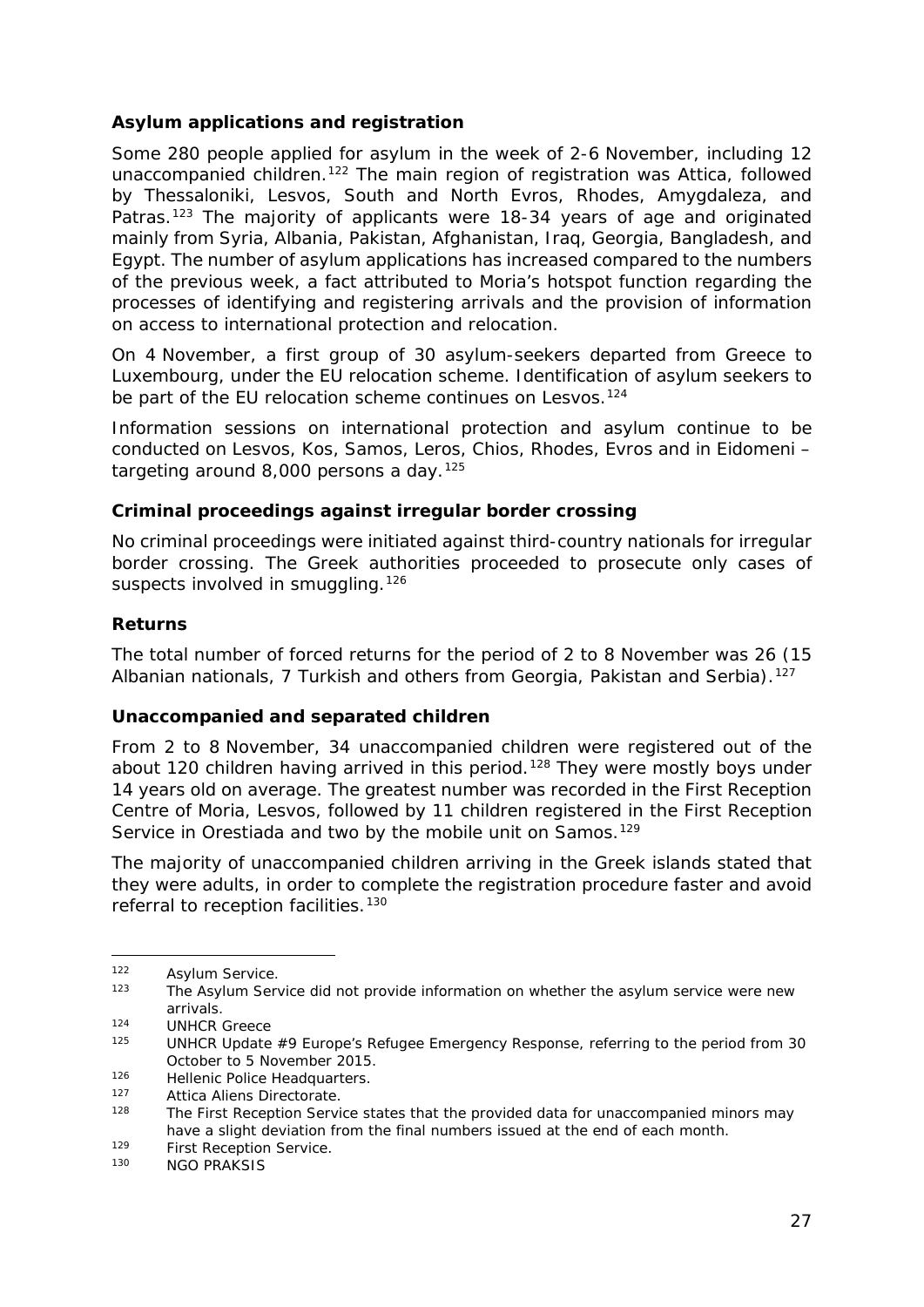<span id="page-27-1"></span>Children accommodated in reception facilities continued to abscond sometimes within a day from their referral.<sup>[131](#page-27-0)</sup> The four day ferry strike caused problems regarding the referral of unaccompanied children to reception facilities in the mainland. The NGO METAction, which is the responsible organisation for the referrals, was forced to travel by airplane in order to transfer children on time.<sup>[132](#page-27-1)</sup> Between 2 and 8 November, METAction escorted some 50 unaccompanied children from the country's entry points to accommodation centres in mainland Greece. The majority were Syrian nationals, followed by Afghans – mostly boys aged 14 to 17 years. $133$ 

## Fundamental rights issue concerning initial registration and fingerprinting for Eurodac

The number of refugees and migrants on the islands has been particularly high due to an increasing registration backlog on some islands and due to the ferry strike from 2 to 6 November.<sup>[134](#page-27-2)</sup>

## Challenges and developments concerning reception conditions of new arrivals, also in relation to provision of healthcare

#### **Reception conditions and capacity**

The Panhellenic Seamen's Organization (PNO) had a strike from Monday 2 to Thursday 5 November, which left the islands without ferry connections for four days. The strike suspended the transportation of new arrivals from the islands to the mainland and resulted to thousands of people staying at the country's entry points. More specifically, on 5 November 2015 more than 14,000 people were in Lesvos, 3,000 on Samos, 2,000 on Chios and 2,000 on Kos.<sup>[135](#page-27-3)</sup> The increased pressure on reception capacity due to the ferry strike further overstretched reception conditions. Many people are sleeping in substandard settlements or in open air on Leros Kos, Samos, Lesvos and Chios.[136](#page-27-1)

On 4 November 2015 on Lesvos, without prior notice or explanation, national authorities stopped the bus services which have been set up for the transportation of new arrivals from the north part of the island to Mytilene (Moira Camp) where registration takes place. As a result 1,500 people had to sleep overnight in the MSF's transit camp in Mantamados, which is not equipped to accommodate such a great number of people.<sup>[137](#page-27-4)</sup>

j.

<span id="page-27-0"></span><sup>&</sup>lt;sup>131</sup> NGO PRAKSIS.<br><sup>132</sup> NGO METAction

<sup>132</sup> NGO METAction

<sup>&</sup>lt;sup>133</sup> NGO METAction.<br><sup>134</sup> UNHCP Europe<sup>'</sup>

<span id="page-27-2"></span><sup>&</sup>lt;sup>134</sup> UNHCR, Europe's refugee emergency response, update#9<br><sup>135</sup> Ministry for Migration Policy

<span id="page-27-3"></span><sup>&</sup>lt;sup>135</sup> Ministry for Migration Policy.<br>136 **MINICP Undate #0 Europe's** 

<sup>136</sup> UNHCR *Update #9 Europe's Refugee Emergency Response*, referring to the period from 30 October to 5 November 2015.

<span id="page-27-4"></span><sup>137</sup> MSF-Greece.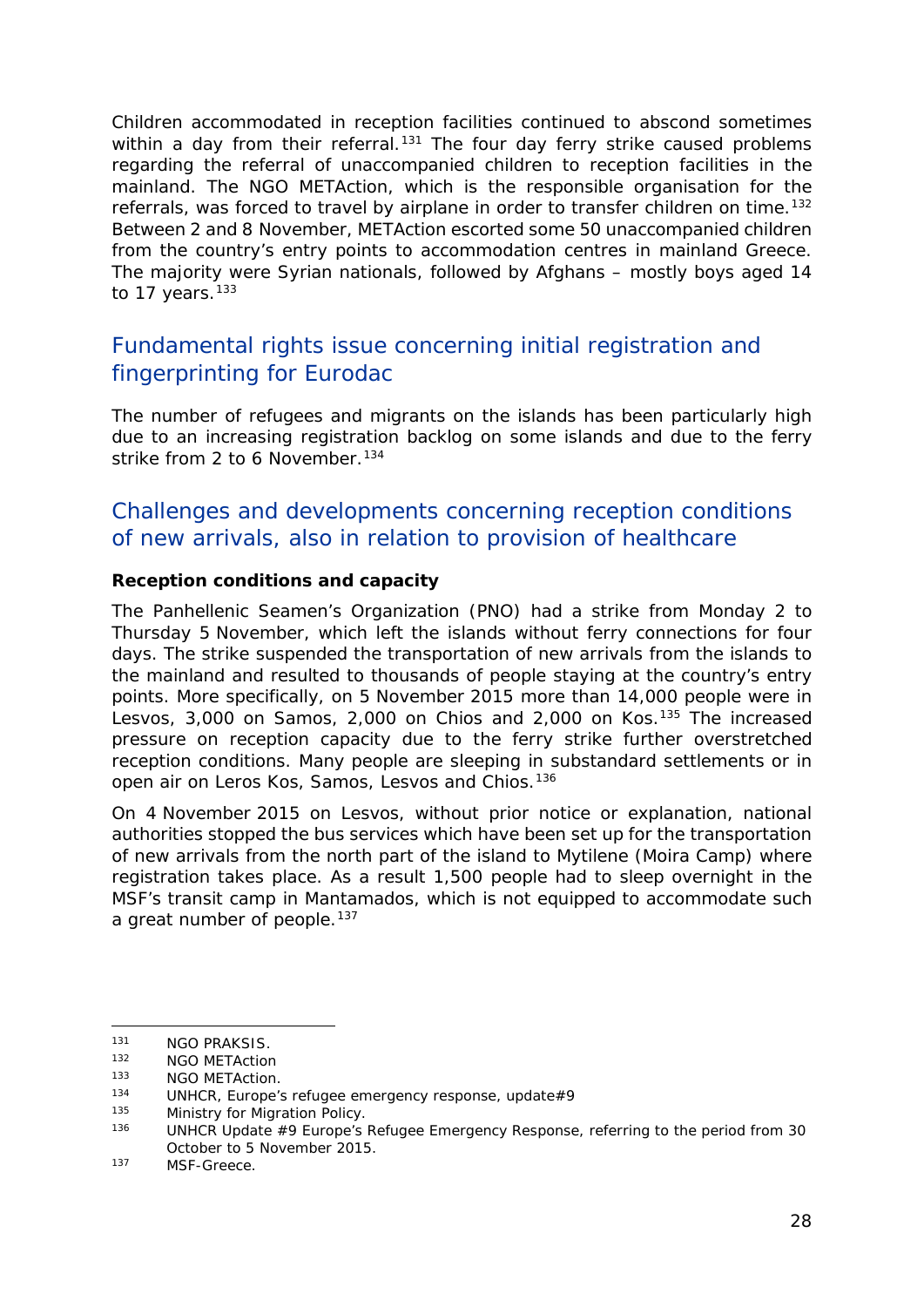UNHCR Greece in cooperation with the municipality of Chios set up a temporary shelter with a capacity to accommodate 800 persons. UNHCR installed rub halls and housing units on the site area.<sup>[138](#page-28-0)</sup>

In view of the upsurge in numbers of arrivals in smaller islands of the Dodecanese (Symi, Tilos), UNHCR Greece is trying to coordinate local groups in order to provide coherent humanitarian assistance.<sup>[139](#page-28-1)</sup>

On Lesvos, Moria centre increased its accommodation capacity for some 1,000 persons with specific needs, by making available three dormitories, in addition to the 62 rub halls.<sup>[140](#page-28-2)</sup>

On Leros the authorities ensured freedom of movement of new arrivals who have not yet completed their registration procedures. The creation of the hotspot in the area of Lepida is in progress.[141](#page-28-3)

On 8 October 2015, the Galatsi stadium in Athens hosted 1,000 people, the accommodation facility in Elaionas near central Athens 550 people and the hockey field in Elliniko 350. The hockey arena in the Elliniko district (in the Southern Sector of the Region of Attica) has the capacity to accommodate 500 persons. The Olympic Stadium in the Galatsi municipality (in the Northern suburbs of Athens) can host up to 1000 persons and Elaionas open temporary reception centre has the capacity to accommodate 700 persons. The Ministry for Migration Policy is still in search of alternative sites.<sup>[142](#page-28-4)</sup>

NGO PRAKSIS set up a mobile medical unit on Kos covering the nightshift (5:00 am to 10:00 pm), since the morning shift is covered by Doctor without Borders (MSF).

#### **Healthcare**

Cases of hypothermia, other cold-related pathologies and psychological distress were reported on Lesvos. During monitoring at the border with the former Yugoslav Republic of Macedonia, UNHCR observed a number of persons showing signs of psychological trauma, particularly among the survivors of shipwrecks.<sup>[143](#page-28-5)</sup>

#### **Child protection**

There is still a lack of appropriate shelters for children in almost all reception facilities on the islands. Children are kept in police custody before being transferred to open reception facilities on the mainland.

On 1 November 2015, improvements were made on Kos, as the NGO PRAKSIS opened a transit facility for children with 25 places to avoid that they stayed in police custody. NGO PRAKSIS is trying to increase the available bed spaces.<sup>[144](#page-28-6)</sup> In Lesvos, the NGO PRAKSIS is facing problems concerning the accommodation of

j.

<span id="page-28-0"></span><sup>&</sup>lt;sup>138</sup> UNHCR Greece.<br><sup>139</sup> UNHCR Greece.

<span id="page-28-1"></span><sup>&</sup>lt;sup>139</sup> UNHCR Greece.<br><sup>140</sup> UNHCP Undate

<span id="page-28-2"></span><sup>140</sup> UNHCR *Update #9 Europe's Refugee Emergency Response*, referring to the period from 30 October to 5 November 2015.

<span id="page-28-3"></span><sup>&</sup>lt;sup>141</sup> UNHCR Greece.<br>
<sup>142</sup> Ministry for Migu

<span id="page-28-4"></span><sup>142</sup> Ministry for Migration Policy.<br>143 HINHCP Undate #0 Europe's

<span id="page-28-5"></span><sup>143</sup> UNHCR *Update #9 Europe's Refugee Emergency Response*, referring to the period from 30 October to 5 November 2015.

<span id="page-28-6"></span><sup>144</sup> NGO PRAKSIS.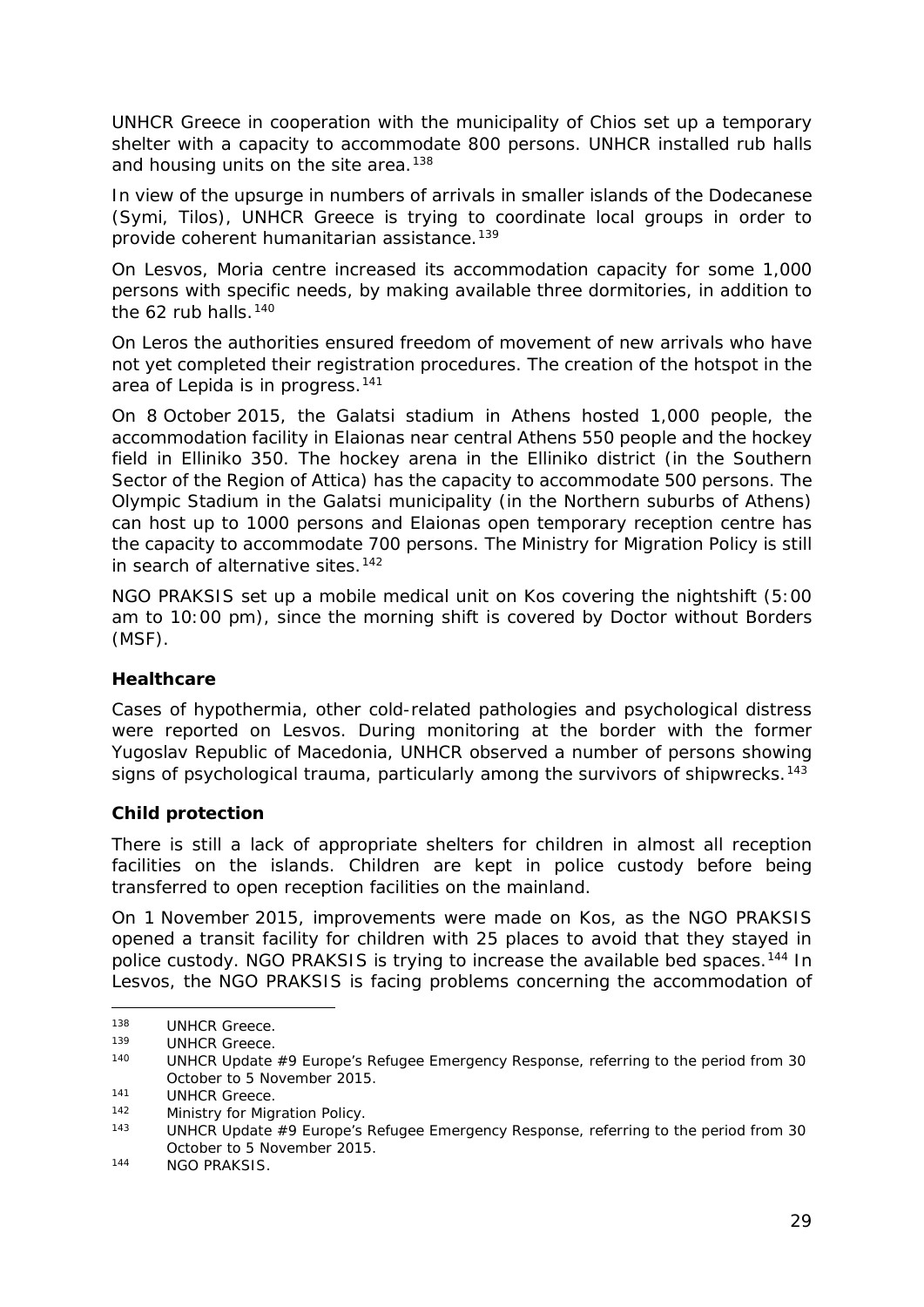unaccompanied children in the 'transit facility' for children. The facility accommodates unaccompanied children (especially survivors from shipwrecks). The local Prosecutor does not give permission for their referral.<sup>[145](#page-29-0)</sup> Furthermore, NGO PRAKSIS provides activities for children in the First Reception Centre in Moria with the assistance of volunteers.

#### **Immigration detention**

The current capacity of pre-removal centres in Greece is 5,157. On 8 November 2015, the total number of detainees was 709 people, 170 of whom were asylum seekers. The total capacity for all pre-removal centres, screening centres and the First Reception Centre (Orestiada) is 5,856. At present, there are 1,707 people in immigration detention, which means 29 % occupancy rate. In Samos, the screening centre is still overcrowded with 946 people accommodated there, when its official capacity is limited to 285. On 6 November, one child was placed in detention in a special facility for children in the pre-removal centre of Amygdaleza.[146](#page-29-1)

Provision of food in all pre-removal centres across the country is a serious challenge. The authorities provide two meals per day, lunch and dinner. Detainees state that neither the quality nor the quantity of food is decent. Meals consist mainly of rice or pasta. Meat or fruit are rarely provided.<sup>[147](#page-29-2)</sup>

## Social response to the situation – including rallies, voluntary work (such as humanitarian assistance, private persons hosting asylum seekers) and similar actions

Nothing new to report.

## Legal and policy responses, including any changes to the law

The Greek government is facing increasing pressure to take down the 12-kilometer fence at the border with Turkey, along the Evros River as it is an incentive for asylum seekers and migrants to make the deadly journey via the Mediterranean.<sup>[148](#page-29-3)</sup>

<span id="page-29-0"></span><sup>&</sup>lt;sup>145</sup> NGO PRAKSIS. j.

Hellenic Police Headquarters-Irregular Migration Division.

<span id="page-29-3"></span><span id="page-29-2"></span><span id="page-29-1"></span><sup>&</sup>lt;sup>147</sup> Greek Council for Refugees

EuroActiv, Tsipras under pressure to tear down Turkish border fence, 3 November 2015, available at: [www.euractiv.com/sections/global-europe/tsipras-under-pressure-tear](http://www.euractiv.com/sections/global-europe/tsipras-under-pressure-tear-downturkish-border-fence-319103)[downturkish-border-fence-319103](http://www.euractiv.com/sections/global-europe/tsipras-under-pressure-tear-downturkish-border-fence-319103)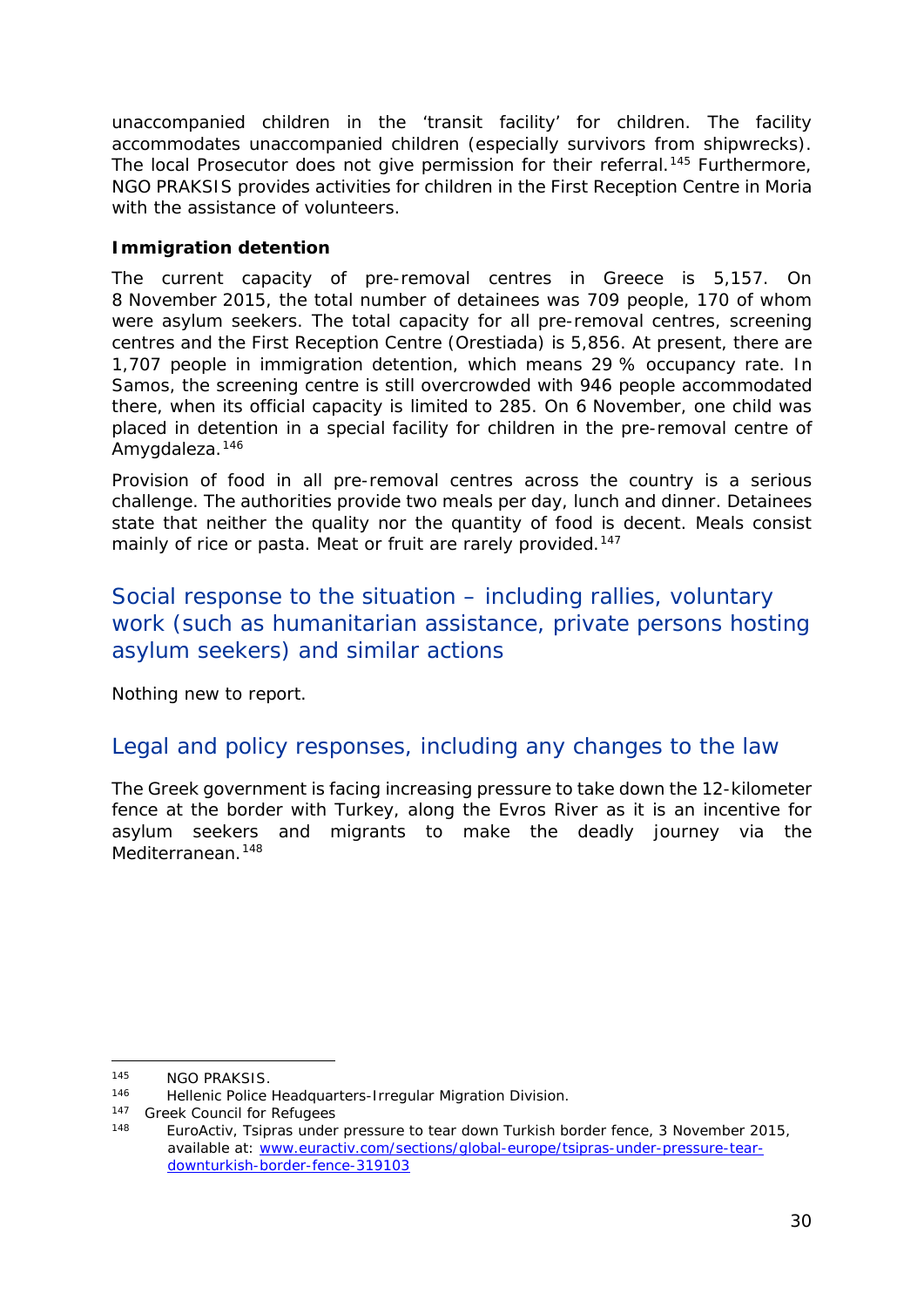## Incidents affecting persons in need of international protection as well as irregular migrants

• Fourteen shipwrecks took place, at least 95 people died and 37 went missing. The Hellenic Coast Guard rescued at least 718 people from shipwrecks during the reporting period.<sup>[149](#page-30-0)</sup>

<span id="page-30-0"></span>UNHCR *Update #9 Europe's Refugee Emergency Response*, referring to the period from 30 October to 5 November 2015. 149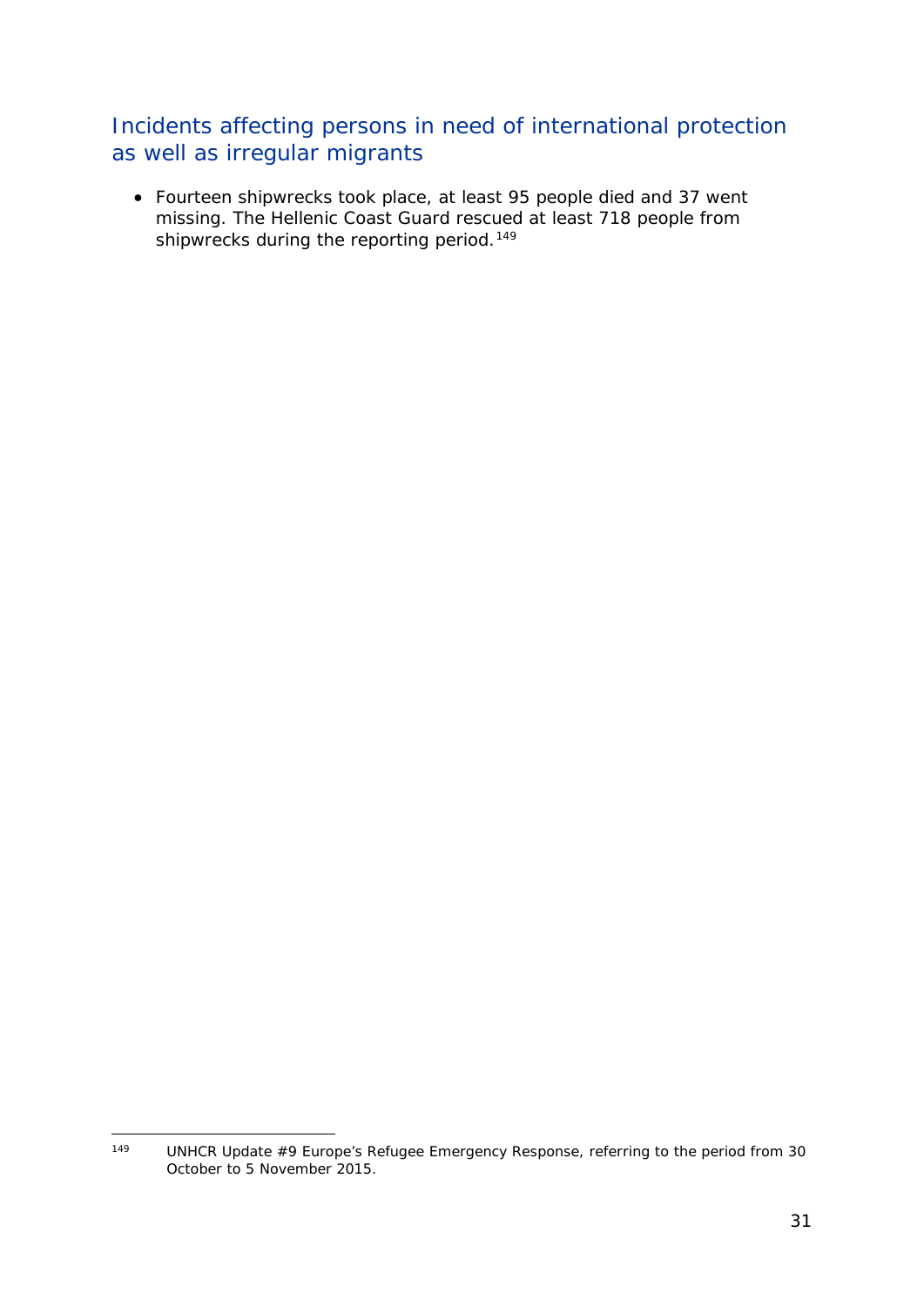## <span id="page-31-0"></span>**Hungary**

## Stakeholders contacted

The interviews were conducted by phone and email with the following stakeholders:

- United Nations' High Commissioner for Refugees (UNHCR) Hungary;
- Hungarian Helsinki Committee (*Magyar Helsinki Bizottság)*;
- Hungarian Association for Migrants (*Menedék Migránsokat Segítő Egyesület)*;
- Migration Aid, based in Budapest;
- Ministry of Internal Affairs (*Belügyminisztérium)*;
- Ministry of Human Capacities (*Emberi Erőforrások Minisztériuma)*;
- National Police Headquarters *(Országos Rendőr-főkapitányság)*;
- General Attorney's Office *(Legfőbb Ügyészség)*;
- Office of Immigration and Nationality (*Bevándorlási és Állampolgársági Hivatal)* (headquarters in Budapest);
- County Court of Szeged (*Szegedi Törvényszék)*;
- County Court of Zalaegerszeg (*Zalaegerszegi Törvényszék*);
- County Court of Pécs (*Pécsi Törvényszék)*.

## Overview of the situation in terms of size and patterns of new arrivals

#### **Numbers and patterns of new arrivals**

During the reporting period, some 88 people crossed the border into Hungary, mostly through the borders with Serbia and Romania. This is the same number as the previous week.<sup>[150](#page-31-1)</sup> Nobody entered the country from the border with Croatia. The authorities believe that the Romanian borders may become the future main entry point for new arrivals.<sup>[151](#page-31-2)</sup>

Asylum seekers originated mainly from Kosovo, Turkey and Syria. Around 90 % were men, 10 % were women. With respect to their age, approximately 17 % of the new arrivals were children, around 80 % were between 18-34 years old, and around 3 % were over 35 years old.<sup>[152](#page-31-3)</sup>

#### **Asylum applications and registration**

Between 2-6 November 2015, 48 people applied for asylum in Hungary. A few people accused of committing the crime of unauthorised border fence crossing also filed claims for asylum. Nobody submitted a claim for asylum in one of the

<span id="page-31-1"></span><sup>150</sup> National Police Headquarters, Press Department.<br>151 Ministry of Internal Affairs 150

<span id="page-31-2"></span> $151$  Ministry of Internal Affairs.<br> $152$  Office of Immigration and N

<span id="page-31-3"></span>Office of Immigration and Nationality.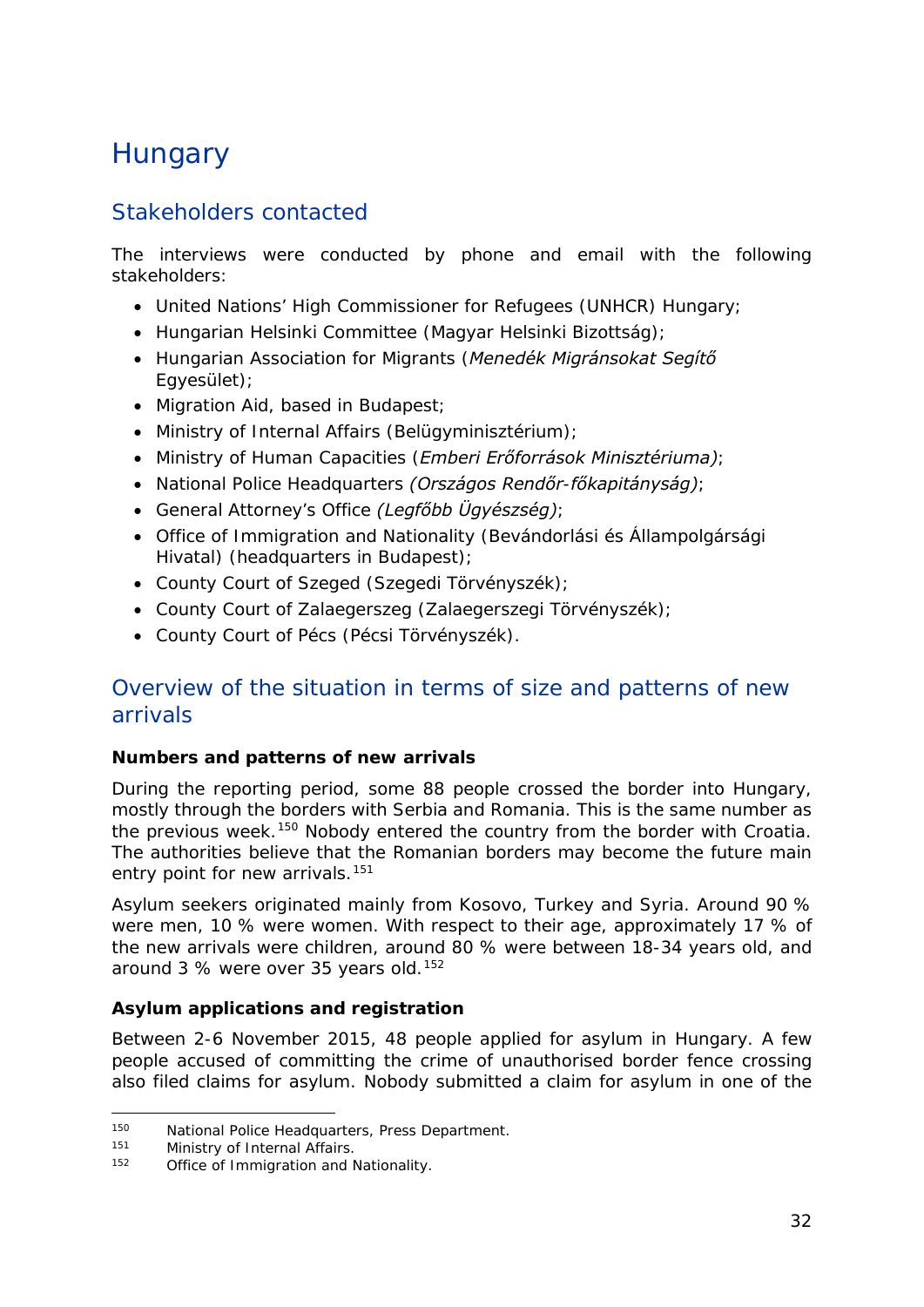<span id="page-32-2"></span>transit zones during the reporting period. Authorities registered new arrivals in all cases.[153](#page-32-0)

Currently, some 436 asylum seekers are waiting for the Office of Immigration and Nationality (*Bevándorlási és Állampolgársági Hivatal;* Office) to decide on their claims.[154](#page-32-1) Between 2-8 November, eight asylum applications were accepted and 52 rejected. In 7,150 cases the Office terminated the process, as the applicants had left the country.<sup>[155](#page-32-2)</sup>

#### **Criminal proceedings against irregular border crossing**

#### *Unauthorised border fence crossing*

About a third of the 88 new arrivals were apprehended by the police under the charges of unauthorised border fence crossing as they had climbed over, or ducked under, the fences installed at the Serbian-Hungarian borders. Criminal proceedings were initiated by the police against 33 of them, mainly at the Hungarian-Serbian border.<sup>[156](#page-32-3)</sup> This constitutes a slight increase in numbers compared to the previous reporting period (19 criminal procedures were initiated between 26 October and 1 November 2015). The authorities believe that new arrivals crossing the border with Serbia have been tricked by smugglers into crossing the fences.[157](#page-32-2)

Between 15 September 2015 (the date when Hungary amended the Criminal Code in order to criminalise unauthorised border fence crossing) and 8 November 2015, about 911 criminal proceedings have been initiated.

During the reporting week, the prosecutor pressed charges against 38 people from Kosovo, Turkey, Albania, Iraq, Syria and Serbia. All defendants admitted that they had committed the crime of unauthorised border fence crossing.<sup>[158](#page-32-4)</sup> Thirty-one were waiting for the court's decision in detention.

The District Court of Szeged (*Szegedi Járásbíróság*) held 34 criminal trials in the reporting period. In 30 cases, the Court found the defendants guilty of unauthorised border crossing. Twenty-six people received a one-year entry ban; four persons a two-year entry ban. In four cases, the Court sent the cases back to the prosecutor for further investigation. The Court expelled the defendants to Kosovo, Turkey and Serbia. None of the defendants appealed against the court's decisions, therefore all judgments are final. All the defendants made a statement right after the verdict that they would waive their right to appeal. None of the defendants requested the translation of the Court's verdict in writing, they were

<span id="page-32-0"></span><sup>&</sup>lt;sup>153</sup> Office of Immigration and Nationality.<br><sup>154</sup> Ministry of Internal Affairs j.

Ministry of Internal Affairs.

<span id="page-32-1"></span><sup>155</sup> Office of Immigration and Nationality.

<span id="page-32-3"></span><sup>156</sup> The provision of unauthorised border crossing as offence is set out in Article 352/A of Act C of 2012 on the Criminal Code (*2012. évi C. törvény a Büntető Törvénykönyvről;* Criminal Code), available at: [njt.hu/cgi\\_bin/njt\\_doc.cgi?docid=152383.297990#foot\\_121\\_place.](http://njt.hu/cgi_bin/njt_doc.cgi?docid=152383.297990%23foot_121_place) The provision was introduced in the Criminal Code by Act CXL of 2015 on the amendment of certain laws as a result of the migrant situation (*2015. évi CXL. törvény egyes törvényeknek a tömeges bevándorlás kezelésével összefüggő módosításáról;* Act CXL of 2015), available at: nit.hu/cgi\_bin/njt\_doc.cgi?docid=177552.298006. Act CXL of 2015

entered into force on 15 September 2015.<br>
157 National Police Headquarters, Press Department.<br>
158 General Attorney's Office

<span id="page-32-4"></span>General Attorney's Office.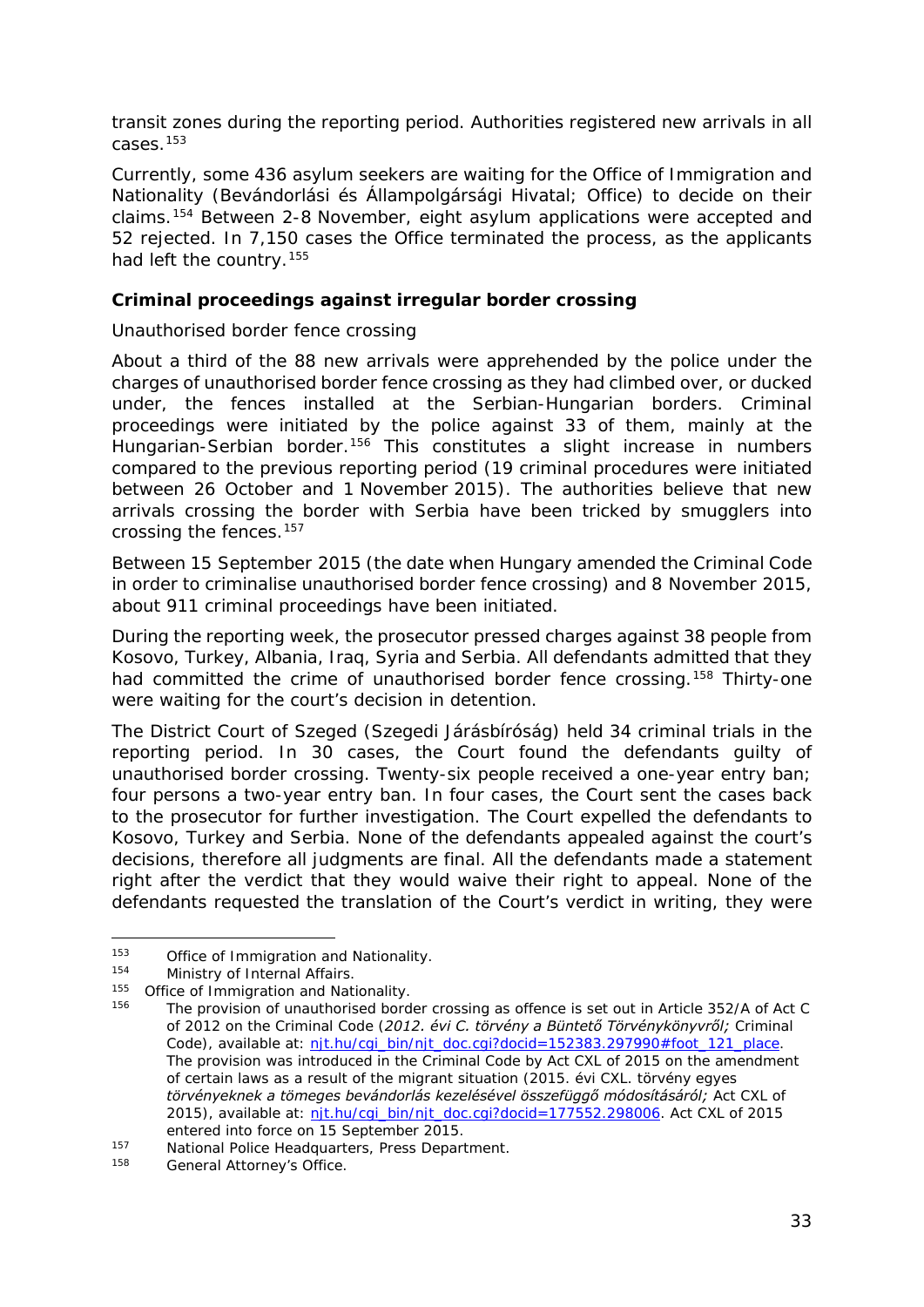satisfied with the oral translation of the judgments. The defendants were nationals of Kosovo, Turkey, Syria, Iraq and Serbia. Asylum claims lodged by Syrian and Iraqi defendants are typically rejected based on the 'safe third-country' principle. Defendants are returned to Serbia after spending considerable waiting time in detention. [159](#page-33-0)

During the reporting period, the police initiated criminal procedures against ten people (out of the 88 new arrivals) who were suspected of having committed the crime of forging public documents when they tried to enter Hungary.<sup>[160](#page-33-1)</sup>

#### *Facilitation of irregular entry or stay*

During the reporting period, the police reported one case when a Hungarian national tried to help irregular migrants to enter Hungary through the fences at the Serbian borders in Csongrád County. The police did not initiate a criminal procedure in this case, they just warned the individual.<sup>[161](#page-33-2)</sup>

The Prosecutor's Office in Szeged pressed charges on 5 November 2015, against a Serbian man who, according to the indictment, crammed 16 migrants (nationals of Syria, Eritrea and Pakistan) into his car with the purpose of smuggling them to Vienna for  $\epsilon$  200 per person. The car was supposed to accommodate a maximum of seven people, so the 16 foreign nationals could only travel in the car in an uncomfortable position. The defendant is charged with the crime of human smuggling and trafficking.<sup>[162](#page-33-3)</sup>

Upon the Austrian Federal Ministry of Justice's request, the Hungarian General Attorney's Office accepted to take over the criminal proceedings against five persons in the case leading to the death of 71 migrants found dead in an abandoned truck on an Austrian highway close to the city of Parndorf, close to the Hungarian-Austrian border. The Austrian authorities found the dead migrants in the cargo area on 27 August 2015. The investigation in Austria ascertained that the migrants died in the territory of Hungary. Therefore, the Austrian authorities asked the Hungarian authorities to conduct the criminal proceeding. The Hungarian General Attorney's Office instructed the Chief Prosecution Office of Bács-Kiskun County on 4 November 2015 to conduct the on-going investigation.<sup>[163](#page-33-4)</sup>

#### **Returns**

<sup>159</sup> County Court of Szeged, Press Department.<br>160 Mational Police Headquarters j.

<span id="page-33-1"></span><span id="page-33-0"></span><sup>160</sup> National Police Headquarters.<br>161 National Police Headquarters

<span id="page-33-2"></span><sup>161</sup> National Police Headquarters.<br>162 Hungarian prosecutor Prosec

<span id="page-33-3"></span>Hungarian prosecutor, Prosecution against the Serbian human trafficker who crammed the victims in his car (*Vádemelés a sértetteket személygépkocsiba zsúfoló szerb embercsempészel szemben)*, 5 November 2015, available at: [http://mklu.hu/hnlp14/?p=23707.](http://mklu.hu/hnlp14/?p=23707) 163 Hungarian Prosecutor, Press release of the General Attorney's Office (*A Legfőbb Ügyészség* 

<span id="page-33-4"></span>*sajtóközleménye),* 4 November 2015, available at: [http://mklu.hu/hnlp14/?p=23603.](http://mklu.hu/hnlp14/?p=23603)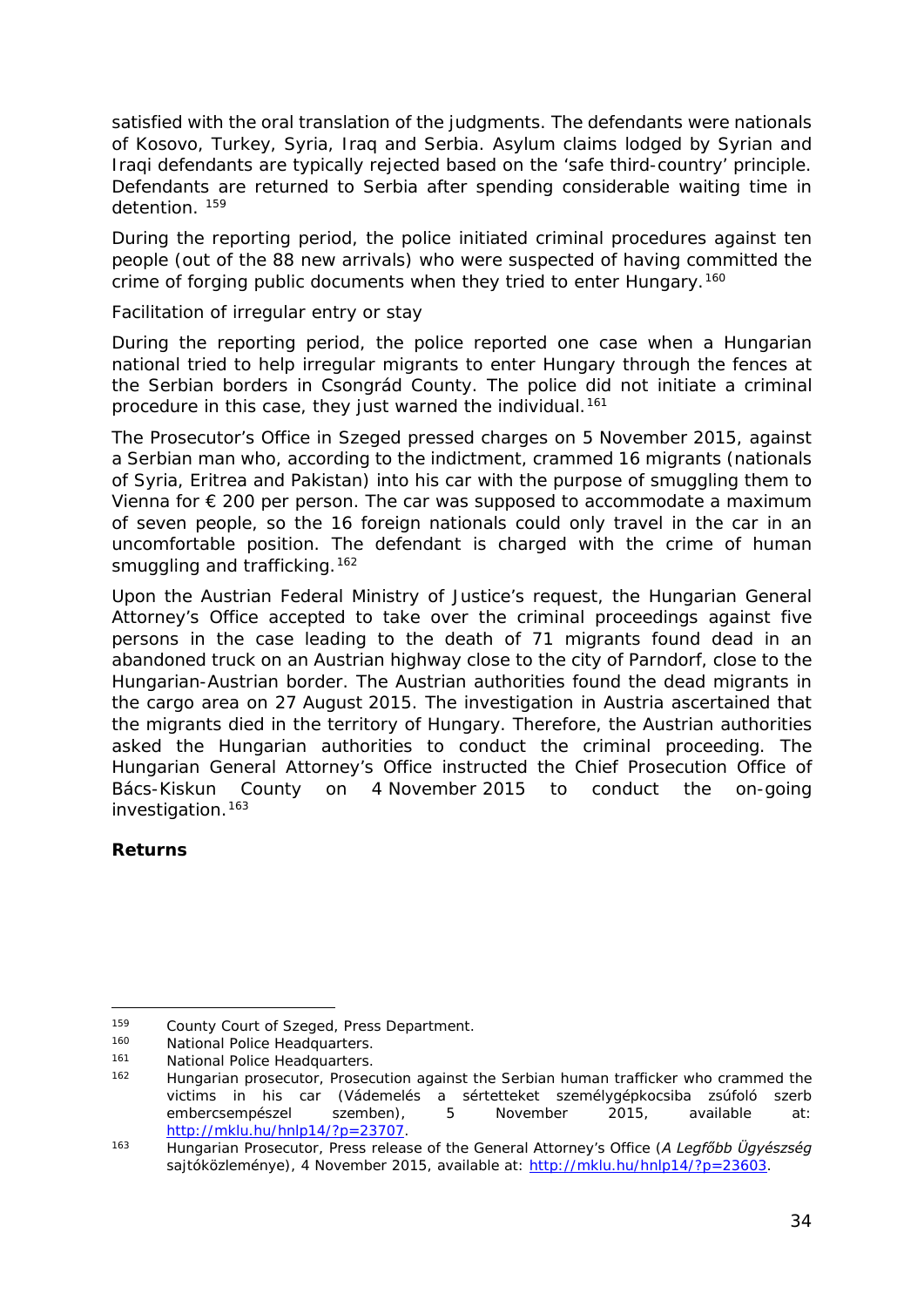<span id="page-34-1"></span>The readmission procedure remains long; it can take weeks or months. This is particularly the case with respect to the readmissions to Serbia, as Serbia only readmits a maximum of ten people a day.<sup>[164](#page-34-0)</sup> People wait for their deportation in detention; men are typically accommodated in penal institutions, women and children are accommodated in detention centres that are closed areas in the refugee camps. Most of the detained people are men (some 85 %) and the majority are 19-35 years old.<sup>[165](#page-34-1)</sup>

Sixty-six people were readmitted to Kosovo, Turkey, Pakistan and Serbia during the reporting period.<sup>[166](#page-34-2)</sup> Because of the slow readmission procedures, around 750 people have been waiting for deportation in penal institutions and detention centres.[167](#page-34-1) Many of them have been in detention for more than a month awaiting readmission into Serbia and they get little and insufficient information about the expected date of the readmission.<sup>[168](#page-34-1)</sup>

#### **Unaccompanied and separated children**

The Hungarian authorities registered eight unaccompanied or separated children among the new arrivals in the reporting period. Most of them were 15-17 years old.<sup>[169](#page-34-3)</sup> They were accommodated in special institutions in Fót and Hódmezővásárhely where they get support from social services.<sup>[170](#page-34-1)</sup>

### Fundamental rights issue concerning initial registration and fingerprinting for Eurodac

Nothing new to report.<sup>[171](#page-34-4)</sup>

## Challenges and developments concerning reception conditions of new arrivals, also in relation to provision of healthcare

#### **Reception conditions and capacity**

The four transit zones (Röszke and Tompa at the Serbian borders, Letenye and Beremend at the Croatian borders) were open in the reporting period. The new arrivals arrived in Hungary mainly from the Serbian borders, so the Röszke and Tompa transit zones had some work, while there were no people in Letenye and Beremend.[172](#page-34-5)

The total capacity of the four refugee camps (Bicske, Debrecen, Vámosszabadi, Nagyfa) assigned to accommodate asylum seekers in the country is currently 1,913. Some 185 asylum seekers were accommodated in Bicske, 173 in Vámosszabadi and 78 in Nagyfa on 6 November 2015. The number of asylum

<sup>&</sup>lt;sup>164</sup> Ministry of Internal Affairs.<br><sup>165</sup> National Police Headquarte j.

<span id="page-34-0"></span><sup>165</sup> National Police Headquarters, Press Department.

<span id="page-34-2"></span><sup>166</sup> National Police Headquarters.<br>167 National Police Headquarters

<sup>167</sup> National Police Headquarters, Press Department.<br>168 Helsinki Committee: UNHCP Hungary

<sup>&</sup>lt;sup>168</sup> Helsinki Committee; UNHCR Hungary.<br>
169 Office of Immigration and Nationality.

<span id="page-34-3"></span><sup>&</sup>lt;sup>169</sup> Office of Immigration and Nationality.<br><sup>170</sup> LINHCP Hungary

 $170$  UNHCR Hungary.<br> $171$  Office of Immigra

<span id="page-34-5"></span><span id="page-34-4"></span><sup>171</sup> Office of Immigration and Nationality; Helsinki Committee; UNHCR Hungary.<br>172 Office of Immigration and Nationality.

Office of Immigration and Nationality.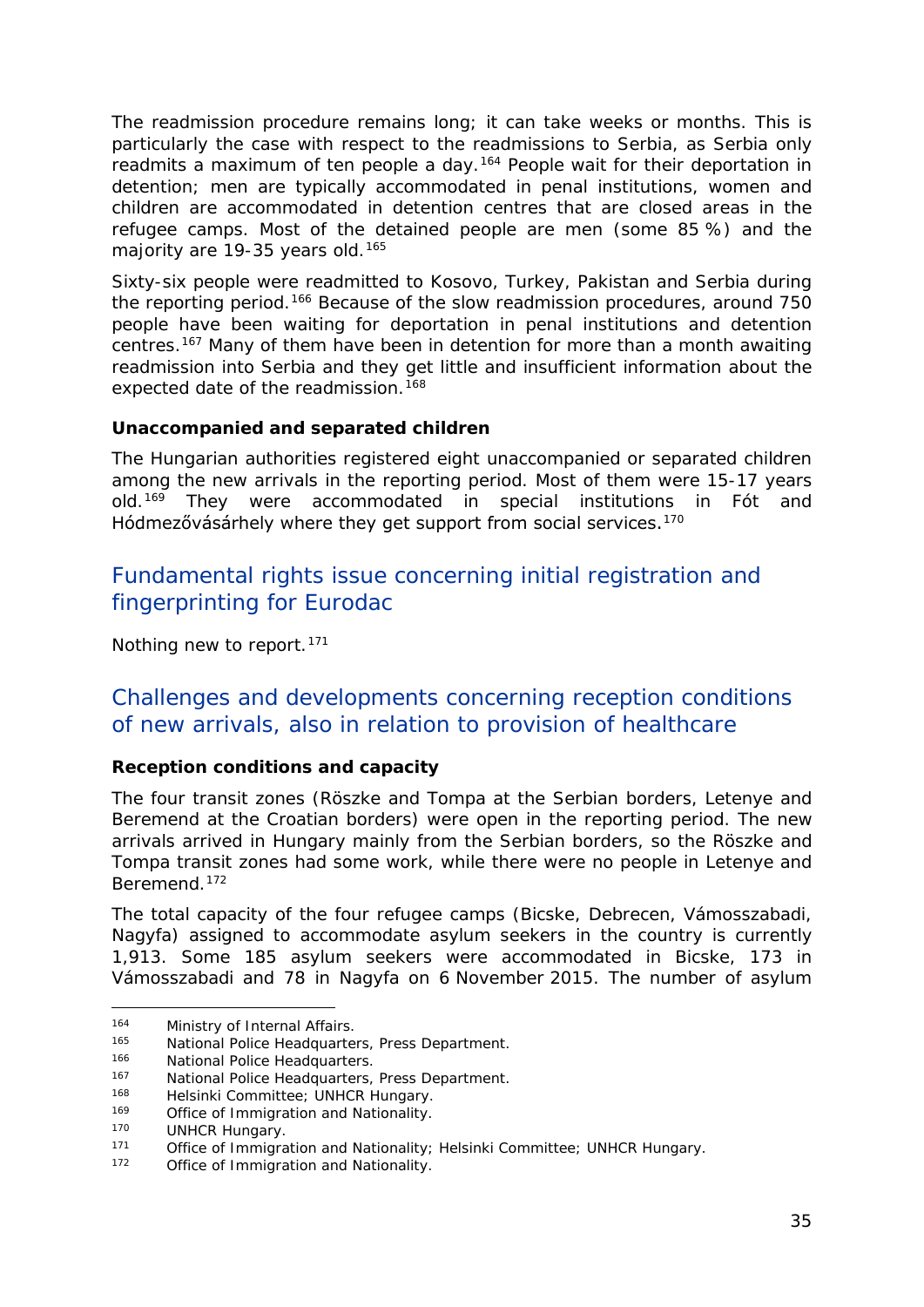<span id="page-35-4"></span>seekers in the country (436) is well below the maximum capacity of these institutions.[173](#page-35-0) The Debrecen refugee camp will be closed completely by the end of 2015, so all asylum seekers in the open section of the camp have already been moved to other camps. Currently, only the detention part (closed section for asylum detention) of the Debrecen camp is operating with 170 people kept in custody.[174](#page-35-1) As a result of the closure of the Debrecen refugee camp, the total capacity of all refugee camps in Hungary will most probably drop to some 1,200 places.

Civil society organisations experienced that authorities did not always provide people in the refugee camps with sufficient information about the current status of their asylum procedure and their rights, therefore civil society organisations have to help people to gain access to proper information.<sup>[175](#page-35-2)</sup>

#### **Child protection**

The two institutions that accommodate unaccompanied or separated refugee children housed 13 children (six in Fót, seven in Hódmezővásárhely) in the reporting period. The total capacity of the two institutions is 88 beds.<sup>[176](#page-35-3)</sup> The experience of civil society organisations was that children got proper support from social services in the two institutions.<sup>[177](#page-35-4)</sup>

Civil society organisations identified a few unaccompanied children in detention centres where they do not get support from social services.[178](#page-35-5) Authorities claim that these children arrived in Hungary without documents and IDs. They stated that they were adults and had submitted their asylum applications as adults, most likely as they wished to continue their journey. As their claims were rejected, they were placed into immigration detention to wait for deportation. The authorities stated that since the children looked older than 18 years, it was practically impossible to tell their real age and they believe that they only changed their stories about their age later to get out from detention. It seems that the authorities did not make an age assessment.<sup>[179](#page-35-4)</sup>

The Hungarian Association for Migrants (*Menedék Migránsokat Segítő Egyesület)* organises activities for refugee children on a weekly basis in order to help their integration. These are mostly donations supported by private individuals.<sup>[180](#page-35-6)</sup>

#### **Healthcare**

<sup>173</sup> Ministry of the Interior.<br>174 Office of Immigration of -

<span id="page-35-1"></span><span id="page-35-0"></span> $174$  Office of Immigration and Nationality.<br> $175$  Helsinki Committee

Helsinki Committee.

<span id="page-35-3"></span><span id="page-35-2"></span><sup>176</sup> Ministry of Human Capacities.<br>177 Helsinki Committee

<sup>&</sup>lt;sup>177</sup> Helsinki Committee.<br><sup>178</sup> HUNHCP Hungary

<span id="page-35-5"></span><sup>&</sup>lt;sup>178</sup> UNHCR Hungary.<br><sup>179</sup> National Police He

<span id="page-35-6"></span><sup>179</sup> National Police Headquarters, Press Department.<br>180 Hungarian Association for Migrants 'Clubs to refu

Hungarian Association for Migrants,'Clubs to refugee children living in Budapest – Report of one of our volunteers (*Gyerekklubok Budapesten élő menekült gyerekek számára – élménybeszámoló egy önkéntesünk tollából),* 2 November 2015, is available at: [http://menedek.hu/hirek/gyerekklubok-budapesten-elo-menekult-gyerekek-szamara](http://menedek.hu/hirek/gyerekklubok-budapesten-elo-menekult-gyerekek-szamara-elmenybeszamolo-egy-onkentesunk-tollabol)[elmenybeszamolo-egy-onkentesunk-tollabol.](http://menedek.hu/hirek/gyerekklubok-budapesten-elo-menekult-gyerekek-szamara-elmenybeszamolo-egy-onkentesunk-tollabol)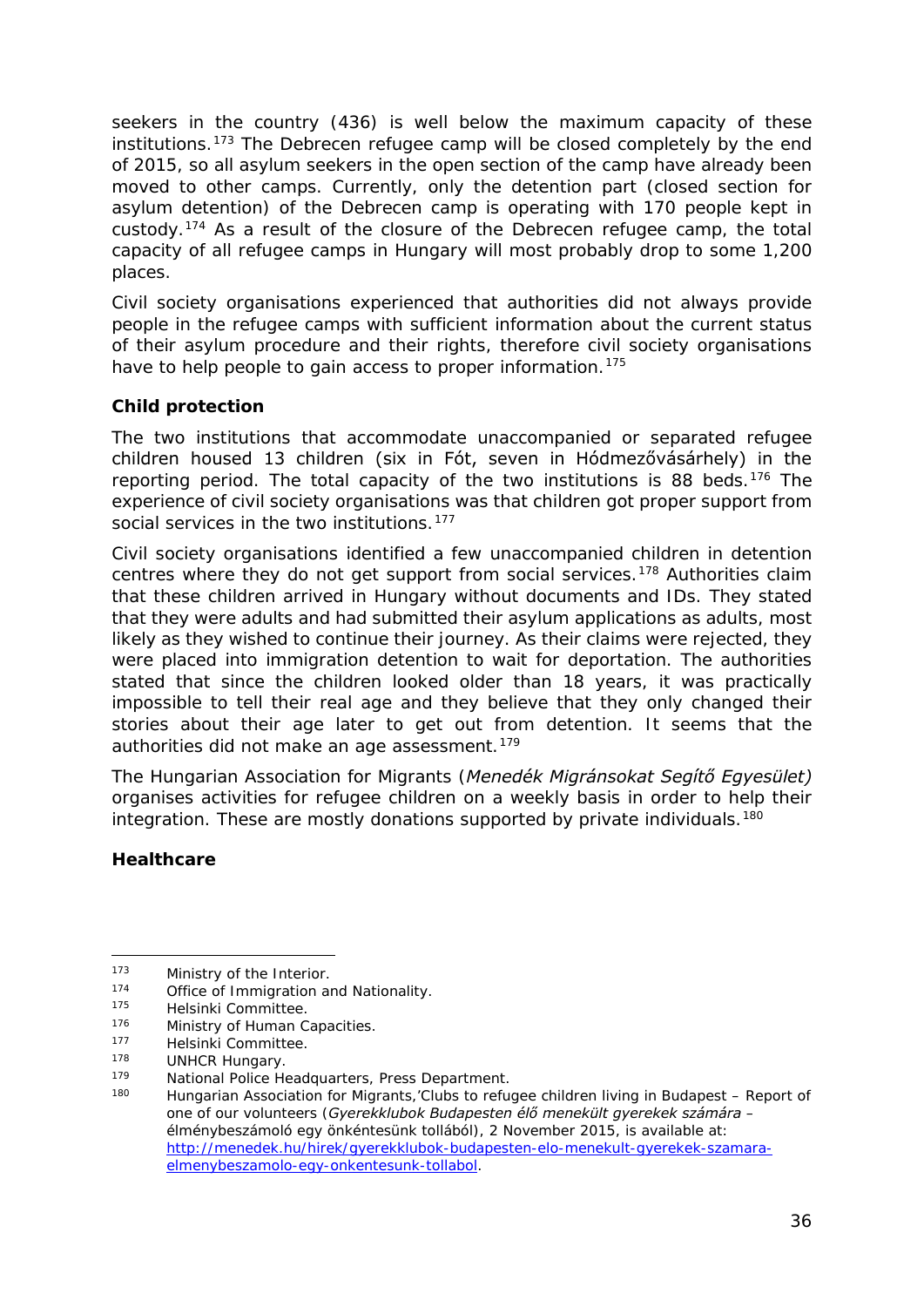<span id="page-36-3"></span>Healthcare services provided to people detained in prisons and detention centres are still not satisfactory. The experience of civil society organisations was that severe medical conditions do not get immediate and proper attention.<sup>[181](#page-36-0)</sup>

#### **Immigration detention**

Twenty-seven migrants (all adults) were assigned into immigration detention during the reporting period.<sup>[182](#page-36-1)</sup>

Civil society organisations continue to note tensions in the detention centres and the penal institutions, as most of the detained people have been waiting for deportation for weeks and they get very little information about the readmission procedures.[183](#page-36-2) While the police did not register riots or irregular behaviour of the detained people in the reporting period, civil society organisations experienced minor forms of protests and dissatisfaction (e.g. causing damage to the furniture, disobeying orders from the officials) on multiple occasions.<sup>[184](#page-36-3)</sup>

## Social response to the situation – including rallies, voluntary work (such as humanitarian assistance, private persons hosting asylum seekers) and similar actions

#### **Rallies and incidents**

In Kürt High School (*Kürt Alapítányi Gimnázium)* in Budapest, the disciplinary process ended against a group of students who spat, poured liquid and put coins in the scones baked for migrants under a charity project on 22 September 2015. The investigation disclosed racist motives of the perpetrators, therefore some students cannot continue their studies in the school.<sup>[185](#page-36-4)</sup>

#### **NGO humanitarian activities**

The Hungarian Psychological Association (*Magyar Pszichológiai Társaság)*, an independent association of professors and researchers of psychology, organised a conference on 3 November 2015 in Budapest, about the Government's strategy and the people's reaction in response to the migrant crisis. The conference stressed that the government did everything it possibly could to create fear against migrants and asylum seekers and thereby gaining a political advantage from the situation. The conference also emphasised that there is still empathy in Hungarian society for the migration situation. Participants said that the help and support provided demonstrated for first time how well Hungarians can be organised to help people. Around 500 people attended the conference.<sup>[186](#page-36-5)</sup>

<sup>181</sup> UNHCR Hungary; Helsinki Committee.<br>182 Office of Immigration and Nationality. j.

<span id="page-36-1"></span><span id="page-36-0"></span><sup>&</sup>lt;sup>182</sup> Office of Immigration and Nationality.<br><sup>183</sup> Helsinki Committee

<span id="page-36-2"></span><sup>183</sup> Helsinki Committee.<br>184 Helsinki Committee.

<span id="page-36-4"></span><sup>&</sup>lt;sup>184</sup> Helsinki Committee.<br><sup>185</sup> Helex They did not

<sup>185</sup> Index, They did not spit into the migrant scones without consequences (*Nem köptek büntetlenül a menekültek pogácsájába)*, 4 November 2015, available at:

<span id="page-36-5"></span>http://index.hu/belfold/2015/2015/11/04/megacian.html<br>186 Facebook page of the Hungarian Psychological Association, available at: [www.facebook.com/mptpszichologia/.](http://www.facebook.com/mptpszichologia/)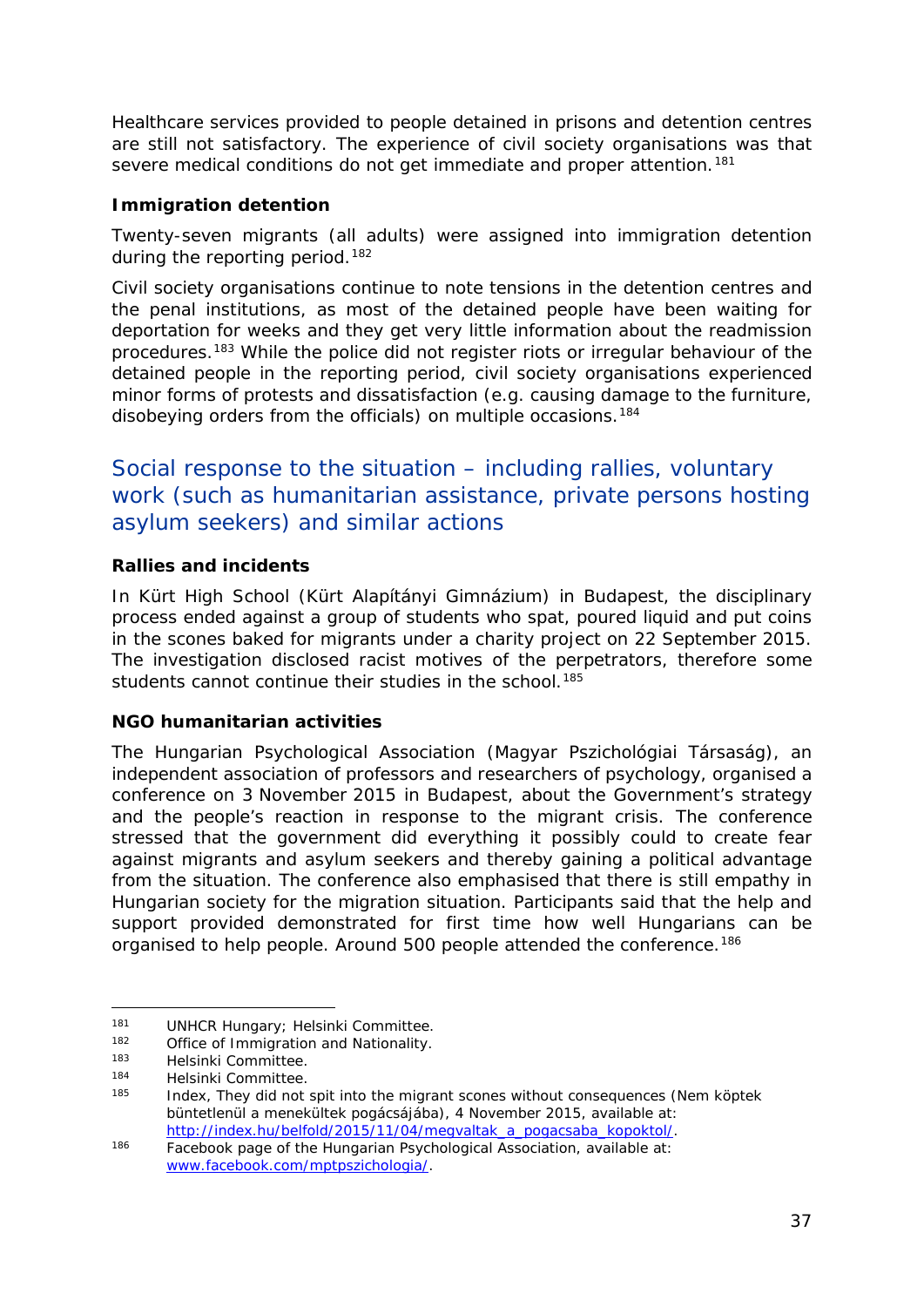<span id="page-37-4"></span>Generally, Hungarian NGOs continue to focus their efforts on the situation at the Croatian-Slovenian borders. Their activities mainly consist in helping detained people by providing them with information or counselling on their procedure.<sup>187</sup>

#### **Voluntary initiatives**

Migration Aid, the volunteer project organised on Facebook in June 2015, continues to collect donations for new arrivals at the Croatian-Slovenian borders. Migration Aid keeps posting calls for donations requesting specific supplies and items (mainly food, beverages, blankets, clothes) on their Facebook page on a daily basis. The entire operation (collecting and supplying these items) is managed by volunteers.<sup>[188](#page-37-1)</sup>

## Legal and policy responses, including any changes to the law

Spokesmen of Fidesz, the governing party in Hungary, announced on 6 November 2015 that the political party will submit a proposal for legislation early next month targeting the EU asylum seeker relocation quota scheme. The proposed legislation would oblige the government to challenge the scheme before the European Court of Justice in order to annul it.<sup>[189](#page-37-2)</sup>

Government Decision no. 1723/2015. (X. 7.) on authorising foreign armed forces to support border protection tasks<sup>[190](#page-37-3)</sup> provides the legal basis for the deployment of foreign armed forces to assist the Hungarian authorities in patrolling the borders of Hungary. Under the scope of this decision, 43 Polish police officers arrived in Szeged on 6 November 2015 to assist Hungarian border patrol and to guard the fences at the Serbian borderline.<sup>[191](#page-37-4)</sup>

<sup>187</sup> Helsinki Committee; Migration Aid; Hungarian Association for Migrants. -

<span id="page-37-2"></span><span id="page-37-1"></span><span id="page-37-0"></span><sup>188</sup> Migration Aid.<br><sup>189</sup> EU Business, *Hungary to vote on EU migrant quota plan challenge*, 6 November 2015, available at: [www.eubusiness.com/news-eu/europe-migrants.151c/.](http://www.eubusiness.com/news-eu/europe-migrants.151c/)<br>190 Government Decision no. 1723/2015. (X. 7.) on authorising foreign armed forces to

<span id="page-37-3"></span>support border protection tasks (1723/2015. (X. 7.) (*Korm. határozat külföldi fegyveres erőknek a határrendészeti feladatok támogatásában való részvételének engedélyezéséről*), available at:

[magyarkozlony.hu/dokumentumok/217825da702a1a0ad8b44004f2ae5e2bafa95511/megtekint](http://magyarkozlony.hu/dokumentumok/217825da702a1a0ad8b44004f2ae5e2bafa95511/megtekintes) [es.](http://magyarkozlony.hu/dokumentumok/217825da702a1a0ad8b44004f2ae5e2bafa95511/megtekintes)

<sup>191</sup> National Police Headquarters, Press Department.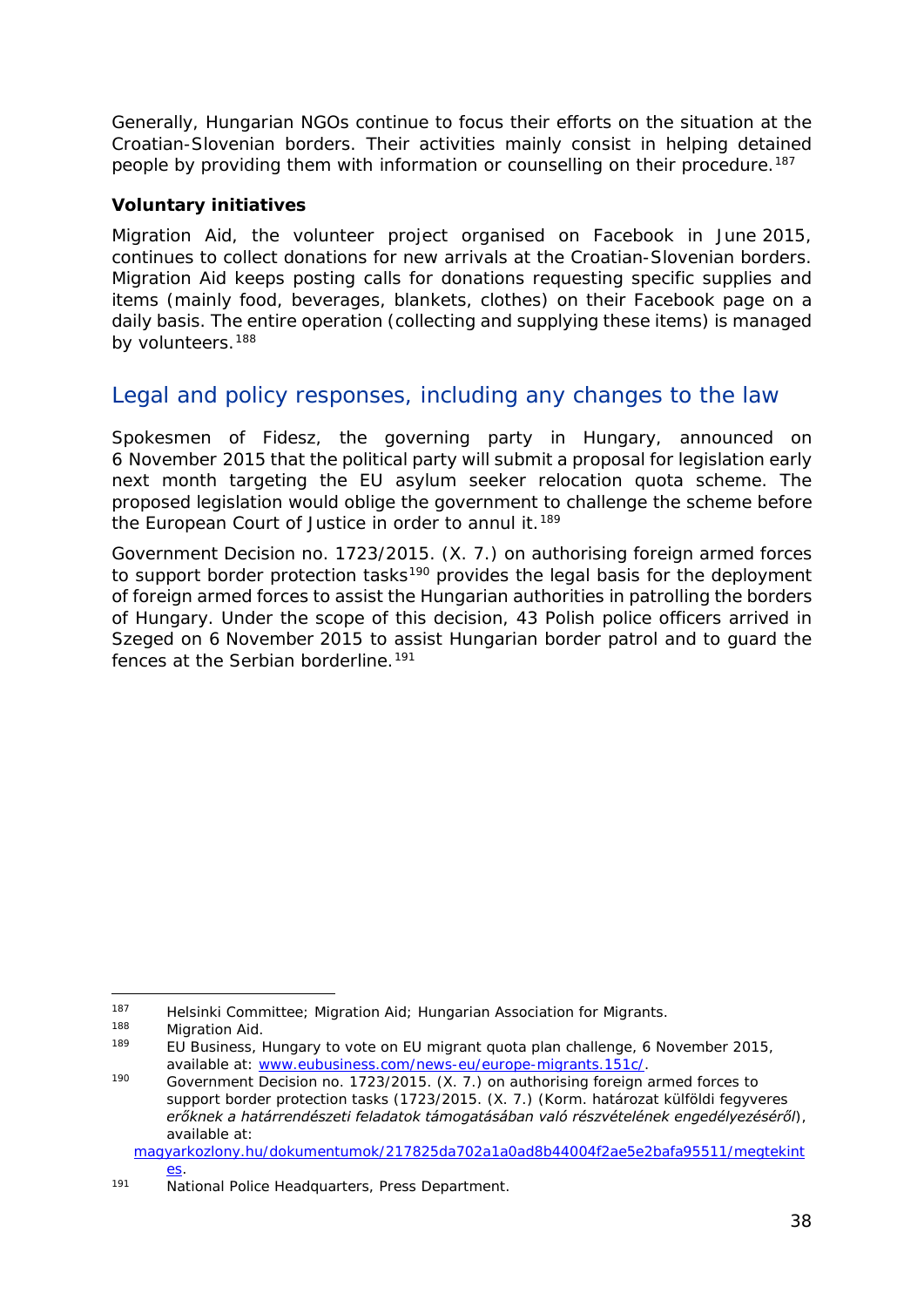## <span id="page-38-0"></span>**Italy**

## Stakeholders contacted

The interviews were conducted by phone and email with the following stakeholders:

- Ministry of the Interior, Public Security Department, Directorate General for Immigration and Border Police (Ministero dell'Interno, Dipartimento della Pubblica Sicurezza, Direzione centrale dell'Immigrazione e della Polizia delle Frontiere);
- NGO 'Doctors Without Borders Italy' ('Medici Senza Frontiere Italia') (MSF Italia);
- Association for Legal Studies on Immigration (Associazione per gli Studi Giuridici sull'Immigrazione, ASGI);
- 'Mediterranean Hope', a project implemented in Lampedusa by the Federation of Evangelical Churches (Federazione delle Chiese Evangeliche in Italia, FCEI);
- Region of Piedmont, Department for Youth Policies, University Education, Decentralised International Cooperation, Equal Opportunities, Civil Rights, and Immigration (Regione Piemonte, Assessorato alle Politiche giovanili, Diritto allo studio universitario, Cooperazione decentrata internazionale, Pari opportunità, Diritti civili, Immigrazione).

## Overview of the situation in terms of size and patterns of new arrivals

#### **Numbers and patterns of new arrivals**

From 2 to 8 November 2015, almost 1,500 people arrived in Italy.<sup>[192](#page-38-1)</sup>

On 4 November, 10 people reached the shores of the island of Sant'Antioco (Sardinia). The ship was noticed by the Carabinieri's patrol unit. They were brought to the Elmas reception centre (Cagliari) in order to be identified. They came from Algeria, Tunisia, Ghana, Nigeria, and Benin.<sup>[193](#page-38-2)</sup>

On 5 November, some 500 people were disembarked in Lampedusa. Among them, there were many Syrian families, and some boys from Morocco, Palestine, Nepal, and Sub-Saharan Africa. Two people were transferred by helicopter to the Palermo hospital.[194](#page-38-3)

On the same day, several rescue operations concerning some 650 people took place in the framework of the European Union operation in the Southern Central

<span id="page-38-1"></span><sup>192</sup> Ministry of the Interior, Civil Liberties and Immigration Department.<br>193 Littletone Sergie Diesi migranti charaone nellisede E November 2015 192

<span id="page-38-2"></span><sup>193</sup> L'Unione Sarda, *Dieci migranti sbarcano nell'isola*, 5 November 2015, available at: [http://cartadiroma.waypress.eu//RassegnaStampa/LeggiArticolo.aspx?codice=SIK4294.TIF&su](http://cartadiroma.waypress.eu/RassegnaStampa/LeggiArticolo.aspx?codice=SIK4294.TIF&subcod=20151105&numPag=1&) <u>bcod=20151105&numPag=1&</u>.<br>
Mediterranean Hope.

<span id="page-38-3"></span>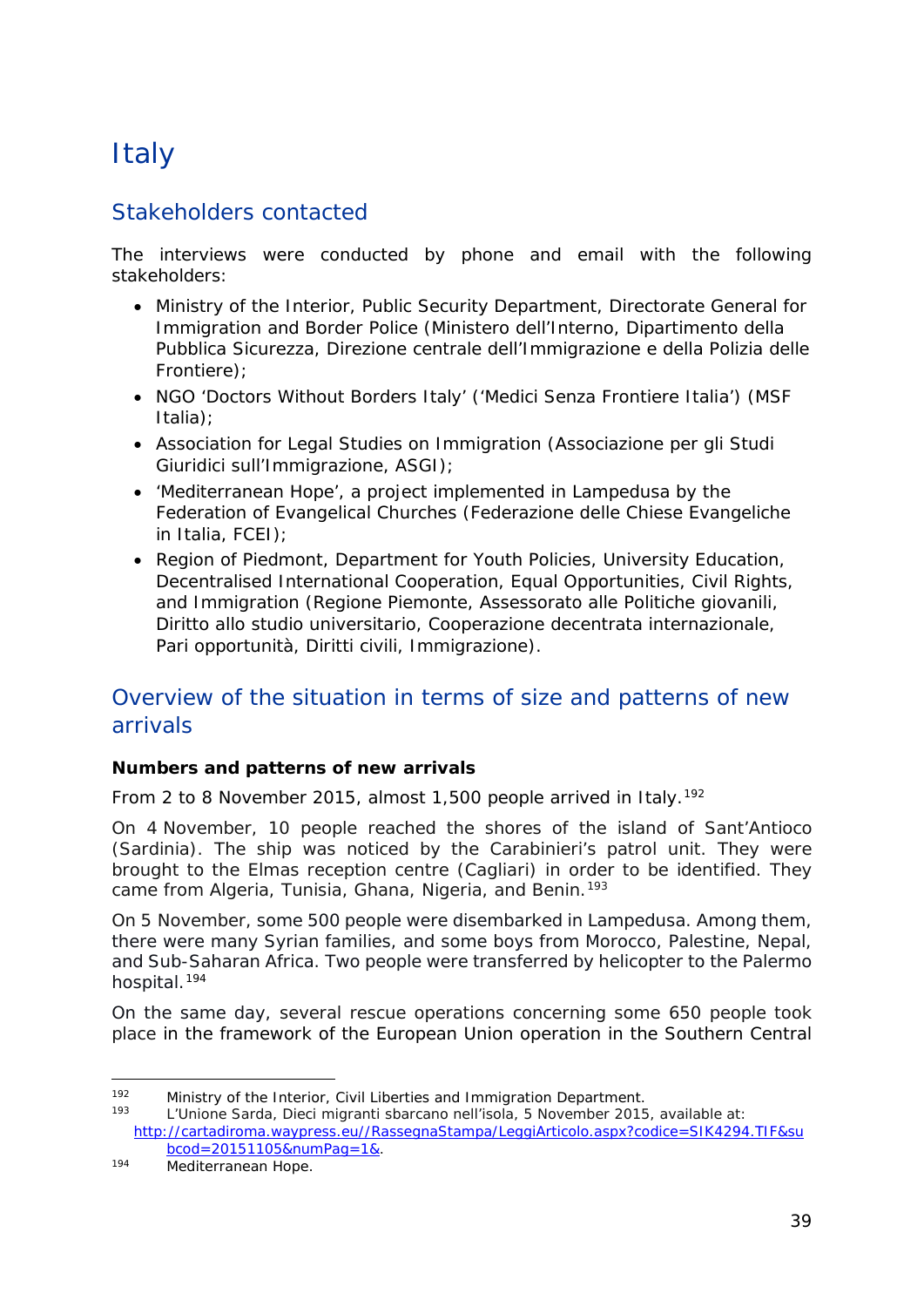<span id="page-39-2"></span>Mediterranean (EUNAVFOR MED).<sup>[195](#page-39-0)</sup>

Moreover, the MSF ship 'Dignity I' rescued 110 people (25 women and 19 children), and a ship of the Italian Navy saved 203 individuals.[196](#page-39-1) On 6 November 2015, 713 people (540 men, 130 women, and 43 accompanied children) were disembarked in Pozzallo.[197](#page-39-2)

On the same day, 20 people arrived in Trieste, hidden inside a truck that was coming from Istanbul and heading to Milan. Among them, there were four men, seven women, and nine children, all coming from Syria and Iraq. The truck was found in the port area of Trieste by police authorities. People were brought to the local police station for identification and fingerprinting: there, they received basic health assistance. After their international protection application is registered, they are going to be hosted by the local reception centre run by the Italian Solidarity Centre (*Centro Italiano di Solidarietà*). It is apparently the first time that asylum seekers have arrived in Italy along this route.<sup>[198](#page-39-3)</sup>

The National Asylum Round Table (*Tavolo Nazionale Asilo*) (a coalition formed by several Italian NGOs) has formally requested the Ministry of the Interior to organise a meeting in order to clarify what happens in disembarkation areas. Concerns have been voiced in relation to: detention of migrants upon arrival; legal safeguards during the fingerprinting procedure; lack of information on the possibility to apply for asylum; limitation of access to the asylum procedure, based on nationality assessment without individual situations being properly assessed; and the delayed rejection at the border (*respingimento differito*).<sup>[199](#page-39-4)</sup>

#### **Asylum applications and registration**

<sup>197</sup> Information available on the Twitter accounts of the Italian Coast Guard (@guardiacostiera); Sicilians, *#Migranti. Un migliaio I migrant sbarcati tra Pozzallo e Augusta,* 6 November 2015, available at: [http://sicilians.it/111392-migranti-un-migliaio-i-migranti-sbarcati-tra](http://sicilians.it/111392-migranti-un-migliaio-i-migranti-sbarcati-tra-pozzallo-e-augusta)[pozzallo-e-augusta;](http://sicilians.it/111392-migranti-un-migliaio-i-migranti-sbarcati-tra-pozzallo-e-augusta) Video Meditterraneo, *Pozzallo – Sbarcano 713 migranti*, 6 November 2015, available at: [www.videomediterraneo.it/notizie/cronaca/19424-pozzallo-sbarcano-700-migranti.html](http://www.videomediterraneo.it/notizie/cronaca/19424-pozzallo-sbarcano-700-migranti.html) .

<span id="page-39-3"></span><sup>198</sup> Il piccolo, *Venti profughi dentro un tir in Porto*, 7 November 2015, available at: [http://cartadiroma.waypress.eu//RassegnaStampa/LeggiArticolo.aspx?codice=SIM6128.TI](http://cartadiroma.waypress.eu/RassegnaStampa/LeggiArticolo.aspx?codice=SIM6128.TIF&subcod=20151107&numPag=1&) [F&subcod=20151107&numPag=1&;](http://cartadiroma.waypress.eu/RassegnaStampa/LeggiArticolo.aspx?codice=SIM6128.TIF&subcod=20151107&numPag=1&) Avvenire, *I profughi sbarcano dal container,* 7 November 2015, available at: [http://cartadiroma.waypress.eu//RassegnaStampa/LeggiArticolo.aspx?codice=SIF6112.TIF](http://cartadiroma.waypress.eu/RassegnaStampa/LeggiArticolo.aspx?codice=SIF6112.TIF&subcod=20151107&numPag=1&) [&subcod=20151107&numPag=1&](http://cartadiroma.waypress.eu/RassegnaStampa/LeggiArticolo.aspx?codice=SIF6112.TIF&subcod=20151107&numPag=1&)

<span id="page-39-0"></span>Information available on the Twitter accounts of the EUNAVFOR MED operational headquarters (OHQ) [\(@EUNAVFORMED\\_OHQ\)](https://twitter.com/EUNAVFORMED_OHQ), the Italian Coast Guard (@guardiacostiera), the Norwegian police [\(@Kripos\\_NCIS\)](https://twitter.com/Kripos_NCIS), and of the Irish Defence Forces [\(@defenceforces\)](https://twitter.com/defenceforces), as well as on the web page [www.eeas.europa.eu/csdp/missions-and-operations/eunavfor](http://www.eeas.europa.eu/csdp/missions-and-operations/eunavfor-med/news/20151105_02_en.htm)[med/news/20151105\\_02\\_en.htm](http://www.eeas.europa.eu/csdp/missions-and-operations/eunavfor-med/news/20151105_02_en.htm) 195

<span id="page-39-1"></span><sup>196</sup> Information available on the Twitter accounts of the Italian Navy (@ItaliaNavy) and MSF (@MSF\_sea).

<span id="page-39-4"></span><sup>199</sup> In Italy, there are two possible procedures. An individual can either be detained following an expulsion order according to Article 13 (2) (a) of the Italian Immigration Law213 or he or she can be rejected at the border according to Article 10 of the Immigration Law. Article 10 of the Immigration Law provides for the removal of migrants who are not entitled to stay in Italian territory at the border. This procedure is not limited to border crossing points; it can also be applied to persons entering the territory by avoiding border controls or for those rescued at sea (Article 10 (2) of the Immigration Law). In such cases, it is referred to as "delayed rejection at the border" (*respingimento differito*), given that in practice they have already entered the territory.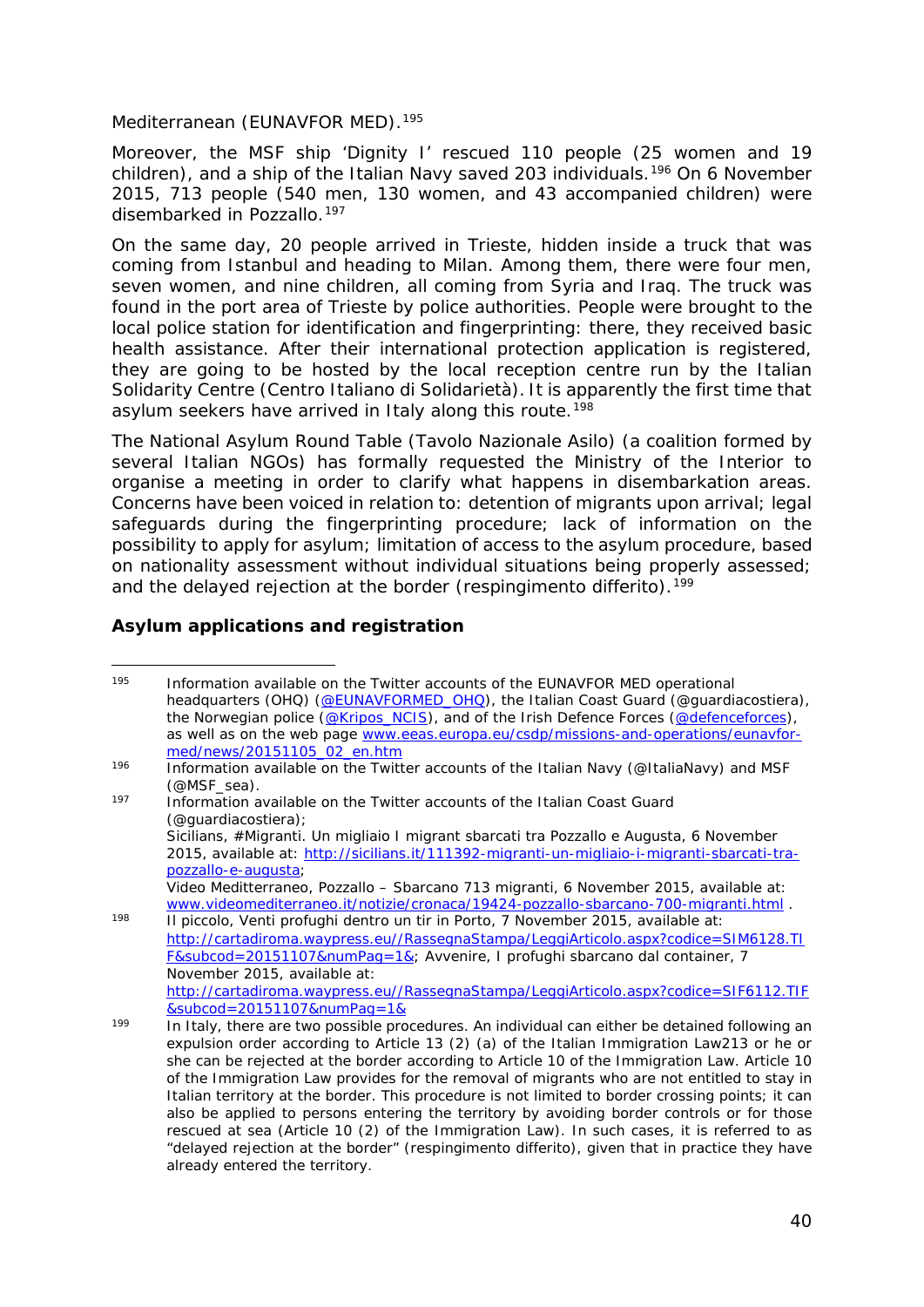<span id="page-40-1"></span>According to the Ministry of the Interior, some 2,000 people applied for asylum.<sup>[200](#page-40-0)</sup> On 5 November, 20 asylum seekers were relocated in France. On 8 November, 50 were going to be relocated to Spain.<sup>[201](#page-40-1)</sup>

UNHCR reports that screening procedures of asylum applicants vary at different points of arrival and fall short of a systematic individual assessment. There is also a lack of systematic referral mechanisms for people with specific needs.<sup>[202](#page-40-2)</sup>

## Fundamental rights issue concerning initial registration and fingerprinting for Eurodac

According to UNHCR, on 5 November, 20 Eritreans were relocated in France. With respect to the EU relocation scheme, in addition to Villa Sikania in Sicily, the regional hub in Bari started supporting the scheme as a second line reception facility.[203](#page-40-3)

During a conference, an operator working for MSF Italia in Pozzallo, outlined a range of issues: the lack of information provided to people hosted in the centre, as to their rights and future; the expulsions of children and pregnant women; the use of deceiving methods to obtain fingerprints; and finally the arbitrary distinction between economic migrants and asylum seekers.<sup>[204](#page-40-4)</sup> According to lawyers in Sicily), NGO operators reported that during pre-identification interviews some nationalities are channelled automatically into the asylum procedure (Eritreans, Syrians and Afghans) whereas others only upon explicit statement that they are escaping from war.<sup>[205](#page-40-1)</sup>

### Challenges and developments concerning reception conditions of new arrivals, also in relation to provision of healthcare.

#### **Reception conditions and capacity**

A memorandum of understanding on the reception of asylum seekers hosted in the temporary shelter in the Municipality of Belluno was signed on 5 November.<sup>[206](#page-40-5)</sup> The prefecture and the municipality commit themselves to: improving reception

<span id="page-40-0"></span><sup>&</sup>lt;sup>200</sup> Ministry of the Interior, Civil Liberties and Immigration Department.<br><sup>201</sup> Ministry of the Interior, *Alfano: in partonza 70 richiodonti asilo verse* 200

<sup>201</sup> Ministry of the Interior, *Alfano: in partenza 70 richiedenti asilo verso Francia e Spagna*, 4 November 2015, available at: [www.interno.gov.it/it/notizie/alfano-partenza-70-richiedenti](http://www.interno.gov.it/it/notizie/alfano-partenza-70-richiedenti-asilo-verso-francia-e-spagna)[asilo-verso-francia-e-spagna](http://www.interno.gov.it/it/notizie/alfano-partenza-70-richiedenti-asilo-verso-francia-e-spagna)

<span id="page-40-2"></span><sup>202</sup> UNHCR *Update #9 Europe's Refugee Emergency Response*, referring to the period from 30 October to 5 November 2015.

<span id="page-40-3"></span><sup>203</sup> UNHCR *Update #9 Europe's Refugee Emergency Response*, referring to the period from 30 October to 5 November 2015.

<span id="page-40-4"></span><sup>204</sup> Redattore Sociale, *Dallo sbarco all'hotspot, all'espulsione. Come si decide il destino dei migranti*, 6 November 2015, available at: [www.redattoresociale.it/Notiziario/Articolo/494075/Dallo-sbarco-all-hotspot-all-espulsione-](http://www.redattoresociale.it/Notiziario/Articolo/494075/Dallo-sbarco-all-hotspot-all-espulsione-Come-si-decide-il-destino-dei-migranti)[Come-si-decide-il-destino-dei-migranti](http://www.redattoresociale.it/Notiziario/Articolo/494075/Dallo-sbarco-all-hotspot-all-espulsione-Come-si-decide-il-destino-dei-migranti)

<sup>205</sup> Redattore Sociale, *Dallo sbarco all'hotspot, all'espulsione. Come si decide il destino dei migranti*, 6 November 2015, available at: [www.redattoresociale.it/Notiziario/Articolo/494075/Dallo-sbarco-all-hotspot-all-espulsione-](http://www.redattoresociale.it/Notiziario/Articolo/494075/Dallo-sbarco-all-hotspot-all-espulsione-Come-si-decide-il-destino-dei-migranti)[Come-si-decide-il-destino-dei-migranti](http://www.redattoresociale.it/Notiziario/Articolo/494075/Dallo-sbarco-all-hotspot-all-espulsione-Come-si-decide-il-destino-dei-migranti) and Association for Legal Studies on Immigration.

<span id="page-40-5"></span><sup>206</sup> Ministry of the Interior, *Un Memorandum a Belluno per l'accoglienza migranti*, 5 November 2015, available at: [www.interno.gov.it/it/notizie/memorandum-belluno-laccoglienza](http://www.interno.gov.it/it/notizie/memorandum-belluno-laccoglienza-migranti)[migranti](http://www.interno.gov.it/it/notizie/memorandum-belluno-laccoglienza-migranti)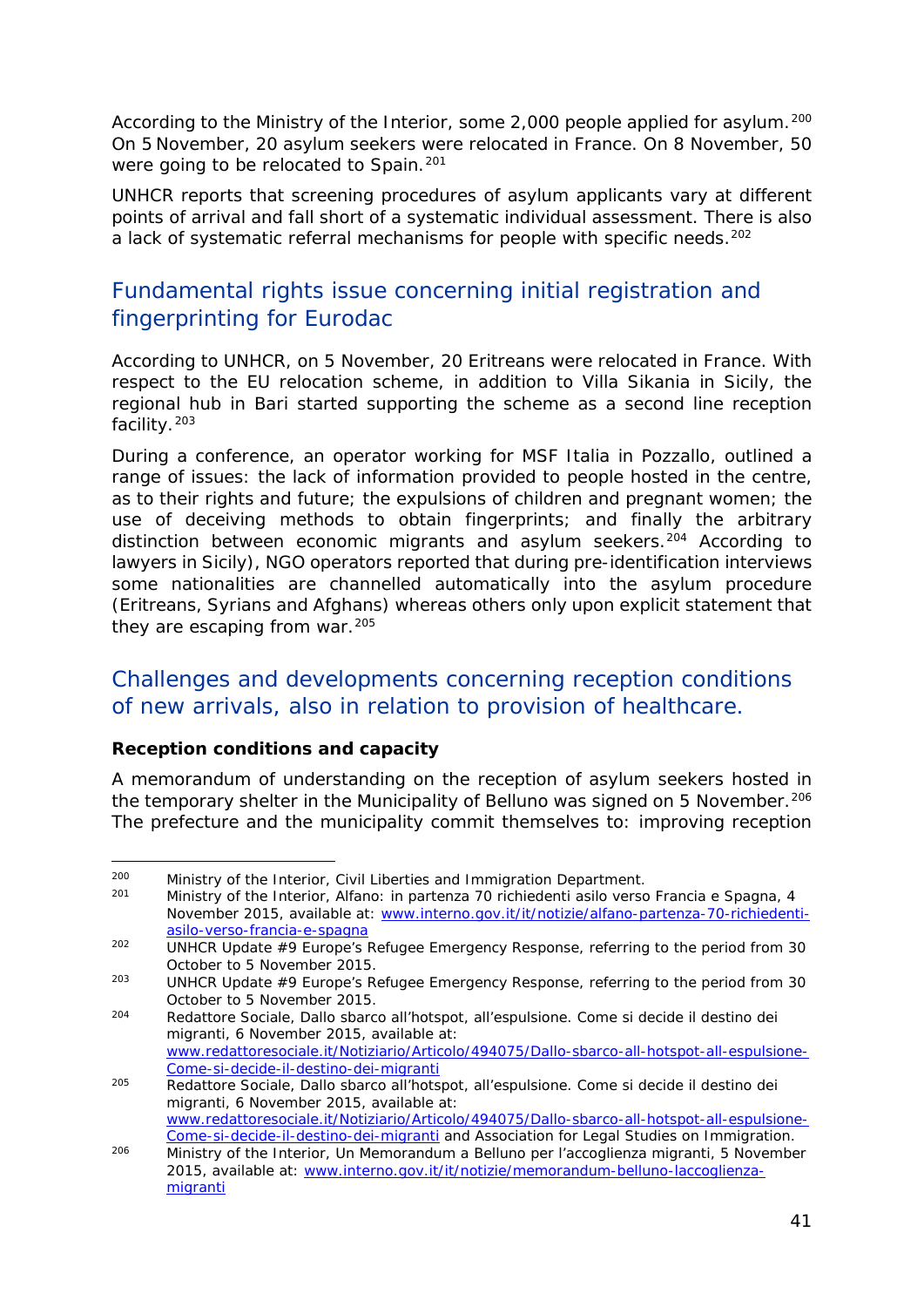conditions for asylum seekers; setting up reception centres throughout the municipal territory; guaranteeing information exchange; developing, in cooperation with local associations, integration measures and policies; engaging asylum seekers in voluntary activities related to the territory; and finally involving the local community in the reception system management. Moreover, the prefecture and the municipality have agreed that, when establishing a new reception centre, the association in charge of managing it has to guarantee: Italian language classes; classes on Italian culture; Italian constitutional values, and women's rights; information on the Italian economic and social context; information about the best behaviour towards the local community; and information targeted at the residents living close to the reception centre, about how it works and what the reception policy consists of.

On 3 November, thirty asylum seekers living in a reception centre in the Province of Vibo Valentia (Calabria) and 70 in the Province of Vercelli (Piedmont) demonstrated against poor reception conditions. In Vibo Valentia, they blocked the main motorway of the area. In both cases, the protest ended after the arrival of police authorities.<sup>[207](#page-41-0)</sup>

## Social response to the situation – including rallies, voluntary work (such as humanitarian assistance, private persons hosting asylum seekers) and similar actions

On 7 November, in a Rome neighbourhood named 'Tiburtino III' almost 300 people demonstrated against the local reception centre and asked the municipality not to host any more asylum seekers in that structure. Among them, there were some members of the far right movement 'CasaPound Italy' (CasaPound Italia, CPI)[.208](#page-41-1)

## Legal and policy responses, including any changes to the law

Nothing new to report.

<span id="page-41-0"></span><sup>207</sup> Avvenire, *Vibo e Vercelli, proteste nei centri d'accoglienza,* 3 November 2015, available at: [http://cartadiroma.waypress.eu//RassegnaStampa/LeggiArticolo.aspx?codice=SIG2131.TIF](http://cartadiroma.waypress.eu/RassegnaStampa/LeggiArticolo.aspx?codice=SIG2131.TIF&subcod=20151103&numPag=1&) [&subcod=20151103&numPag=1&](http://cartadiroma.waypress.eu/RassegnaStampa/LeggiArticolo.aspx?codice=SIG2131.TIF&subcod=20151103&numPag=1&) -

<span id="page-41-1"></span><sup>208</sup> Roma today, *Casa Pound al Tiburtino III, sit-in e fiaccolata per dire "basta centri d'accoglienza",* 6 November 2015, available at: [http://tiburtino.romatoday.it/colli](http://tiburtino.romatoday.it/colli-aniene/protesta-centro-accoglienza-tiburtino-III-6-novembre.html)[aniene/protesta-centro-accoglienza-tiburtino-III-6-novembre.html;](http://tiburtino.romatoday.it/colli-aniene/protesta-centro-accoglienza-tiburtino-III-6-novembre.html) Il Tempo - Roma, *No ai migrant 300 in piazza,* 7 November 2015, available at: [http://cartadiroma.waypress.eu//RassegnaStampa/LeggiArticolo.aspx?codice=SI46035.TIF](http://cartadiroma.waypress.eu/RassegnaStampa/LeggiArticolo.aspx?codice=SI46035.TIF&subcod=20151107&numPag=1&) [&subcod=20151107&numPag=1&](http://cartadiroma.waypress.eu/RassegnaStampa/LeggiArticolo.aspx?codice=SI46035.TIF&subcod=20151107&numPag=1&)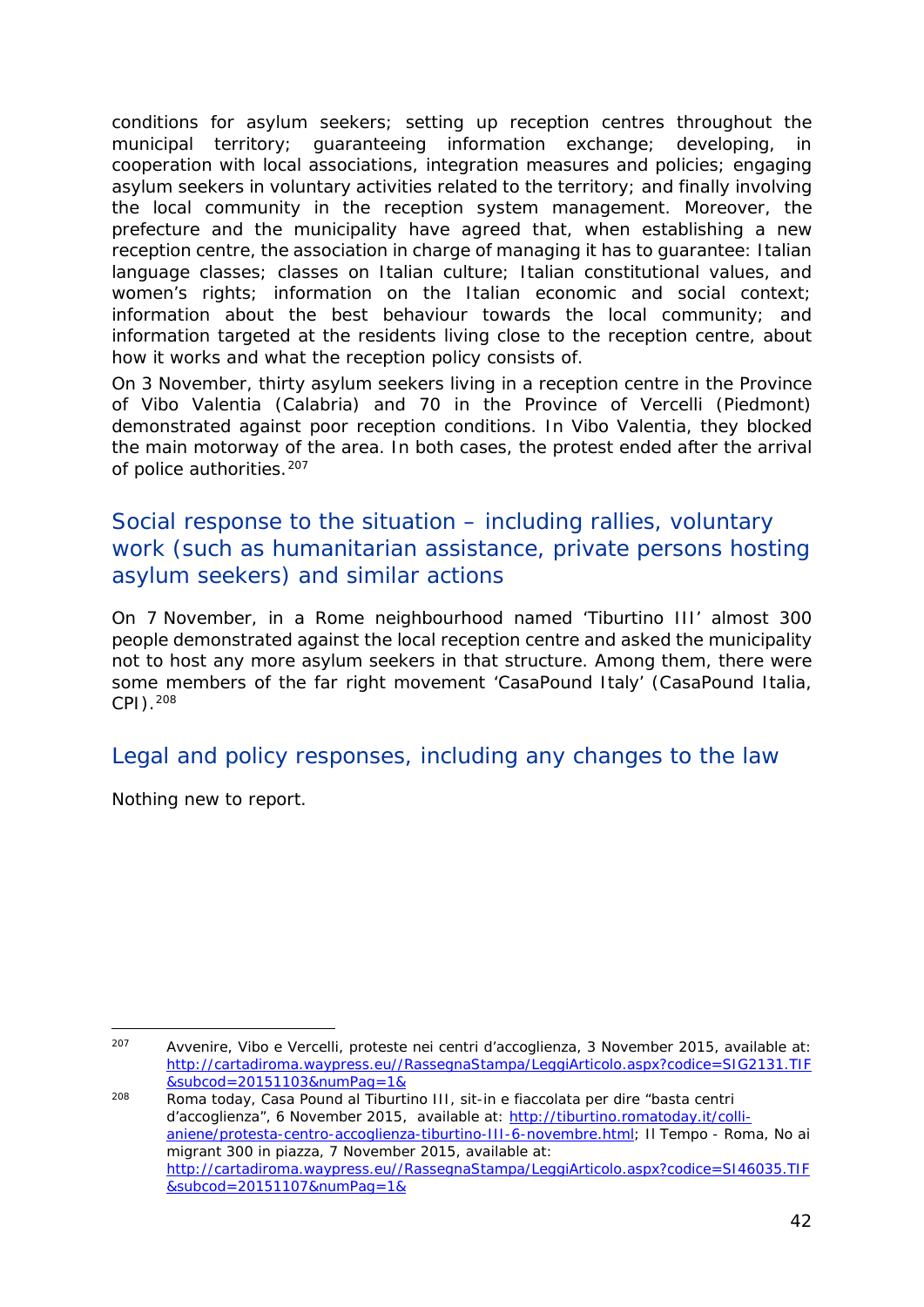## <span id="page-42-0"></span>Slovenia

## Stakeholders contacted

The interviews were conducted by phone and email with the following stakeholders:

- The Directorate for Internal Administrative Affairs, Migration, and Naturalization (*Direktorat za upravne notranje zadeve, migracije in naturalizacijo*) at the Ministry of the Interior (*Ministrstvo za notranje zadeve*, *MNZ*);
- The Police (*Policija*), a constituent body of the Ministry of the Interior (*Ministrstvo za notranje zadeve*);
- Administration of the Republic of Slovenia for Civil Protection and Disaster Relief (*Uprava Republike Slovenije za zaščito in reševanje*, *URSZR*);
- Centre for foreigners in Postojna (*Center za tujce Postojna*);
- The Office of the State Prosecutor General of the Republic of Slovenia (*Vrhovno državno tožilstvo Republike Slovenije*);
- Red Cross Slovenia (*Rdeči Križ Slovenije*);
- Slovenian Philanthropy (*Slovenska Filantropija*), an NGO;
- Amnesty International Slovenia (*Amnesty International Slovenije*), an NGO;
- Human rights division of the Legal Information Centre of NGOs (*Pravnoinformacijski center nevladnih organizacij, PIC*) - the UNHCR implementation partner in Slovenia;
- Advocacy division at SLOGA, a platform for non-profit NGOs;
- The Peace Institute (*Mirovni Inštitut*);
- Society for non-violent communication (*Društvo za nenasilno komunikacijo*), an NGO;
- Hotline for reporting hate speech and child sexual abuse images on the internet "Web eye" (*Spletno oko*).

### Overview of the situation in terms of size and patterns of new arrivals

#### **Numbers and patterns of new arrivals**

The police reports that over 43,000 people crossed the border into Slovenia from 1-7 November.<sup>[209](#page-42-1)</sup>

<span id="page-42-1"></span>This number was reached by adding up the numbers published by the police.  $209$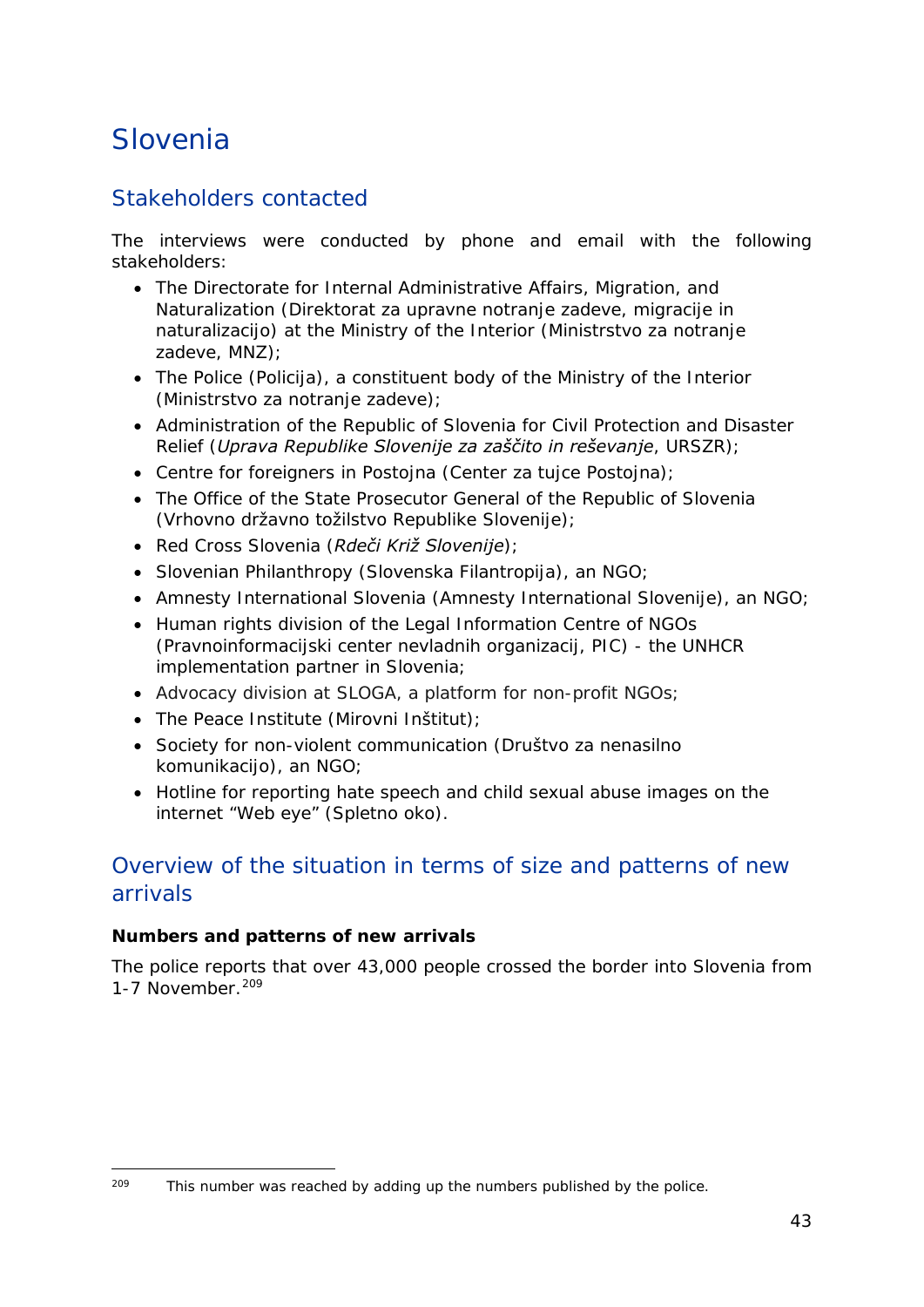

**Figure 1: Number of people who entered and left Slovenia, 1 November - 9 November**[210](#page-43-0)

*Source: Daily press releases by the police[.211](#page-43-1)*

#### **Asylum applications and registration**

In the period from 1 to 8 November 2015, 25 people sought asylum of which three were unaccompanied children, two of whom from Kosovo and one from Bangladesh.<sup>[212](#page-43-2)</sup>

#### **Criminal proceedings or punitive sanctions against irregular border crossing**

In Slovenia, irregular border crossing is not a crime. It is a petty offence/misdemeanour.<sup>[213](#page-43-3)</sup>

#### **Other procedures**

During the reporting period, six people (from Albania, Afghanistan, Iran) were detained following irregular border crossing in the Centre for foreigners in Postojna

<span id="page-43-0"></span><sup>&</sup>lt;sup>210</sup> The police warns that numbers published are intended solely for informational purposes and are not yet part of official records. The police also warns that "the data on the number of migrants who exit the country has only been recorded since 20 October; therefore the total number of exiting migrants in this table cannot be compared to the total number of migrants who enter the country (for this data has been recorded since 16 October)": published in *Statistical data on the number of migrants having arrived in Slovenia by 6:00 a.m.*, Press release, 9 November 2015, available at: [www.policija.si/images/stories/DelovnaPodrocja/meja/migracije/angleska\\_besedila/Novem](http://www.policija.si/images/stories/DelovnaPodrocja/meja/migracije/angleska_besedila/November/09_november/20151109_0600_Statistical_data_on_the_number_of_migrants_having_arrived_in_Slovenia_.doc) [ber/09\\_november/20151109\\_0600\\_Statistical\\_data\\_on\\_the\\_number\\_of\\_migrants\\_having\\_](http://www.policija.si/images/stories/DelovnaPodrocja/meja/migracije/angleska_besedila/November/09_november/20151109_0600_Statistical_data_on_the_number_of_migrants_having_arrived_in_Slovenia_.doc) [arrived\\_in\\_Slovenia\\_.doc](http://www.policija.si/images/stories/DelovnaPodrocja/meja/migracije/angleska_besedila/November/09_november/20151109_0600_Statistical_data_on_the_number_of_migrants_having_arrived_in_Slovenia_.doc) -

<span id="page-43-1"></span> $211$  The police publishes daily and weekly press releases on its website concerning the number of new arrivals. These numbers are current estimates that may be subsequently revised when all identification data obtained in the registration procedure is processed (entered into the main Police statistical database).

<span id="page-43-2"></span> $212$  The police.

<span id="page-43-3"></span><sup>213</sup> As stipulated in Articles 142 to 147 of the Aliens Act (*Zakon o tujcih*), 27 June 2011, available at: [www.pisrs.si/Pis.web/pregledPredpisa?id=ZAKO5761](http://www.pisrs.si/Pis.web/pregledPredpisa?id=ZAKO5761)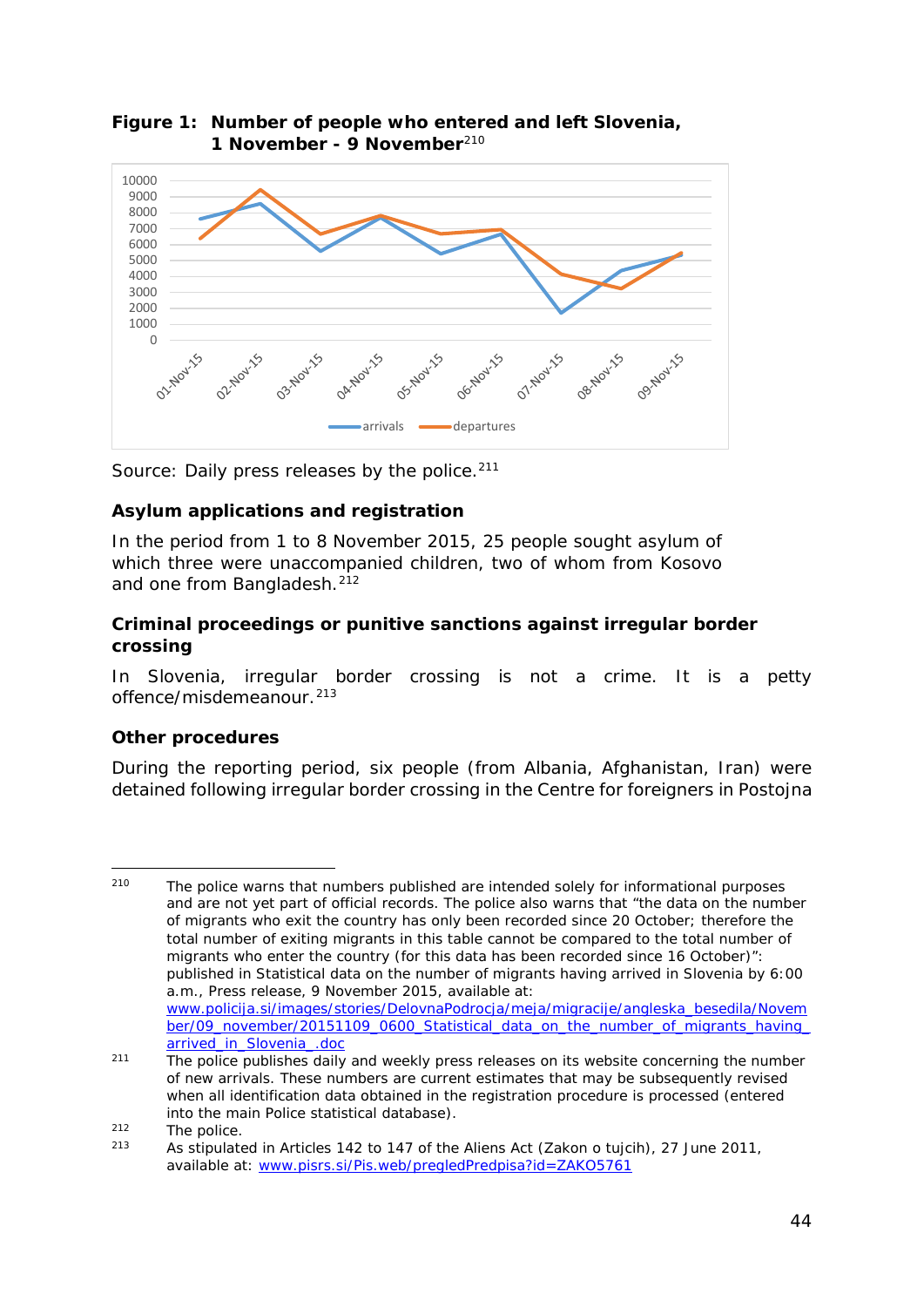<span id="page-44-3"></span>(*Center za tujce Postojna*) for the purpose of establishing their identity, preparing their return or restricting their movement as asylum seekers.<sup>[214](#page-44-0)</sup>

#### **Communication and cooperation with Croatia**

Communication with Croatia has improved. The Prime Minister expressed satisfaction with existing and forthcoming improvements in the cooperation between Croatia and Slovenia.<sup>[215](#page-44-1)</sup>

## Fundamental rights issue concerning initial registration and fingerprinting for Eurodac

Nothing new to report.

## Challenges and developments concerning reception conditions of new arrivals, also in relation to provision of healthcare.

#### **Reception conditions and capacity**

UNCHR reports that conditions at all reception facilities require improvement, particularly with regards to winterization, water, sanitation and health (WASH). There is also a lack of shelter for people with specific needs in the centres in Šentilj.[216](#page-44-2) The Ministry of Interior on 2 November announced efforts to bring living conditions at the centres as close as possible up to UNHCR standards. $217$ Difficulties according to the police relate to security, sanitary, healthcare, ethical and other reasons; logistical problems are also a factor, but this is understandable given the number of arrivals; conflicts and scuffles between migrants occur, they also dump waste, make fires, avoid controlled movement and cause other problems. Registration is generally running smoothly.<sup>[218](#page-44-3)</sup>

As the flow of migrants has decreased between 1 and 7 November, so has the strain on reception and accommodation centres. During this reporting period, the accommodation centre Šentilj was overcrowded only on 2 November when

<span id="page-44-0"></span><sup>&</sup>lt;sup>214</sup> Centre for foreigners in Postojna.<br><sup>215</sup> Ministry of the Interior Cofie: The -

<span id="page-44-1"></span><sup>215</sup> Ministry of the Interior, *Šefic: The government is pursuing a policy of proportionate measures to manage migration*, Press conference, 4 November 2015, available at: [www.vlada.si/en/media\\_room/government\\_press\\_releases/press\\_release/article/sefic\\_the](http://www.vlada.si/en/media_room/government_press_releases/press_release/article/sefic_the_government_is_pursuing_a_policy_of_proportionate_measures_to_manage_migration_56852/) [\\_government\\_is\\_pursuing\\_a\\_policy\\_of\\_proportionate\\_measures\\_to\\_manage\\_migration\\_56](http://www.vlada.si/en/media_room/government_press_releases/press_release/article/sefic_the_government_is_pursuing_a_policy_of_proportionate_measures_to_manage_migration_56852/) [852/](http://www.vlada.si/en/media_room/government_press_releases/press_release/article/sefic_the_government_is_pursuing_a_policy_of_proportionate_measures_to_manage_migration_56852/) . See also Government of the Republic of Slovenia, *Prime Minister Cerar: The efforts invested by Slovenia into assisting the refugees deserve respect*, Press release, 3 November 2015, available at:

[www.vlada.si/en/media\\_room/government\\_press\\_releases/press\\_release/article/prime\\_mi](http://www.vlada.si/en/media_room/government_press_releases/press_release/article/prime_minister_cerar_the_efforts_invested_by_slovenia_into_assisting_the_refugees_deserves_respect/) [nister\\_cerar\\_the\\_efforts\\_invested\\_by\\_slovenia\\_into\\_assisting\\_the\\_refugees\\_deserves\\_res](http://www.vlada.si/en/media_room/government_press_releases/press_release/article/prime_minister_cerar_the_efforts_invested_by_slovenia_into_assisting_the_refugees_deserves_respect/) [pect/](http://www.vlada.si/en/media_room/government_press_releases/press_release/article/prime_minister_cerar_the_efforts_invested_by_slovenia_into_assisting_the_refugees_deserves_respect/)

<span id="page-44-2"></span><sup>216</sup> UNHCR *Update #9 Europe's Refugee Emergency Response*, referring to the period from 30 October to 5 November 2015.

<sup>217</sup> Ministry of the Interior, *Aid for refugees to be provided through public work*, Press conference, 2 November 2015, available in English at: [www.vlada.si/en/media\\_room/government\\_press\\_releases/press\\_release/article/aid\\_for\\_r](http://www.vlada.si/en/media_room/government_press_releases/press_release/article/aid_for_refugees_to_be_provided_through_public_work_56830/) [efugees\\_to\\_be\\_provided\\_through\\_public\\_work\\_56830/](http://www.vlada.si/en/media_room/government_press_releases/press_release/article/aid_for_refugees_to_be_provided_through_public_work_56830/)

<sup>218</sup> The police, the Ministry of the Interior.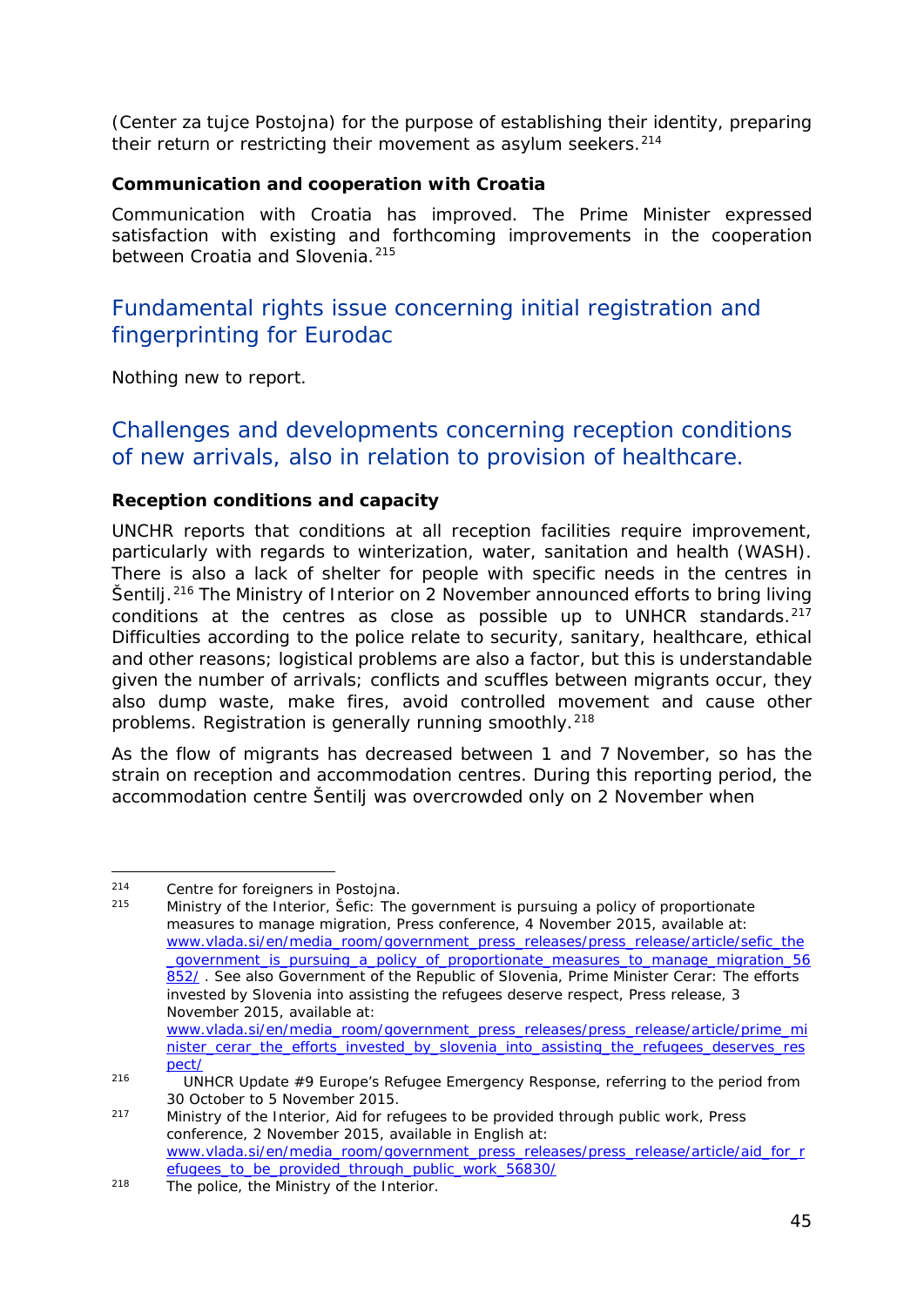<span id="page-45-2"></span>3,500 people were accommodated in the centre that can accommodate 2,000 people.<sup>[219](#page-45-0)</sup>

There are two main locations where the majority of people concentrate and where, consequently, issues arise: the train station at Dobova as the main entry point to Slovenia and the accommodation centre Šentilj as the main exit point.

The majority of people who arrive are registered and identified at the Dobova train station (or at the reception centre Dobova Livarna). From there they continue the journey to Šentilj by train. Basic necessities are distributed at the train station at the time of registration.<sup>[220](#page-45-1)</sup> Challenges arise as trains have not enough wagons, resulting in people having to stand in cramped spaces, many unable to sit down.<sup>[221](#page-45-2)</sup> People are not informed about the subsequent procedures and there were no posters informing people about registration and other procedures $222$  until the police put up posters with basic information on 6 November.<sup>[223](#page-45-2)</sup> The number of volunteers at the train station is supposedly insufficient, and they work up to 12 hours per day.<sup>[224](#page-45-2)</sup>

Furthermore, sanitary capacities at the train station are insufficient. There are only ten plastic mobile toilets (not all functioning) and no running water or light. This becomes a problem when 1,000 people arrive at once. Additionally, while utility companies clean the train station every day, this is not enough in light of the fact that thousands of people arrive at the station daily. A permanent cleaning unit is needed at the train station. Hot water necessary for preparing meals for infants cannot be provided regularly.

On 4 November, the State Secretary of the Ministry of the Interior promised that additional measures will be taken at the Dobova reception centre, such as: increasing capacities, improving living conditions and adapting the centre to make it suitable for winter conditions in case the wave of arrivals continues during the winter (i.e. a larger accommodation centre with a capacity for 10,000 people that would be appropriate for winter conditions is planned in Dobov[a225](#page-45-3)).[226](#page-45-2) However, no reference to improving the specific situation at the train station in Dobova was made.

Since 1 November, Slovenian Railways' trains carrying people from other centres to the accommodation centre Šentilj no longer stop at the Šentilj train station (located 1km from the accommodation centre), but transfer people directly to a temporary railway platform in the immediate vicinity (150 metres) of the accommodation centre. The police now no longer has to escort people through the entire

<span id="page-45-0"></span><sup>219</sup> Administration of the Republic of Slovenia for Civil Protection and Disaster Relief, *Daily report on protection, rescue and help activities*, 1 November 2015. -

<span id="page-45-1"></span><sup>&</sup>lt;sup>220</sup> Human rights division of the Legal Information Centre of NGOs.<br><sup>221</sup> Seciety for non-violent communication

Society for non-violent communication.

<sup>&</sup>lt;sup>222</sup> Society for non-violent communication.

<sup>&</sup>lt;sup>223</sup> Human rights division of the Legal Information Centre of NGOs.<br><sup>224</sup> Seciety for non-violent communication (Drugtue za penacilne ke

<sup>224</sup> Society for non-violent communication (*Društvo za nenasilno komunikacijo*), an NGO.

<span id="page-45-3"></span><sup>225</sup> Administration of the Republic of Slovenia for Civil Protection and Disaster Relief, *Daily report on protection, rescue and help activities*, 2 November 2015.

<sup>226</sup> Ministry of the Interior, *Šefic: The government is pursuing a policy of proportionate measures to manage migration*, Press conference, 4 November 2015, available in English at:

[www.vlada.si/en/media\\_room/government\\_press\\_releases/press\\_release/article/sefic\\_the](http://www.vlada.si/en/media_room/government_press_releases/press_release/article/sefic_the_government_is_pursuing_a_policy_of_proportionate_measures_to_manage_migration_56852/) [\\_government\\_is\\_pursuing\\_a\\_policy\\_of\\_proportionate\\_measures\\_to\\_manage\\_migration\\_56](http://www.vlada.si/en/media_room/government_press_releases/press_release/article/sefic_the_government_is_pursuing_a_policy_of_proportionate_measures_to_manage_migration_56852/) [852/.](http://www.vlada.si/en/media_room/government_press_releases/press_release/article/sefic_the_government_is_pursuing_a_policy_of_proportionate_measures_to_manage_migration_56852/)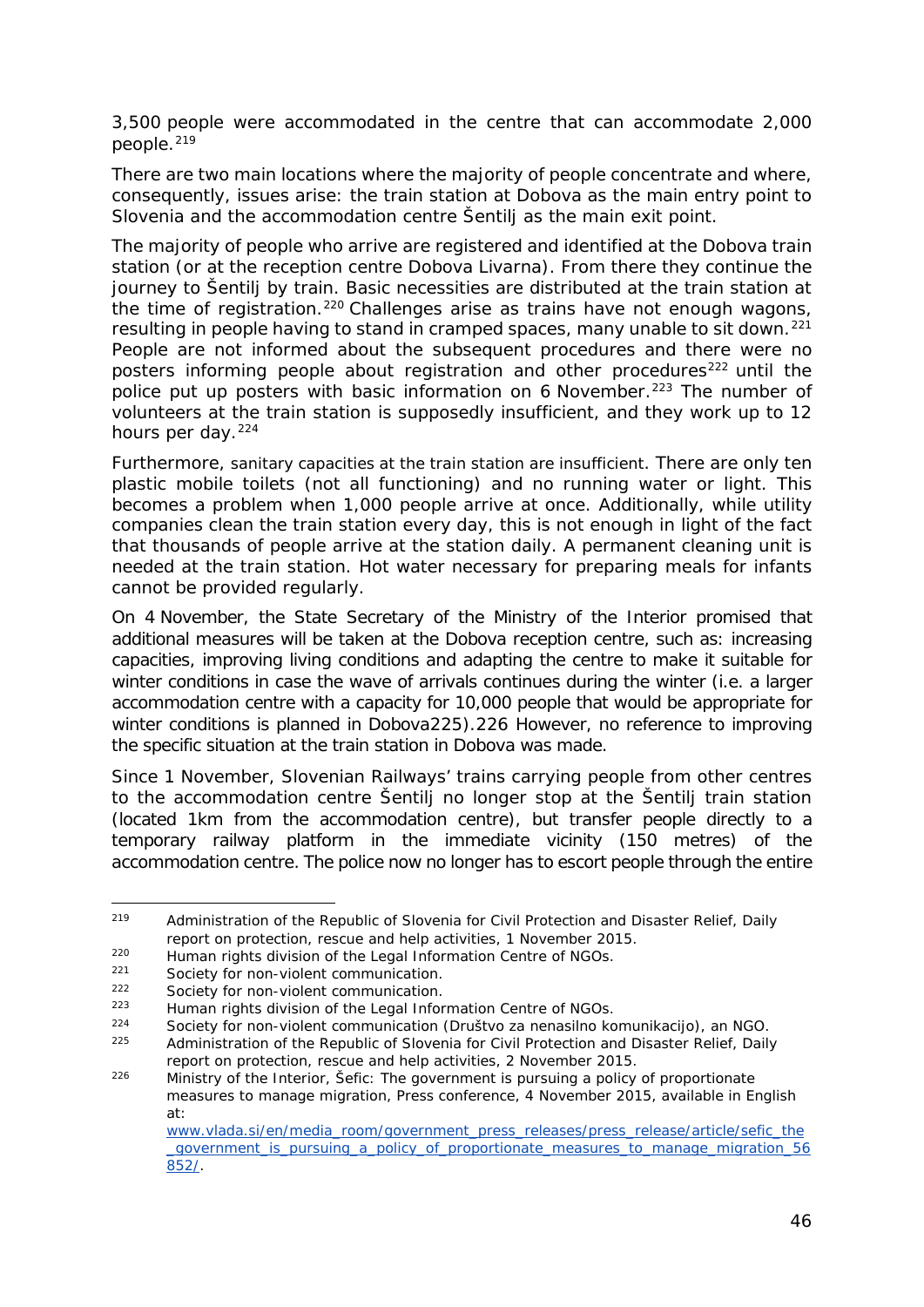<span id="page-46-5"></span>town. As stated by the Police: "This saves time and improves security, and most importantly, the wishes of the local population have been heard. Roads will no longer have to be closed and regular flow of traffic will be restored in the town of Šentili".<sup>227</sup>

Another challenging area is the "no man's land" area between Slovenia and Austria in Šentilj, where people get stuck when the pace of accepting people in Austria slows down. The situation appeared to be most critical on 2 and 3 November.<sup>[228](#page-46-1)</sup> While stuck in the area between the borders, where neither of the countries wants to take responsibility, people did not have access to food, water, blankets or clothes for hours, also during the night when temperatures fell as low as 2 degrees Celsius. They were not allowed to return to the Slovenian accommodation centre, except if they needed a doctor. People lack information – most of them are unaware once they leave the accommodation centre that they might have to wait for hours before they will be able to cross the Austrian border. If they knew, they might stay in the accommodation a bit longer.<sup>[229](#page-46-2)</sup>

After a meeting with NGOs on 3 November, the Ministry of the Interior announced as a first priority addressing the situation in the "no man's land" area in Šentilj. A tent is to be set up there to protect those waiting for passage to Austria in bad weather. Several separate areas are also planned to accommodate vulnerable groups, primarily small children, pregnant women and nursing mothers. A letter addressing the situation and suggesting improvements was also sent to the State Secretary at the Ministry of Interior by a group of NGOs on 4 November.<sup>[230](#page-46-3)</sup>

On 4, 5, 6 and 7 November reports from Šentilj were not as distressing.<sup>231</sup> People were waiting in the "no man's land" again on 5 November, but volunteers from Slovenian Philanthropy (*Slovenska filantropija*) and the Legal Information Centre of NGOs (*PIC*) – the UNHCR implementation partner in Slovenia – successfully reached an agreement with the police to bring water and bread to the area.<sup>[232](#page-46-5)</sup> On 7 November, volunteers from the organization Are You Syrious also reached an agreement with the Administration of the Republic of Slovenia for Civil Protection and Disaster Relief (*URSZR*) to maintain a permanent presence in the "no man's land".<sup>[233](#page-46-5)</sup>

Sustaining an adequate level of hygiene in all the busier accommodation and reception centres remains a pressing issue.<sup>[234](#page-46-6)</sup> The presence of rats are an issue

<span id="page-46-0"></span><sup>227</sup> The police, First migrant train pulls in at temporary railway station in Šentilj (*Na začasno železniško postajo v Šentilju prispel prvi vlak z migranti*), Press release, 1 November 2014, available at: [www.policija.si/index.php/component/content/article/35-sporocila-za](http://www.policija.si/index.php/component/content/article/35-sporocila-za-javnost/80843-na-zaasno-elezniko-postajo-v-entilju-prispel-prvi-vlak-z-migranti)[javnost/80843-na-zaasno-elezniko-postajo-v-entilju-prispel-prvi-vlak-z-migranti](http://www.policija.si/index.php/component/content/article/35-sporocila-za-javnost/80843-na-zaasno-elezniko-postajo-v-entilju-prispel-prvi-vlak-z-migranti) -

<span id="page-46-1"></span><sup>&</sup>lt;sup>228</sup> Human rights division of the Legal Information Centre of NGOs.<br><sup>229</sup> Peace Institute Report from Sentili (*Perečile iz Šentilia*), 5 New Peace Institute, Report from Šentilj, (Poročilo iz Šentilja), 5 November 2015, available at:

<span id="page-46-3"></span><span id="page-46-2"></span>[www.mirovni-institut.si/porocilo-iz-sentilja/](http://www.mirovni-institut.si/porocilo-iz-sentilja/) <sup>230</sup> Ministry of the Interior, *Šefic: The government is pursuing a policy of proportionate measures to manage migration*, Press conference, 4 November 2015, available in English at:

[www.vlada.si/en/media\\_room/government\\_press\\_releases/press\\_release/article/sefic\\_the](http://www.vlada.si/en/media_room/government_press_releases/press_release/article/sefic_the_government_is_pursuing_a_policy_of_proportionate_measures_to_manage_migration_56852/) [\\_government\\_is\\_pursuing\\_a\\_policy\\_of\\_proportionate\\_measures\\_to\\_manage\\_migration\\_56](http://www.vlada.si/en/media_room/government_press_releases/press_release/article/sefic_the_government_is_pursuing_a_policy_of_proportionate_measures_to_manage_migration_56852/) [852/.](http://www.vlada.si/en/media_room/government_press_releases/press_release/article/sefic_the_government_is_pursuing_a_policy_of_proportionate_measures_to_manage_migration_56852/)

<span id="page-46-4"></span> $\overline{P}$  Human rights division of the Legal Information Centre of NGOs.<br>  $\overline{P}$  Human rights division of the Legal Information Centre of NGOs.

<sup>232</sup> Human rights division of the Legal Information Centre of NGOs.<br>233 Amposty International Slovenia

<sup>&</sup>lt;sup>233</sup> Amnesty International Slovenia.<br><sup>234</sup> Administration of the Benublic of

<span id="page-46-6"></span><sup>234</sup> Administration of the Republic of Slovenia for Civil Protection and Disaster Relief, *Daily report on protection, rescue and help activities*, daily reports, 1, 2, 3 and 4 November 2015.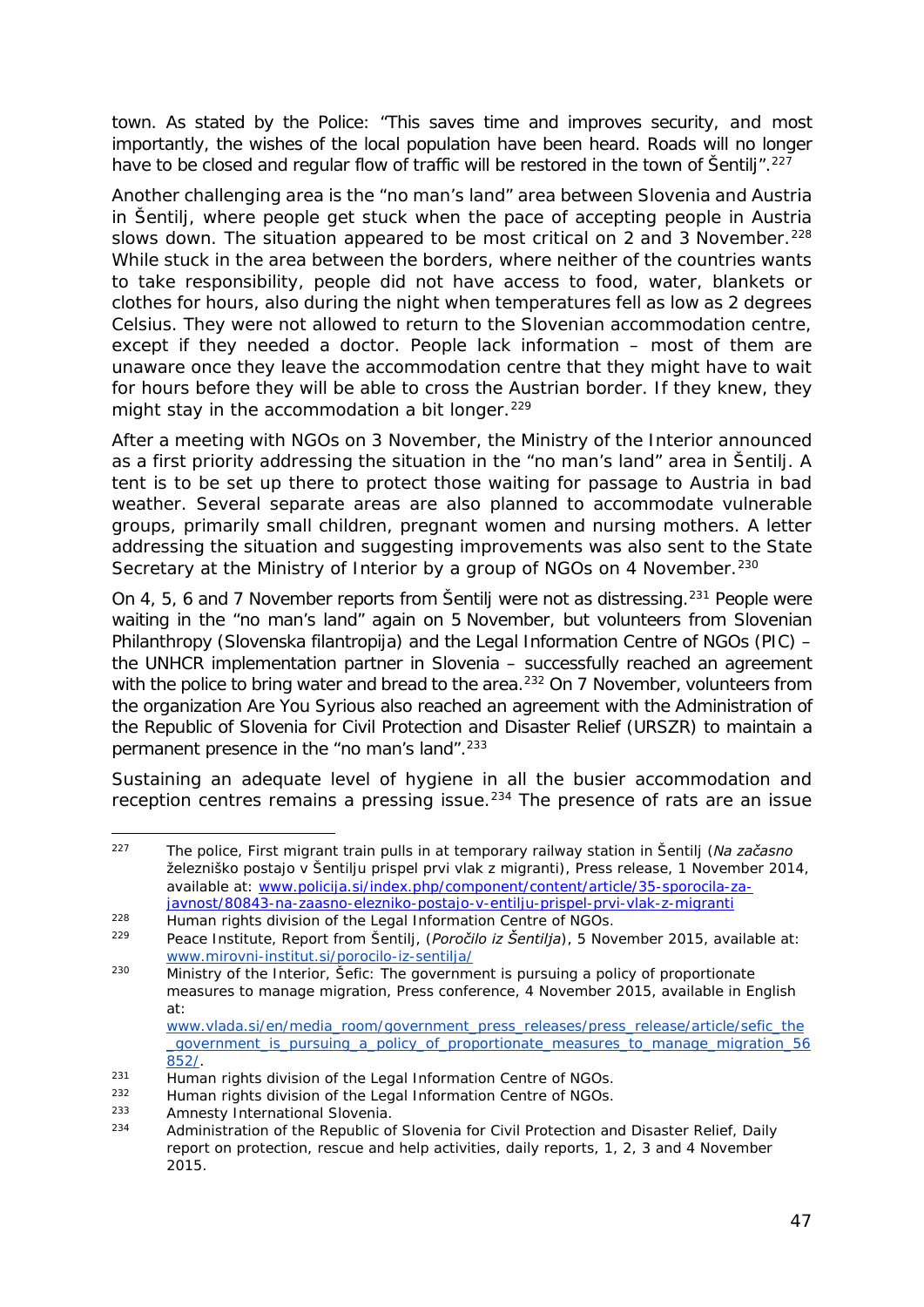<span id="page-47-6"></span>that is being addressed.<sup>[235](#page-47-0)</sup> Food distribution has overall improved, however, on at least three separate occasions, people did not receive food in the accommodation centres Dobova and Gruškovie.<sup>[236](#page-47-1)</sup> There are mixed reports in regards to the behaviour of the police towards migrants and refugees. While most are said to be helpful and respectful, there are also reports of police officers screaming at people and shoving them.<sup>[237](#page-47-2)</sup> More interpreters are still needed.<sup>[238](#page-47-3)</sup> As reported in previous reports, burnout is still frequent amongst those working for migrants and refugees.<sup>[239](#page-47-4)</sup>

#### **Child protection**

Red Cross Slovenia (*Rdeči križ Slovenije*) set up a new system for family reunification procedures, in accordance with advice provided by the International Committee of the Red Cross (ICRC), $240$  that was overseeing the situation last week.[241](#page-47-6) The Legal Information Centre of NGOs (*Pravnoinformacijski center nevladnih organizacij, PIC*) - the UNHCR implementation partner in Slovenia reports that family reunification procedures are not efficient, as Red Cross Slovenia volunteers are not qualified enough for this task, are often not even present at centres, or can often not be reached (are not answering phone calls), thus most of the work requiring organisational skills is done by PIC volunteers and representatives of the UNHCR.<sup>[242](#page-47-6)</sup>

During the reporting week, a team of 12 members of the German humanitarian organization *Freunde der Erziehungskunst* as well as two representatives of Save the Children visited Šentilj accommodation.<sup>[243](#page-47-7)</sup> The Save the Children team proposed special heated areas to be set up for children and breastfeeding mothers<sup>[244](#page-47-6)</sup> and to prepare suggestions for the cooperation of Save the Children in Slovenian centres.<sup>[245](#page-47-6)</sup>

<span id="page-47-0"></span><sup>235</sup> Administration of the Republic of Slovenia for Civil Protection and Disaster Relief, *Daily report on protection, rescue and help activities*, 2 November 2015. -

<span id="page-47-1"></span><sup>236</sup> Human rights division of the Legal Information Centre of NGOs.<br>237 Human rights division of the Legal Information Centre of NGOs.

<span id="page-47-2"></span><sup>&</sup>lt;sup>237</sup> Human rights division of the Legal Information Centre of NGOs.

<span id="page-47-4"></span><span id="page-47-3"></span><sup>&</sup>lt;sup>238</sup> Amnesty International Slovenia.<br><sup>239</sup> Administration of the Benublic of

<sup>239</sup> Administration of the Republic of Slovenia for Civil Protection and Disaster Relief, *Daily report on protection, rescue and help activities*, daily reports, 1, 2, 3, 4 and November 2015.

<span id="page-47-5"></span><sup>240</sup> PIC report from the field of 2 November 2015, not published, sent upon request. 241 Administration of the Republic of Slovenia for Civil Protection and Disaster Relief, *Daily* 

*reports on protection, rescue and help activities,* 29 October 2015.

<span id="page-47-7"></span><sup>242</sup> PIC reports from the field from 2 to 7 November 2015. 243 Administration of the Republic of Slovenia for Civil Protection and Disaster Relief, *Daily report on protection, rescue and help activities*, 2 November 2015.

<sup>244</sup> Administration of the Republic of Slovenia for Civil Protection and Disaster Relief, *Daily report on protection, rescue and help activities*, 4 November 2015. 245 Administration of the Republic of Slovenia for Civil Protection and Disaster Relief, *Daily* 

*report on protection, rescue and help activities*, 5 November 2015.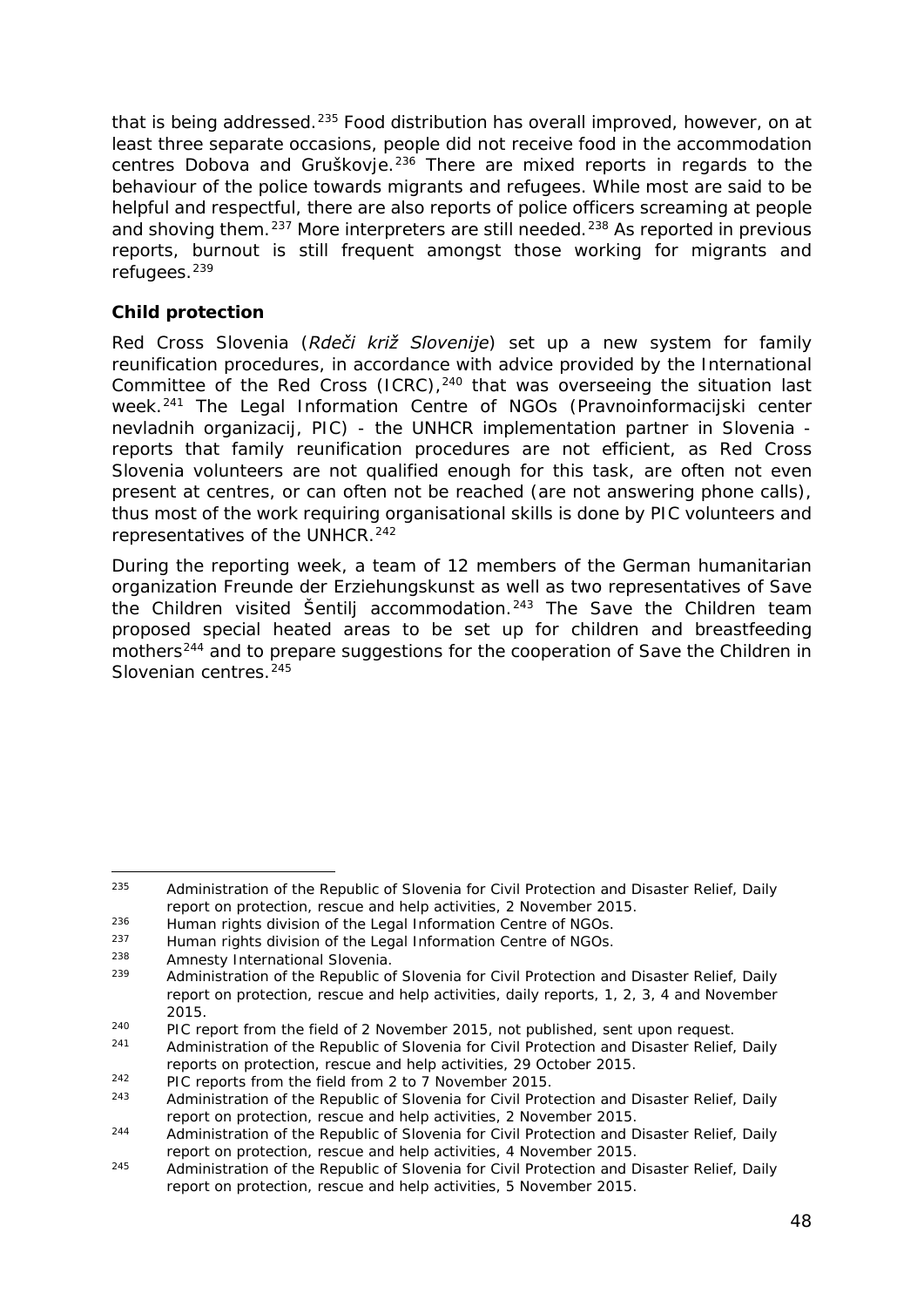#### <span id="page-48-2"></span>**Healthcare**

The UNCHR reports that the number of people with various pathologies caused by a weakened immune system (flu, fever, respiratory issues, diarrhoea, stomach problems etc.) is growing.[246](#page-48-0)

Emergency healthcare is provided at reception and accommodation centres by teams which are coordinated by local healthcare centres (*zdravstveni dom*), in cooperation with the emergency medical service unit (*enota nujne medicinske pomoči*), health care personal from other centres across Slovenia, volunteers from Red Cross Slovenia and Red Cross Hungary, Doctors without Borders and other health care volunteers.<sup>[247](#page-48-1)</sup> People are also taken to hospitals with ambulances. If a contagious disease is suspected, the epidemiological department of the National Institute for Public Health (*Nacionalni inštitut za javno zdravje*) is activated. The costs for treatment, medicine and supplies provided by local health care centres are covered by the Ministry of Health (*Ministrstvo za zdravje*), which also published instructions to health care workers handling this situation and a detailed form for keeping records of medicine and medical devices issued.<sup>248</sup>

However, the Legal Information Centre of NGOs (*Pravnoinformacijski center nevladnih organizacij, PIC*), reports difficulties related to providing healthcare. Doctors are not always present at all reception centres. In the overcrowded accommodation centre Šentilj people must be accompanied from the upper part of the centre, were they are housed, to the lower part where the clinic is located. As police officers and soldiers have been ordered to remain at their appointed positions in the centre, they no longer help with accompanying people to the clinic thus leaving this task solely to volunteers. Doctors are also not allowed to be present in the "no man's land" area between Austria and Slovenia.<sup>[249](#page-48-3)</sup>

## Social response to the situation – including rallies, voluntary work (such as humanitarian assistance, private persons hosting asylum seekers) and similar actions

#### **NGO humanitarian activities**

A weekly meeting of NGOs and humanitarian organisations working with migrants and refugees took place on 5 November. Slovenia's digital champion, Mr. Aleš Špetič, was present at the meeting. He offered his assistance in setting up Wi-Fi in the reception and accommodation centres and a working group was consequently established. NGOs agreed to prepare suggestions for the government concerning the planned centre in Dobova accommodating up to

<span id="page-48-1"></span><sup>247</sup> The Government of the Republic of Slovenia, Assisting refugees in reception and accommodation centres is taking place in an organized manner' (*Delo z begunci v sprejemnih in namestitvenih centrih poteka organizirano*), Press release, 2 November 2015, available at: [www.vlada.si/pomoc\\_beguncem/sporocila\\_za\\_javnost/delo\\_z\\_begunci\\_v\\_sprejemnih\\_in\\_n](http://www.vlada.si/pomoc_beguncem/sporocila_za_javnost/delo_z_begunci_v_sprejemnih_in_namestitvenih_centrih_poteka_organizirano/) [amestitvenih\\_centrih\\_poteka\\_organizirano/](http://www.vlada.si/pomoc_beguncem/sporocila_za_javnost/delo_z_begunci_v_sprejemnih_in_namestitvenih_centrih_poteka_organizirano/)

<span id="page-48-0"></span><sup>246</sup> UNHCR *Update #9 Europe's Refugee Emergency Response*, referring to the period from 30 October to 5 November 2015. -

<sup>248</sup> Ministry of Health, Migrants and healthcare *(Migranti in zdravstvo*), available at: [www.mz.gov.si/si/za\\_izvajalce\\_zdravstvenih\\_storitev/migranti\\_in\\_zdravstvo/](http://www.mz.gov.si/si/za_izvajalce_zdravstvenih_storitev/migranti_in_zdravstvo/)

<span id="page-48-3"></span><sup>249</sup> PIC reports from the field from 2 to 7 November 2015.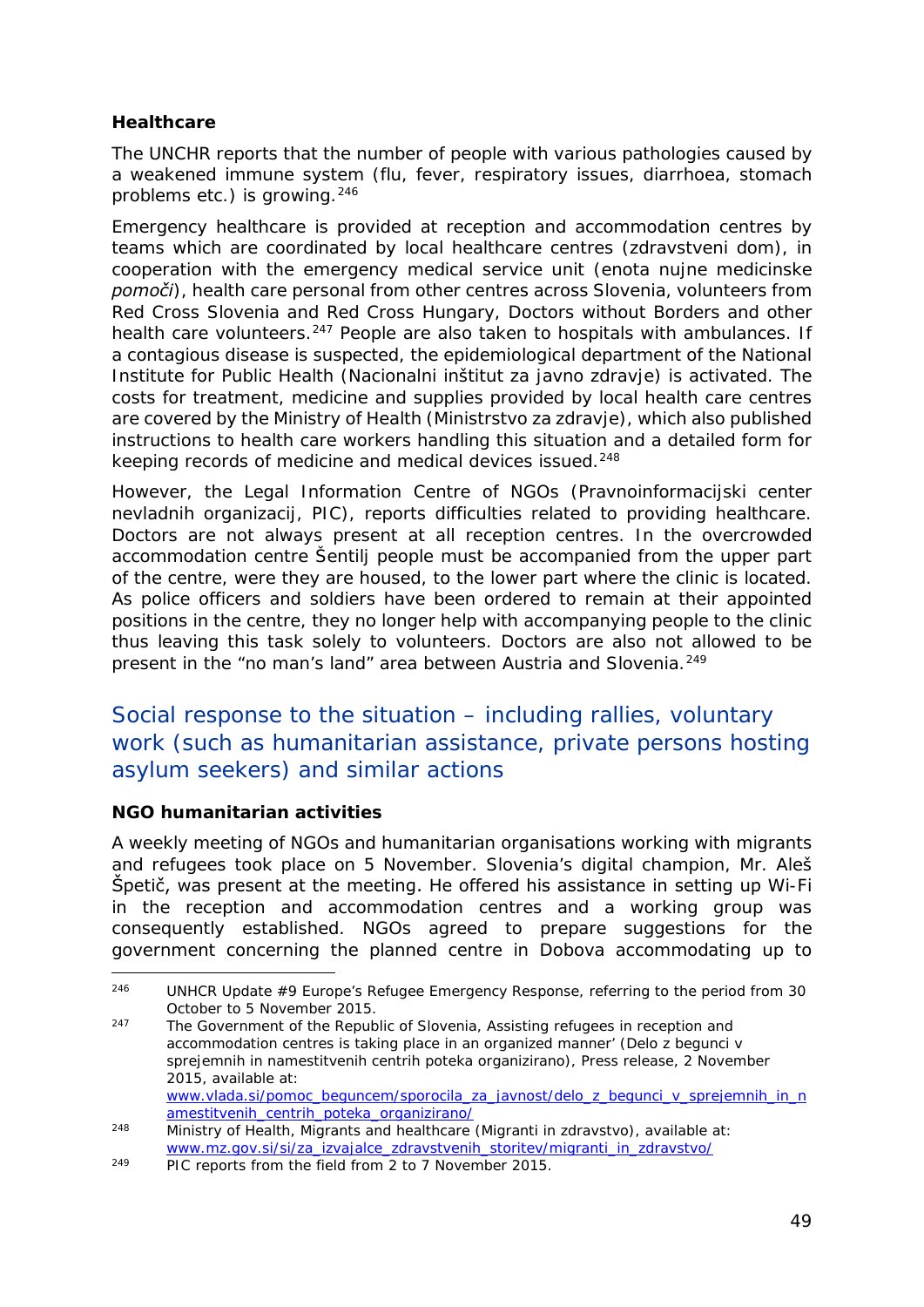<span id="page-49-4"></span>10,000 persons. The attendees also discussed the need to create a group that will cater to the needs of unaccompanied minors. A representative from UNICEF Slovenia brought up the issue of the public perception of refugees and migrants and suggested a positive media campaign (a dedicated working group was established).<sup>[250](#page-49-0)</sup>

#### **Voluntary initiatives**

Slovenian Philanthropy (*Slovenska filantropija*), an NGO that coordinates all individual volunteers that do not belong to Red Cross Slovenia (*Rdeči Križ Slovenije*), Caritas Slovenia (*Slovenska Karitas*) or Adra, has named 22 coordinators that are paid by the Ministry of Labour, Family, Social Affairs and Equal Opportunities (*Ministrstvo za delo, družino in socialne zadeve in enake možnosti*, *MDDSZ*). The organisation tries to attract experienced volunteers to the majority of the centres as they are then able to advise the more inexperienced ones[.251](#page-49-1) The new coordinators are improving the logistics, but there is still no central coordinator of all volunteers from participating NGOs and humanitarian organisations. Organisations such as Red Cross Slovenia, Caritas Slovenia and Adra have their own organisational structure and their own chain of command.<sup>[252](#page-49-2)</sup>

Slovenian Philanthropy (*Slovenska filantropija*) reports that not all of its capacities are being utilised (a large number of volunteers have signed up to help, but not all of them are being called to work in the field).<sup>[253](#page-49-3)</sup> At the same time, other organisations (such as the Society for non-violent communication (*Društvo za nenasilno komunikacijo*) and the Legal Information Centre of NGOs (*PIC*)) report that more help is needed in Dobova and Šentilj.<sup>[254](#page-49-4)</sup>

In the context of a public work programme, a number of unemployed persons have been interviewed in collaboration with the Employment Service of the Republic of Slovenia, and employment contracts should be signed with 80 of them by 13 November. A total of 260 public workers are expected to be hired giving preference to long-term unemployed and persons older than 50. They will soon start working in the reception and accommodation centres. Civil servants are also successfully participating in activities on a voluntary basis. Fifty-two of 119 applicants have already been referred to the centres, joined by 36 volunteers from the Union of Veterans of the War for Slovenia.[255](#page-49-5)

#### **Response to hate speech online**

Hate speech related to migrants remains an increasingly worrying issue, claimed a group of Slovenian intellectuals who called upon the Prime Minister and the

<span id="page-49-0"></span><sup>&</sup>lt;sup>250</sup> Weekly meeting of NGO's dealing with migrants and refugees at SLOGA headquarters. j.

Slovenian Philanthropy.

<span id="page-49-2"></span><span id="page-49-1"></span><sup>252</sup> Society for non-violent communication.

<span id="page-49-3"></span><sup>253</sup> Slovenian Philanthropy.

<sup>254</sup> Society for non-violent communication*;* Human rights division of the Legal Information Centre of NGOs.

<span id="page-49-5"></span><sup>255</sup> Ministry of the Interior, *Šefic: The government is pursuing a policy of proportionate measures to manage migration*, Press conference led by Mr Boštjan Šefic, State Secretary at the Ministry of the Interior (*Ministrstvo za notranje zadeve*), 4 November 2015, available in English at:

[www.vlada.si/en/media\\_room/government\\_press\\_releases/press\\_release/article/sefic\\_the](http://www.vlada.si/en/media_room/government_press_releases/press_release/article/sefic_the_government_is_pursuing_a_policy_of_proportionate_measures_to_manage_migration_56852/) [\\_government\\_is\\_pursuing\\_a\\_policy\\_of\\_proportionate\\_measures\\_to\\_manage\\_migration\\_56](http://www.vlada.si/en/media_room/government_press_releases/press_release/article/sefic_the_government_is_pursuing_a_policy_of_proportionate_measures_to_manage_migration_56852/) [852/.](http://www.vlada.si/en/media_room/government_press_releases/press_release/article/sefic_the_government_is_pursuing_a_policy_of_proportionate_measures_to_manage_migration_56852/)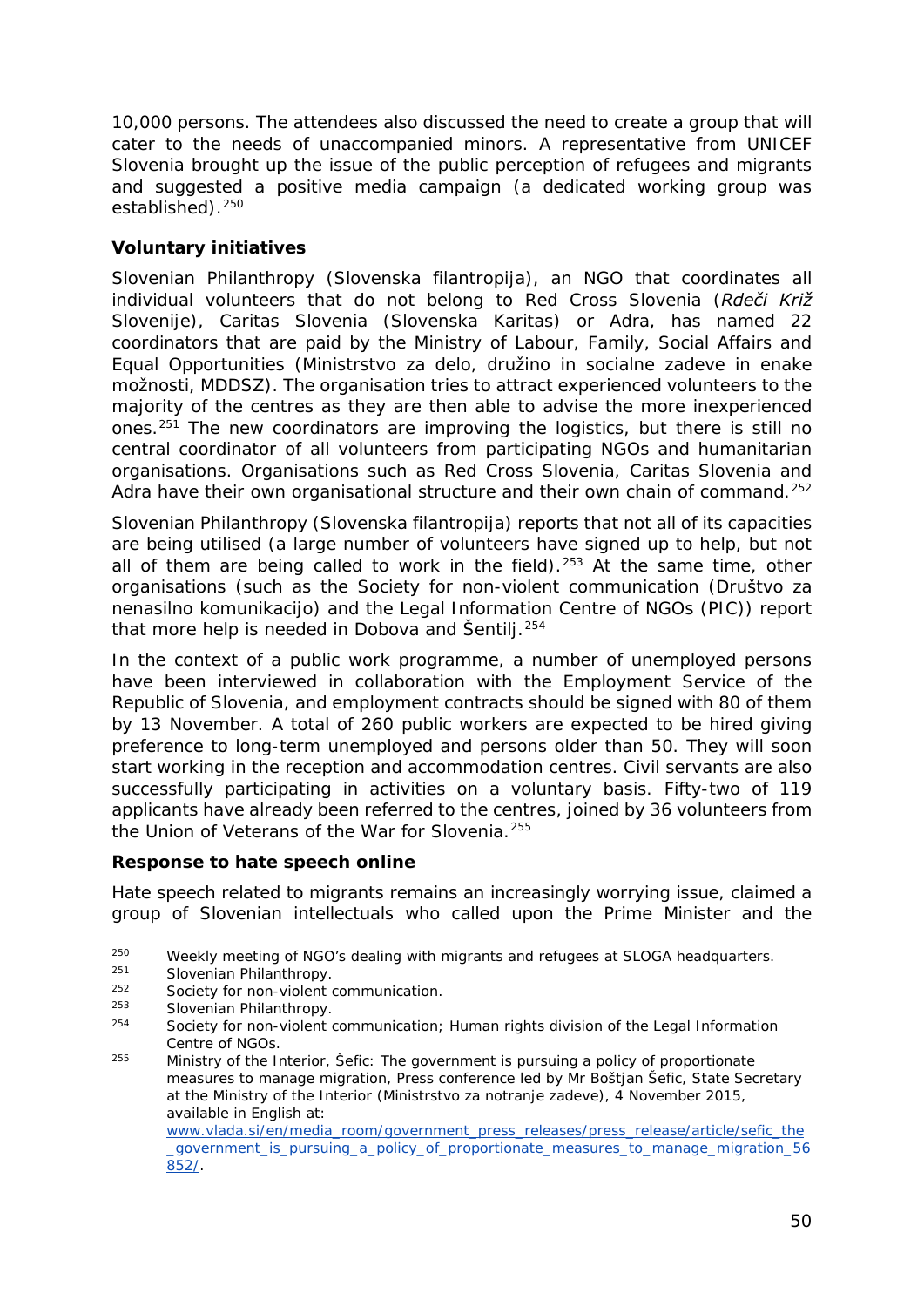<span id="page-50-5"></span>President to condemn hate speech directed at refugees.<sup>[256](#page-50-0)</sup> Similarly, the Committee for a fair society and solidarity (*Odbor za pravično in solidarno družbo*) published a manifesto claiming hate speech is destructive for the Slovenian identity. [257](#page-50-1)

The Slovenian hotline for reporting hate speech incidents on the internet "Web eye" (*Spletno oko*) has analysed reports from the period of 26 October until 1 November and detected a slightly lower number of reports of hate speech: the hotline received 23 reports of hate speech, 2 reports were so serious that they were referred to the police. The latter were exclusively targeting refugees as Muslims.[258](#page-50-2)

The Slovenian Bishops' Conference held a press conference in defence of Bishop of Murska Sobota, a member of the Slovenian Bishops' Conference, who had previously made, *inter alia*, distinctions between refugees deserving care and help on the one hand and economic migrants on the other hand, and warned against the islamisation of Europe – statements that were reported by some media as incitement to hatred towards all foreigners fleeing to Slovenia.<sup>[259](#page-50-3)</sup>

#### **Response of the local communities**

Mayors of the municipalities at the state borders with Croatia and Austria called upon state authorities to provide indemnification for losses related to migrant crisis. The mayor of the Brežice Municipality (encompassing the town of Dobova) proposed the sharing of burden between municipalities.<sup>[260](#page-50-4)</sup> The Administration of the Republic of Slovenia for Civil Protection and Disaster Relief (*URSZR*) has already issued instructions on claiming costs for humanitarian organizations and is preparing similar instructions for the local communities, which will be able to claim costs for the community as well as for loss of business income for local entrepreneurs.<sup>[261](#page-50-5)</sup>

<span id="page-50-0"></span><sup>&</sup>lt;sup>256</sup> Večer, Alternative Academy calls Pahor and Cerar to condemn hate speech against refugees ('*Alternativna akademija Pahorja in Cerarja poziva, naj obsodita sovražni govor proti beguncem*'), 2 November 2015, available at: [www.vecer.com/clanek/201511036154898](http://www.vecer.com/clanek/201511036154898) . -

<span id="page-50-1"></span> $257$  Committee for a fair society and solidarity, Hate speech in bulk corrosive for Slovenian identity ('*Sovražni govor v velikem obsegu najeda slovensko identiteto*'), 4 November 2015, available at: [http://odbor.si/2015/11/sovrazni-govor-v-velikem-obsegu-najeda](http://odbor.si/2015/11/sovrazni-govor-v-velikem-obsegu-najeda-slovensko-identiteto/)[slovensko-identiteto/.](http://odbor.si/2015/11/sovrazni-govor-v-velikem-obsegu-najeda-slovensko-identiteto/)

<span id="page-50-3"></span><span id="page-50-2"></span> $^{258}$  "Web eye".

<sup>259</sup> The Slovenian Bishops' Conference, Explanations of dr. Peter Štumpf on the impartial reporting of some media about his statement in connection with the refugee crisis ('*Pojasnila soboškega škofa dr. Petra Štumpfa na pristransko poročanje nekaterih medijev o njegovi izjavi v zvezi z begunsko krizo*'), 1 November 2015, available at: [http://katoliska-cerkev.si/pojasnila-soboskega-skofa-dr-petra-stumpfa-na-pristransko-](http://katoliska-cerkev.si/pojasnila-soboskega-skofa-dr-petra-stumpfa-na-pristransko-porocanje-nekaterih-medijev-o-njegovi-izjavi-v-zvezi-z-begunsko-krizo)

<span id="page-50-4"></span><sup>&</sup>lt;sup>260</sup> National Television RTVSLO, 2 November 2015, available at: <http://4d.rtvslo.si/arhiv/prispevki-in-izjave-odmevi/174368830>

<sup>261</sup> National Television RTVSLO, 2 November 2015, available at: <http://4d.rtvslo.si/arhiv/prispevki-in-izjave-odmevi/174368830>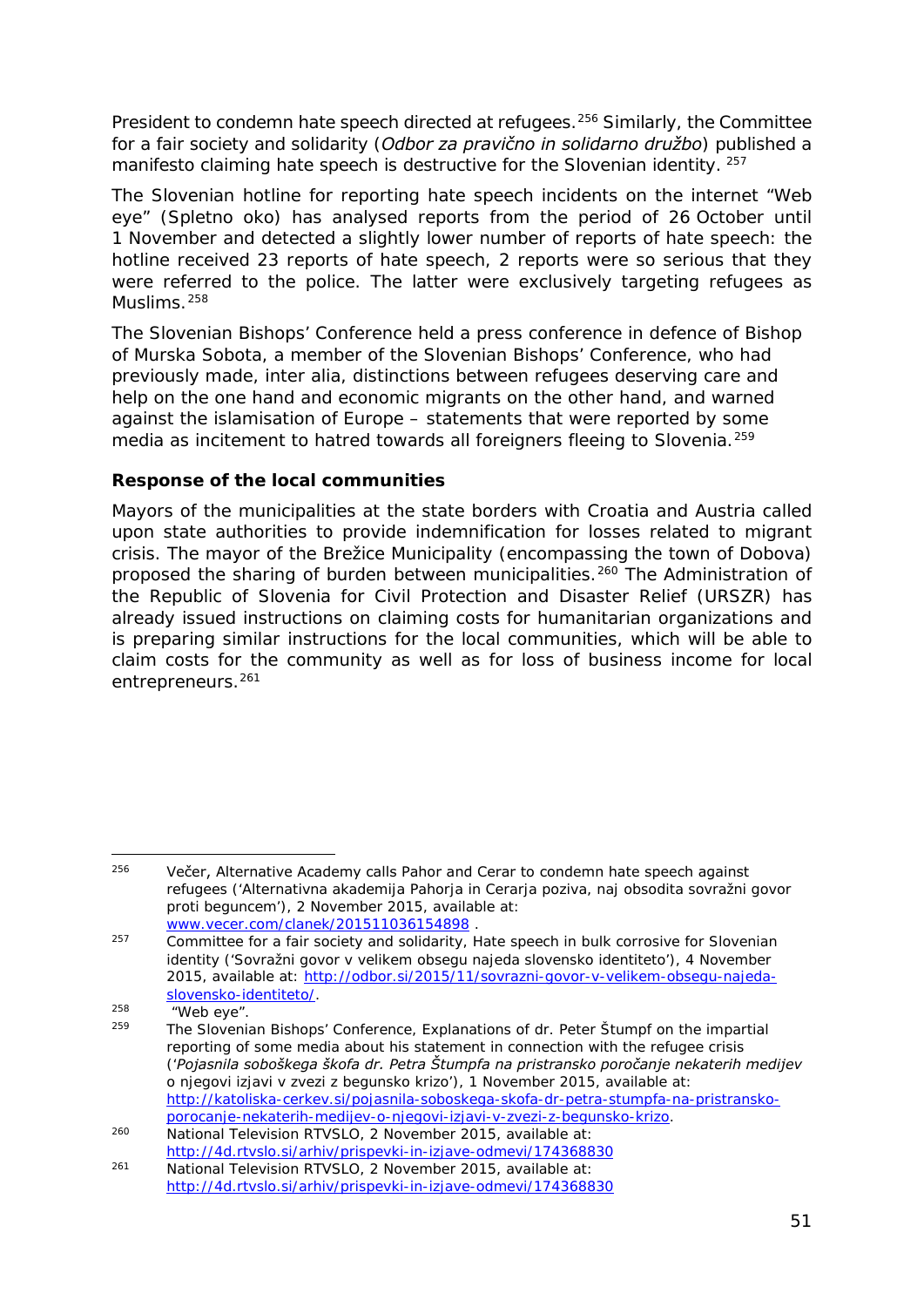## <span id="page-51-1"></span>Legal and policy responses, including any changes to the law

#### **Call for referendum rejected**

On 4 November, the National Assembly adopted a decision (*sklep*) to reject the staging of a referendum seeking to reject the amendment of the Defence Act (*Zakon o obrambi*), adopted on 21 October, which allows for the deployment of the Slovenian Army for 3 months if so required by a security situation, enabling it to independently: give warnings, direct and temporarily restrict the movement of people, participate in controlling and managing groups and masses.<sup>[262](#page-51-0)</sup> The deputies decided that this referendum would not be permissible, because, as stipulated in Article 90 of the Constitution of the Republic of Slovenia (*Ustava Republike Slovenije*): "a referendum may not be called on laws on urgent measures to ensure the defence of the state, security, or the elimination of the consequences of natural disasters". This decision stopped the collection of voters' signatures initiated in the previous reporting week by Radio Student, who announced to file a constitutional complaint.<sup>[263](#page-51-1)</sup>

#### **Government proposes changes regarding police officers reserve**

The National Assembly (with 79 votes for and 0 votes opposing) adopted the Act Amending the Police Organisation and Work Act (*Zakon o spremembi in dopolnitvi Zakona o organiziranosti in delu v policiji*), which raises the age limit for police officers in reserve from 50 for men and 40 for women to the age of 60. The Minister of the Interior explained that "the need to mobilize and include more police officers in reserve has been present in the past, but has intensified during the migrant crisis. Additional human resources are needed. By increasing the age limit of police officers in reserve experienced and certified personnel" can be swiftly recruited.<sup>[264](#page-51-2)</sup>

#### **Further possible measures**

On 3 November, Prime Minister Cerar stated in a press conference: "If control of the external borders of the European Union is not effective soon and the great wave of migration continues, Slovenia may soon face uncontrollable numbers of migrants, particularly if Germany and Austria begin to limit their intake." He added that in this case, Slovenia would strengthen control of the Schengen border, which would include the use of a physical barrier, even a fence if necessary.<sup>[265](#page-51-3)</sup> He emphasised

<span id="page-51-0"></span><sup>&</sup>lt;sup>262</sup> The Government of the Republic of Slovenia, Proposal of the Act amending the Defence Act (*Predlog Zakona o dopolnitvi Zakona o obrambi*), 20 October 2015, available at: [http://imss.dz-rs.si/imis/d8d733528eeacb22ba03.pdf.](http://imss.dz-rs.si/imis/d8d733528eeacb22ba03.pdf) -

<sup>263</sup> RTVSLO MMC web portal, There will be no referendum, Radio Student will go to the Constitutional Court (*Referenduma o obrambi ne bo, Radio Študent gre na ustavno sodišče*), 4 November 2015, available at: [www.rtvslo.si/slovenija/referenduma-o-obrambi](http://www.rtvslo.si/slovenija/referenduma-o-obrambi-ne-bo-radio-student-gre-na-ustavno-sodisce/377855)[ne-bo-radio-student-gre-na-ustavno-sodisce/377855.](http://www.rtvslo.si/slovenija/referenduma-o-obrambi-ne-bo-radio-student-gre-na-ustavno-sodisce/377855)

<span id="page-51-2"></span><sup>264</sup> *IUS INFO* web portal, The National Assembly votes for raising the age limit of police officers in reserve *(DZ za povišanje starostne meje za pomožne policiste*), 4 November

<span id="page-51-3"></span><sup>&</sup>lt;sup>265</sup> Government of the Republic of Slovenia, *Prime Minister Cerar: The efforts invested by Slovenia into assisting the refugees deserve respect*, Press release, 3 November 2015, available at: [www.vlada.si/en/media\\_room/government\\_press\\_releases/press\\_release/article/prime\\_mi](http://www.vlada.si/en/media_room/government_press_releases/press_release/article/prime_minister_cerar_the_efforts_invested_by_slovenia_into_assisting_the_refugees_deserves_respect/) [nister\\_cerar\\_the\\_efforts\\_invested\\_by\\_slovenia\\_into\\_assisting\\_the\\_refugees\\_deserves\\_res](http://www.vlada.si/en/media_room/government_press_releases/press_release/article/prime_minister_cerar_the_efforts_invested_by_slovenia_into_assisting_the_refugees_deserves_respect/) [pect/](http://www.vlada.si/en/media_room/government_press_releases/press_release/article/prime_minister_cerar_the_efforts_invested_by_slovenia_into_assisting_the_refugees_deserves_respect/)